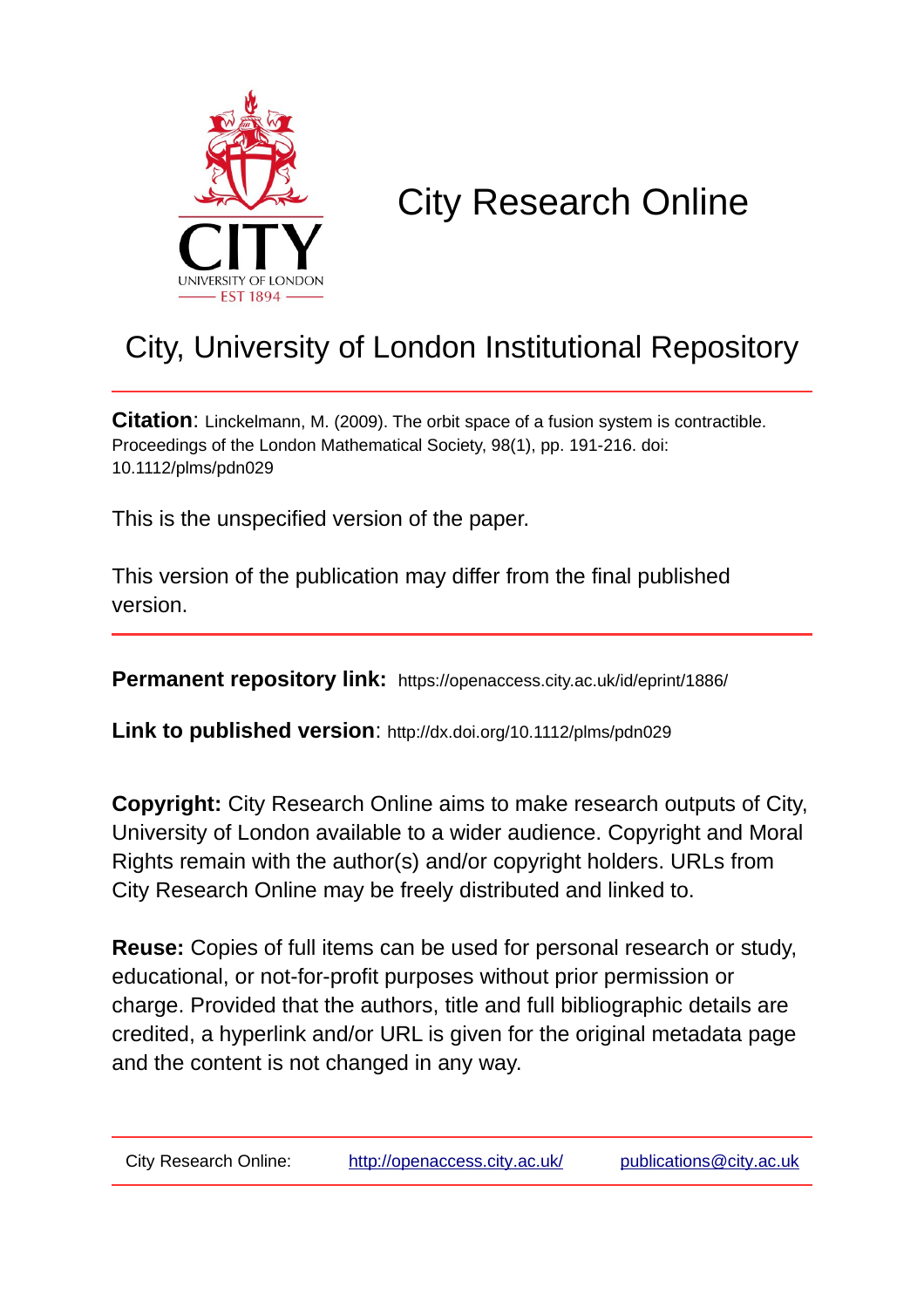# THE ORBIT SPACE OF A FUSION SYSTEM IS CONTRACTIBLE

Markus Linckelmann

ABSTRACT. Given a fusion system  $\mathcal F$  on a finite p-group P, where p is a prime, we show that the partially ordered set of isomorphism classes in  $\mathcal F$  of chains of non-trivial subgroups of P, considered as topological space, is contractible, further generalising Symonds' proof [19] of a conjecture of Webb [23, 24] and its generalisation to non-trivial Brauer pairs associated with a p-block by Barker [1].

# 1 INTRODUCTION

Let G be a finite group and let p be a prime divisor of the order of G. Denote by  $\mathcal P$ the partially ordered G-set of non-trivial p-subgroups of G and by  $sd(\mathcal{P})$  its barycentric subdivision; that is,  $sd(\mathcal{P})$  is the G-poset of chains of non-trivial p-subgroups ordered by inclusion of chains, on which  $G$  acts by conjugation; this is a simplicial complex introduced by K. S. Brown [4] and frequently called *p-subgroup complex* or *Brown complex*. P. Symonds proved in [19] a conjecture of Webb [23, 24] which states that the orbit space  $sd(\mathcal{P})/G$ , viewed as topological space, is contractible, and L. Barker extended this result in  $[1]$  to the G-poset of non-trivial Brauer pairs of a p-block of G. Even though there need not be a G-action behind an abstractly given fusion system  $\mathcal F$  on a finite p-group P, it is possible to define a space associated with  $\mathcal F$  which coincides with the above orbit spaces in case  $\mathcal F$  is the fusion system of a finite group or a p-block. The construction of this space involves the subdivision construction from [13]. One purpose of this paper is to show that the contractibiliy results on orbit categories carry over to the general case; the terminology is explained below:

**Theorem 1.1.** Let p be a prime, let P be a finite p-group and let F be a fusion system on P. Let C be a right ideal in F. Then the partially ordered sets  $[S(\mathcal{C})]$  and  $[S_{\lhd}(\mathcal{C})]$ are contractible, when viewed as topological spaces.

Fusion systems have been introduced by Puig as an axiomatic description of fusion in finite groups and blocks; see for instance [3], [14] or the appendix below for precise definitions. A right ideal in a fusion system  $\mathcal F$  on a finite p-group P is a full subcategory C of F with the property that if Q, R are subgroups of P with Q belonging to C and

Typeset by  $\mathcal{A}_{\mathcal{M}}$ S-T<sub>F</sub>X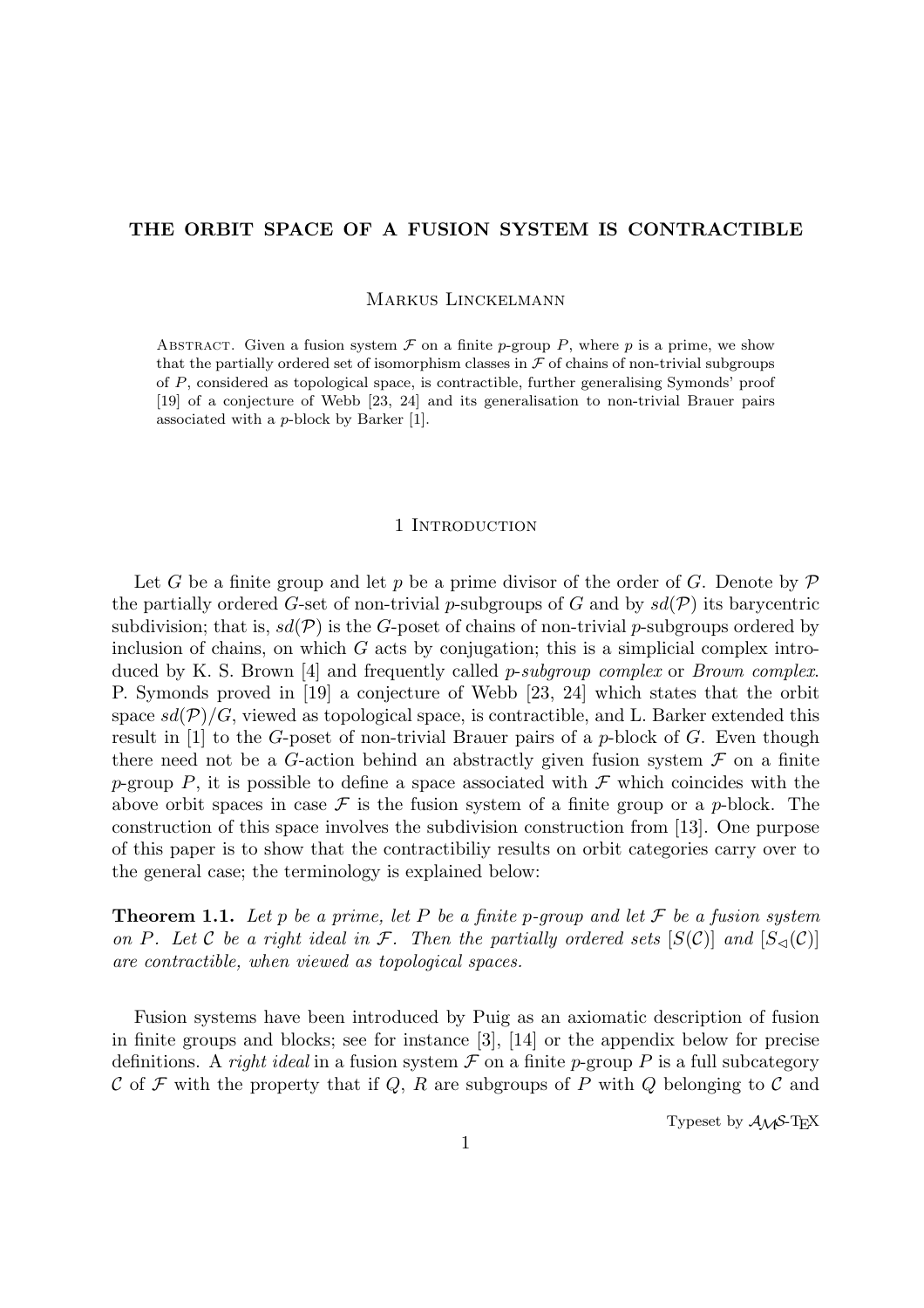$\text{Hom}_{\mathcal{F}}(Q, R)$  non-empty, then also R belongs to C; see 3.2 below. Examples of right ideals in  $\mathcal F$  include the full subcategory of all non-trivial subgroups of P and the full subcategory of all F-centric subgroups of P (a subgroup Q of P is called F-centric if  $C_P(R) = Z(R)$  for any subgroup R of P which is isomorphic to Q in F. Given a right ideal C in F, the subdivision  $S(\mathcal{C})$  is the category having finite chains of nonisomorphisms in  $\mathcal C$  as objects and "obvious" commutative diagrams as morphisms; see §2 for details. The category  $S_{\leq}(\mathcal{C})$  is the full subcategory of  $S(\mathcal{C})$  of chains of subgroups  $Q_0 < Q_1 < \cdots < Q_m$  of P with the property that all  $Q_i$  are normal in  $Q_m$ . Chains of this form have been introduced by Knörr and Robinson [11]; we view these chains as objects of an appropriate category - see  $\S 4$ . All categories mentioned so far have the property that endomorphisms of objects are isomorphisms - that is, they are EI-categories in the terminology of [15]. One of the particular properties of any  $EI$ -category  $\mathcal C$  is that the set of isomorphism classes  $[\mathcal{C}]$  of  $\mathcal C$  is in fact a partially ordered set with the order relation  $[X] \leq [Y]$  if  $\text{Hom}_{\mathcal{C}}(X, Y) \neq \emptyset$ .

The proof of 1.1 follows the pattern of Symonds' in [19]: we show in Theorem 5.12 that constant covariant functors on  $[S(\mathcal{C})]$  are acyclic (that is, their cohomology vanishes in positive degree) and in Theorem 6.1 that  $[S(\mathcal{C})]$  is simply connected. The contractibility follows then from a theorem of Whitehead. Instead of trying to present the shortest proof of Theorem 5.12 we take the opportunity in the Sections 4 and 5 to prove slightly more general acyclicity results - this is the second purpose of this paper. The motivation for doing so are certain open problems in block theory which admit functor cohomological interpretations, such as the question of the existence of a "classifying space" associated with any *p*-block - or, more generally, the question of the existence and uniqueness of finite p-local groups associated with arbitrary fusion systems in the sense of Broto, Levi, Oliver [3]. The proof of 1.1 is in any case not just a straightforward adaptation of the proofs in [19], [1], because, as mentioned above, in the more general situation of Theorem 1.1, the poset  $[S(\mathcal{C})]$  can no longer be viewed as G-orbit space for some appropriate group  $G$ . Note also that, for instance, the Solomon fusion system [12] on a Sylow-2-subgroup of Spin(7, 3) cannot be the fusion system of a finite group [17] and not even of any 2-block of a finite group by [10]. See also [5], [16] for more "exotic" fusion systems which cannot occur as fusion systems of finite groups.

# 2 Subdivisions and orbit spaces

We review in this Section the subdivision construction from [13] and its connection with orbit spaces of subgroup complexes. We denote as usual by  $\Delta$  the category whose objects are the totally ordered set  $[m] = \{0, 1, ..., m\}$  and whose morphisms are the non-decreasing monotone maps  $\alpha : [m] \to [n]$ , where m, n are non-negative integers.

**Definition 2.1.** The division category of a category C is the category  $D(\mathcal{C})$  defined as follows. The objects of  $D(\mathcal{C})$  are the covariant functors  $\sigma : [m] \to \mathcal{C}$ , where m runs over the set of non-negative integers. A morphism in  $D(\mathcal{C})$  from  $\sigma : [m] \to \mathcal{C}$  to  $\tau : [n] \to \mathcal{C}$ is a pair  $(\alpha, \mu)$  consisting of a map  $\alpha : [m] \to [n]$  in  $\Delta$  and an isomorphism of functors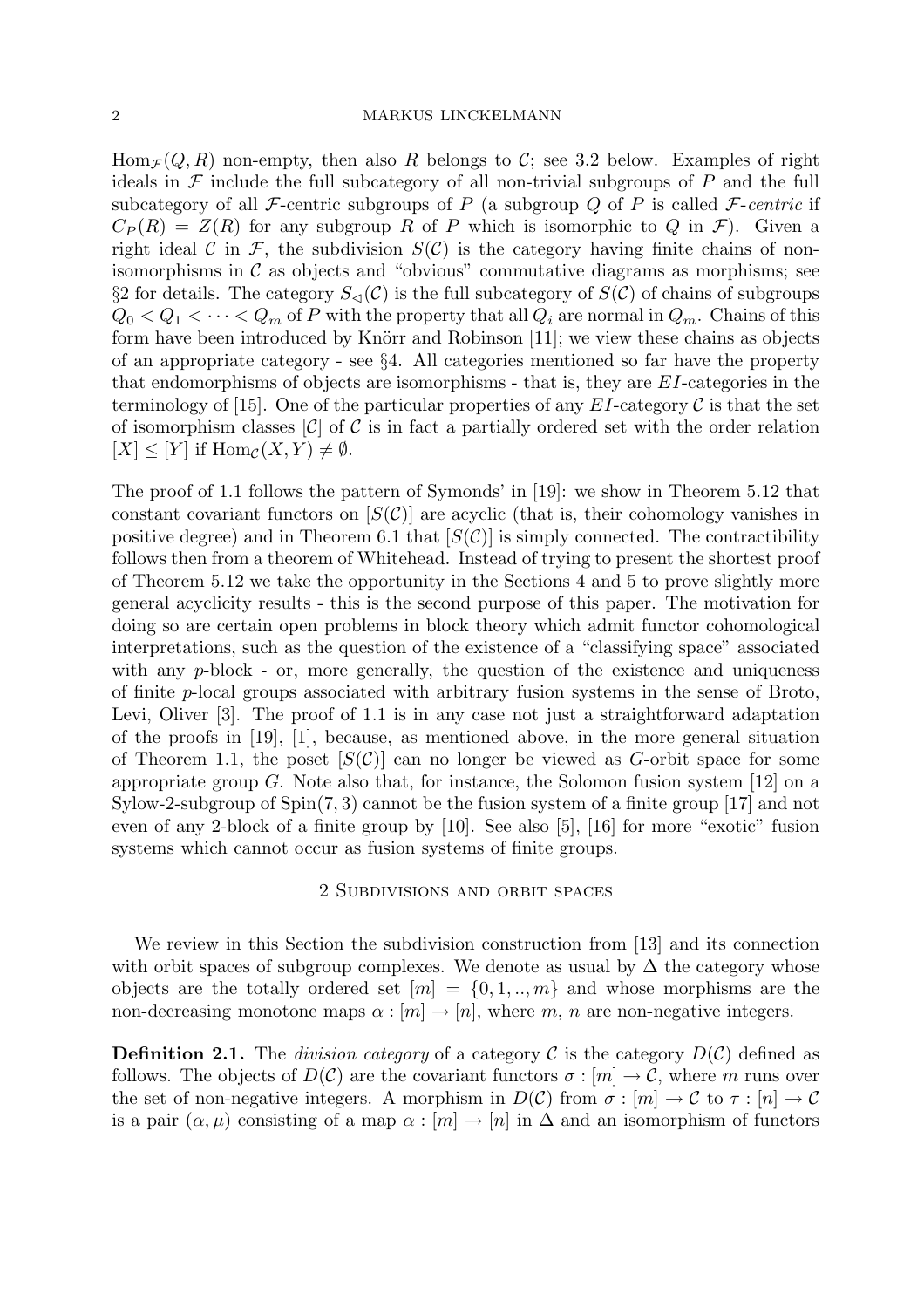$\mu : \sigma \cong \tau \circ \alpha$ . The composition of two morphisms  $(\alpha, \mu) : \sigma \to \tau$  and  $(\beta, \nu) : \tau \to \rho$ in  $D(\mathcal{C})$  is defined by  $(\beta, \nu) \circ (\alpha, \mu) = (\beta \circ \alpha, (\nu \alpha) \circ \mu)$ , where  $\nu \alpha : \tau \circ \alpha \cong \rho \circ \beta \circ \alpha$ is the isomorphism of functors obtained from precomposing  $\nu$  with  $\alpha$ . The *subdivision* category of a category C is the full subcategory of  $D(\mathcal{C})$  consisting of all faithful functors  $\sigma : [m] \to \mathcal{C}$ . Given an object  $\sigma : [m] \to \mathcal{C}$  in  $D(\mathcal{C})$ , the integer m is then called the length of  $\sigma$ .

More explicitly, the objects of  $D(\mathcal{C})$  can be viewed as the chains of morphisms

 $\sigma = X_0 \xrightarrow{\varphi_0} X_1 \xrightarrow{\varphi_1} \cdots \xrightarrow{\varphi_{m-1}} X_m$ 

in  $\mathcal{C}$ , and a morphism in  $D(\mathcal{C})$  from a chain of morphisms

$$
\sigma = X_0 \xrightarrow{\varphi_0} X_1 \xrightarrow{\varphi_1} \cdots \xrightarrow{\varphi_{m-1}} X_m
$$

to a chain of morphisms

$$
\tau = Y_0 \xrightarrow{\psi_0} Y_1 \xrightarrow{\psi_1} \cdots \xrightarrow{\psi_{n-1}} Y_n
$$

is a family  $\mu = (\mu_i)_{0 \le i \le m}$  where for each i there is  $\alpha(i) \in \{0, 1, ..., n\}$  such that  $\alpha(i) \le$  $\alpha(j)$  if  $i \leq j$  and such that  $\mu_i: X_i \to Y_{\alpha(i)}$  is an isomorphism which makes the obvious diagrams commutative; that is,

$$
\mu_{i+1} \circ \varphi_i = \psi_{\alpha(i+1)-1} \circ \cdots \circ \psi_{\alpha(i)+1} \circ \psi_{\alpha(i)} \circ \mu_i
$$

for any  $i \in \{0, 1, \ldots, m-1\}$  such that  $\alpha(i+1) > \alpha(i)$  and  $\mu_{i+1} \circ \varphi_i = \mu_i$  for any  $i \in \{0, 1, ..., m-1\}$  such that  $\alpha(i+1) = \alpha(i)$ .

Similarly, the objects of  $S(\mathcal{C})$  can be viewed as the chains of morphisms

$$
\sigma = X_0 \xrightarrow{\varphi_0} X_1 \xrightarrow{\varphi_1} \cdots \xrightarrow{\varphi_{m-1}} X_m
$$

with the additional property that the  $X_i$  are pairwise non-isomorphic, with  $0 \leq i \leq m$ . In particular, a necessary condition for  $\sigma$  to be in  $S(\mathcal{C})$  is that all  $\varphi_i$  are non-isomorphisms in C. Note that this implies that if  $(\alpha, \mu): \sigma \to \tau$  is a morphism in  $S(\mathcal{C})$ , then automatically the map  $\alpha : [m] \to [n]$  has to be injective. Indeed, with the above notation, the equality  $\alpha(i+1) = \alpha(i)$  would imply that  $\mu_{i+1} \circ \varphi_i = \mu_i$ , which is impossible unless  $\varphi_i$  is an isomorphism.

In this paper we will consider the subdivision construction only in the context of  $EI$ -categories. Following [15], an  $EI$ -category is a small category C with the property that every endomorphism of an object in C is an isomorphism. If in addition  $Aut_{\mathcal{C}}(X)$ acts regularly on  $\text{Hom}_{\mathcal{C}}(X, Y)$  for any two objects X, Y for which the latter set is nonempty, we say that the EI-category C is regular (cf. [13, 2.1]). The set [C] of isomorphism classes of objects of an  $EI$ -category  $\mathcal C$  has a structure of a partially ordered set given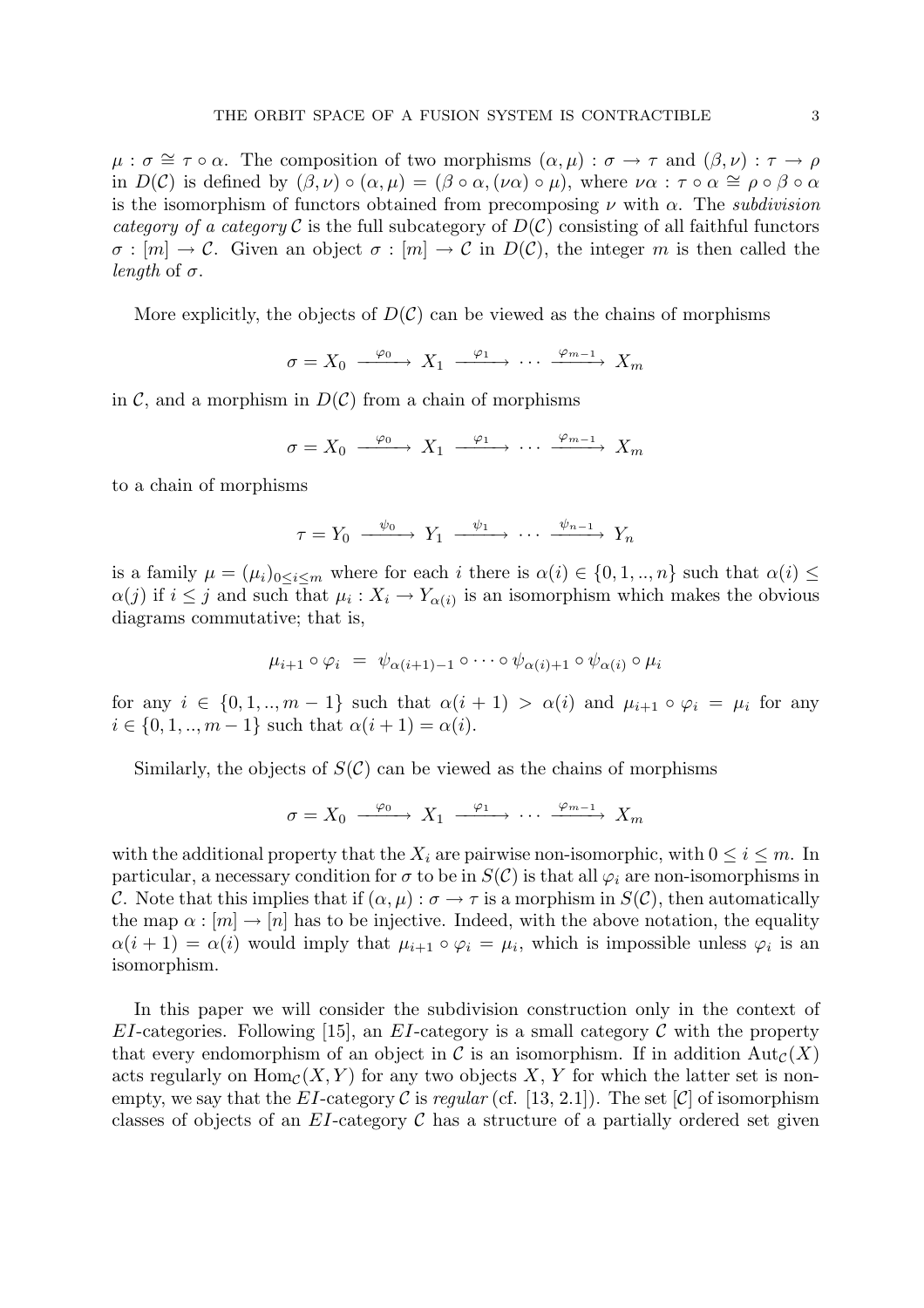by  $[X] \leq [Y]$  whenever  $\text{Hom}_{\mathcal{C}}(X, Y)$  is non-empty, where  $[X]$ ,  $[Y]$  are the isomorphism classes of objects X, Y in C. Another important property of  $EI$ -categories is that a nonisomorphism composed with any morphism will always yield again a non-isomorphism, which in turn implies that if there is a non-isomorphism from an object  $X$  to an object  $Y$ in an EI-category  $\mathcal C$  then X and Y cannot be isomorphic in  $\mathcal C$ . Thus, for an EI-category  $\mathcal{C}$ , an object in  $D(\mathcal{C})$  of the form

$$
\sigma = X_0 \xrightarrow{\varphi_0} X_1 \xrightarrow{\varphi_1} \cdots \xrightarrow{\varphi_{m-1}} X_m
$$

belongs to  $S(\mathcal{C})$  if and only if the morphisms  $\varphi_i, 0 \le i \le m-1$ , are non-isomorphisms. In other words,  $S(\mathcal{C})$  consists of all chains of non-isomorphisms in  $\mathcal{C}$ .

Given an object  $\sigma : [m] \to \mathcal{C}$  with m positive, we define for any  $i \in [m]$  the object  $\sigma \setminus i$  in  $S(\mathcal{C})$  by "deleting"  $\sigma(i)$ . Very formally speaking,  $\sigma \setminus i : [m-1] \to \mathcal{C}$  is the functor defined by

$$
(\sigma \setminus i)(j) = \begin{cases} \sigma(j), & 0 \le j < i; \\ \sigma(j+1), & i \le j \le m-1 \end{cases}
$$

and which maps a morphism  $j < k$  in  $[m-1]$  to either  $\sigma(j < k)$  or  $\sigma(j < k+1)$  or  $\sigma(j+1 < k)$  $k + 1$ ) depending on whether  $j < k < i$  or  $j < i \le k$  or  $i \le j < k$ , respectively. There is a canonical morphism  $(\alpha, \mu) : \sigma \backslash i \to \sigma$  in  $S(\mathcal{C})$  where  $\alpha(j) = \begin{cases} j, & 0 \leq j < i; j \neq j \end{cases}$  $j+1, i \leq j \leq m-1$ and where  $\mu$  is the family of identity morphisms  $(\sigma \setminus i)(j) = \sigma(\alpha(j))$  for  $0 \leq j \leq m-1$ . In particular, we have  $[\sigma \setminus i] < [\sigma]$  in  $[S(\mathcal{C})]$ . Clearly, if there is a morphism  $\sigma \to \tau$  between two objects  $\sigma$ ,  $\tau$  in  $S(\mathcal{C})$  of lengths m,  $m + 1$ , respectivley, then any such morphism factors uniquely as composition  $\sigma \cong \tau \backslash i \to \tau$  of some isomorphism and the canonical morphism for a unique  $i \in [m+1]$ .

In general a morphism  $X \to Y$  in a category C does not induce a group homomorphism between the automorphism groups of  $X$  and  $Y$ . One of the reasons for working with regular  $EI$ -categories is the observation that taking automorphism groups is contravariant functorial:

**Proposition 2.2.** ([13, 2.2]) Let C be a regular EI-category. There is a contravariant functor from C to the category of groups sending any object X in C to its automorphism group  ${\rm Aut}_{\mathcal{C}}(X)$  and any morphism  $\varphi: X \to Y$  in C to the group homomorphism  $\text{Aut}_{\mathcal{C}}(Y) \to \text{Aut}_{\mathcal{C}}(X)$  which sends  $\sigma \in \text{Aut}_{\mathcal{C}}(Y)$  to the unique  $\rho \in \text{Aut}_{\mathcal{C}}(X)$  satisfying  $\varphi \circ \rho = \sigma \circ \varphi$ .

*Proof.* Both  $\varphi$  and  $\sigma \circ \varphi$  are morphisms from X to Y. Since Aut<sub>C</sub>(X) acts regularly on Hom<sub>C</sub>(X, Y) there is a unique  $\rho \in \text{Aut}_{\mathcal{C}}(X)$  satisfying  $\varphi \circ \rho = \sigma \circ \varphi$ . The result follows.  $\Box$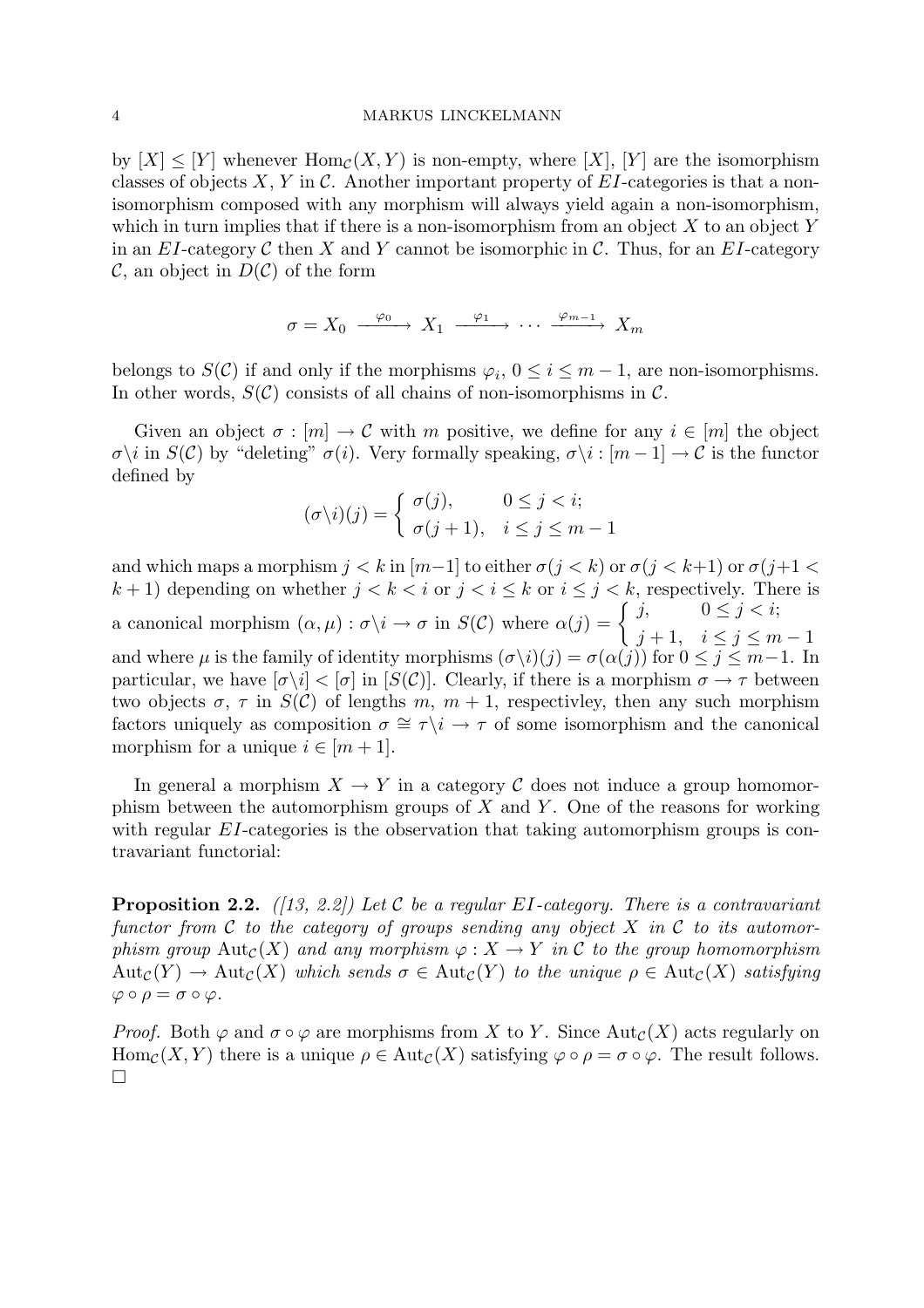**Proposition 2.3.** ([13, 1.2, 1.3]) Let C be an EI-category and let  $\sigma : [m] \to \mathcal{C}$  and  $\tau : [n] \to \mathcal{C}$  be objects in  $S(\mathcal{C})$ . If  $(\alpha, \mu), (\alpha', \mu') : \sigma \to \tau$  are two morphisms in  $S(\mathcal{C})$ then  $\alpha = \alpha'$ , and there is a unique automorphism  $(\mathrm{Id}_{[m]}, \nu)$  of  $\sigma$  such that  $\mu' = \mu \circ \nu$ . In particular,  $S(\mathcal{C})$  is a regular EI-category.

Proof. We have  $\sigma \cong \tau \circ \alpha \cong \tau \circ \alpha'$ , hence  $\sigma(i) \cong \tau(\alpha(i)) \cong \tau(\alpha'(i))$  for any  $i \in [m]$ . Since  $\tau$  is faithful this forces  $\alpha(i) = \alpha(i')$ . The natural transformations  $\mu$ ,  $\mu'$  evaluated at  $i \in [m]$  yield isomorphisms  $\mu(i) : \sigma(i) \cong \tau(\alpha(i))$  and  $\mu'(i) : \sigma(i) \cong \tau(\alpha(i))$ . Thus  $\nu(i) = (\mu(i))^{-1} \circ \mu'(i) : \sigma(i) \cong \sigma(i)$  is the unique automorphism of  $\sigma(i)$  satisfying  $\mu'(i) =$  $\mu(i) \circ \nu(i)$ , and hence the family  $\nu = (\nu(i))_{i \in [m]}$  is the unique automorphism of the functor σ satisfying  $\mu' = \mu \circ \nu$ . The uniqueness property of α applied to endomorphisms of σ implies that every endomorphism of  $\sigma$  is of the form  $(\mathrm{Id}_{[m]}, \rho)$  for some automorphism  $ρ$  of the functor  $σ$ . Thus  $(\mathrm{Id}_{[m]}, ν)$  is the unique automorphism of  $σ$  in  $S($ C) satisfying  $(\alpha', \mu') = (\alpha, \mu) \circ (\mathrm{Id}_{[m]}, \nu)$ , hence  $S(\mathcal{C})$  is regular.  $\Box$ 

Since  $S(\mathcal{C})$  is an EI-category if  $\mathcal C$  is so, the set of isomorphism classes  $[S(\mathcal{C})]$  of  $S(\mathcal{C})$ has a structure of partially ordered set. If C is itself a poset then  $S(\mathcal{C})$  is just the usual barycentric subdivision of C.

**Definition 2.4.** The *orbit space* of an EI-category C is the poset  $[S(\mathcal{C})]$  viewed as topological space.

The connection with orbit spaces of subgroup complexes or Brauer pair complexes is described in the following observation [13, 4.6] (we refer to [21] for the block theoretic terminology):

**Proposition 2.5.** Let G be a finite group, let k be a field of positive characteristic p and let b be a block of  $kG$ . Let  $\mathcal P$  be a G-subposet of the G-poset of b-Brauer pairs. Choose a maximal b-Brauer pair  $(P, e_P)$  and denote, for any subgroup Q of P, by  $e_Q$  the unique block of  $kC_G(Q)$  satisfying  $(Q, e_Q) \leq (P, e_P)$ . Let F be the fusion system on P whose morphisms are the group homomorphisms  $\varphi: Q \to R$  between any two subgroups Q, R of P for which there exists  $x \in G$  satisfying  $^x(Q, e_Q) \le (R, e_R)$  and  $\varphi(u) = xux^{-1}$ for any  $u \in Q$ . Let C be the full subcategory of F consisting of all subgroups Q of P for which the b-Brauer pair  $(Q, e_Q)$  belongs to P. The map sending a chain of subgroups  $Q_0 < Q_1 < \cdots < Q_m$  in C to the chain of b-Brauer pairs  $(Q_0, e_{Q_0}) < (Q_1, e_{Q_1}) < \cdots <$  $(Q_m, e_{Q_m})$  in P induces an isomorphism of posets  $[S(\mathcal{C})] \cong sd(\mathcal{P})/G$ .

The notation  $sd(\mathcal{P})$  stands for the barycentric subdivision of  $\mathcal{P}$ ; that is,  $sd(\mathcal{P})$  is the G-poset of totally ordered sets of b-Brauer pairs in  $P$ , ordered by inclusion. If b is the principal block of G then  $\mathcal P$  can be identified with a G-set of p-subgroups of G. Thus Proposition 2.5 explains in what way Theorem 1.1 is indeed a generalisation to arbitrary fusion systems of the contractibility results of Symonds [19] and Barker [1].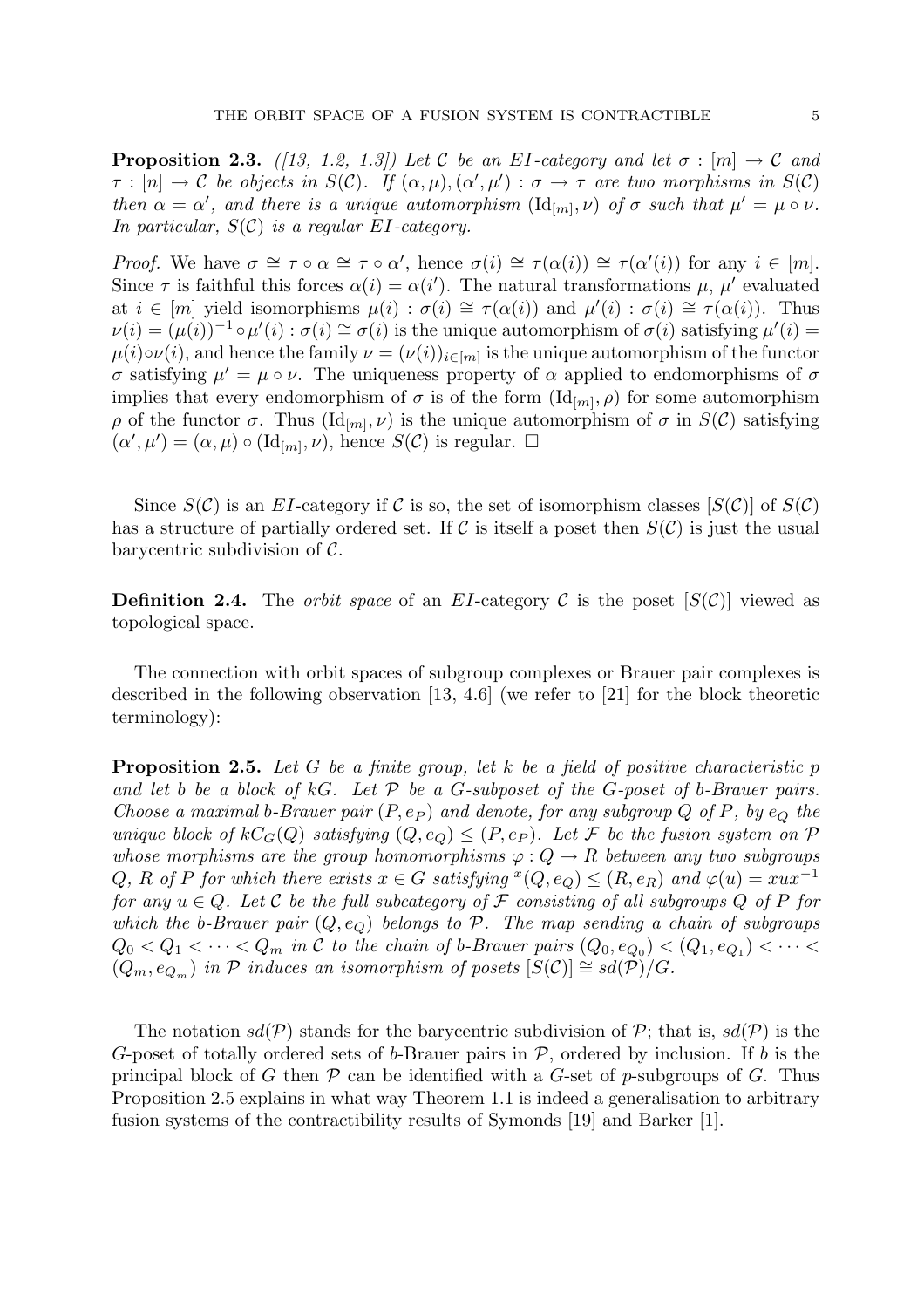The last result in this Section is included for completeness and not needed for the purpose of this paper; it implies that from a cohomological point of view one can always work with the subdivision category:

**Proposition 2.6.** Let C be an EI-category. The inclusion functor  $S(\mathcal{C}) \hookrightarrow D(\mathcal{C})$  has a left adjoint.

*Proof.* We define a left adjoint  $\Psi : D(\mathcal{C}) \to S(\mathcal{C})$  of the inclusion functor as follows. Given an object  $\sigma : [m] \to \mathcal{C}$  in  $D(\mathcal{C})$  let m' be the smallest non-negative integer such that there exists an object  $\sigma' : [m'] \to \mathcal{C}$  in  $D(\mathcal{C})$  and a morphism  $(\beta, \nu) : \sigma \longrightarrow \sigma'$  in  $D(\mathcal{C})$ . Note that then  $\beta : [m] \to [m']$  is necessarily surjective, as we always can replace [m'] by  $\beta([m])$  and  $\sigma'$  by its restriction to  $\beta([m])$ . Also,  $\sigma'$  belongs to  $S(\mathcal{C})$ . Indeed, otherwise there would by an integer i such that  $0 \leq i < m'$  and such that  $\varphi_i : \sigma'_i \to \sigma'_{i+1}$ is an isomorphism, where here  $\sigma'_i = \sigma'(i)$  and  $\varphi_i = \sigma'(i \leq i + 1)$ . But then there would be a morphism in  $D(\mathcal{C})$  from  $\sigma'$  to the chain obtained by deleting  $\sigma'_{i+1}$  given by the commutative diagram



contradicting the minimality of  $[m']$ . We want to show that the assignement  $\Psi(\sigma) = \sigma'$ can be made functorial with the required adjunction property. Let  $\sigma : [m] \to \mathcal{C}$  and  $\tau : [n] \to \mathcal{C}$  be two objects in  $D(\mathcal{C})$ . Let  $m'$ ,  $n'$  be minimal such that there are objects  $\sigma' : [m'] \to \mathcal{C}$  and  $\tau' : [n'] \to \mathcal{C}$  in  $D(\mathcal{C})$  for which there are morphims  $(\beta, \nu) : \sigma \to \sigma'$ and  $(\gamma, \tau) : \tau \to \tau'$  in  $D(\mathcal{C})$ . By the above,  $\sigma', \tau'$  belong to  $S(\mathcal{C})$ . In order to establish the functoriality of  $\Psi$  we need to show that for any morphism  $(\alpha, \mu)$ : sigma  $\rightarrow \tau$ in  $D(\mathcal{C})$  there is a unique morphism  $(\alpha', \mu') : \sigma' \to \tau'$  making the following diagram commutative:

$$
\begin{array}{ccc}\n\sigma & \xrightarrow{(\alpha,\mu)} & \tau \\
\beta,\nu & \downarrow & \downarrow (\gamma,\tau) \\
\sigma' & \xrightarrow{(\alpha',\mu')} & \tau'\n\end{array}
$$

If  $0 \leq i < [m]$  such that  $\beta(i) = \beta(i+1)$  then  $\sigma_i \cong \sigma_{i+1}$ , hence  $\tau_{\alpha(i)} \cong \tau_{\alpha(i+1)}$  and so  $\tau'_{\gamma}$  $\gamma'_{\gamma(\alpha(i))} \cong \tau'_{\gamma(\alpha(i+1))}$ . But since  $\tau'$  is in  $S(\mathcal{C})$  this forces  $\gamma(\alpha(i)) = \gamma(\alpha(i+1))$ . Thus there is a unique map  $\alpha' : [m'] \to [n']$  such that  $\alpha'(\beta(i)) = \gamma(\alpha(i))$  for all  $i \in [m]$ . We define  $\mu'$  to be the family of isomorphisms  $\mu'$  $_{\beta(i)}' : \sigma'_{\beta}$  $\sigma'_{\beta(i)} \cong \tau'_{\alpha'(\beta(i))} = \tau'_{\gamma(\alpha(i))}$  making the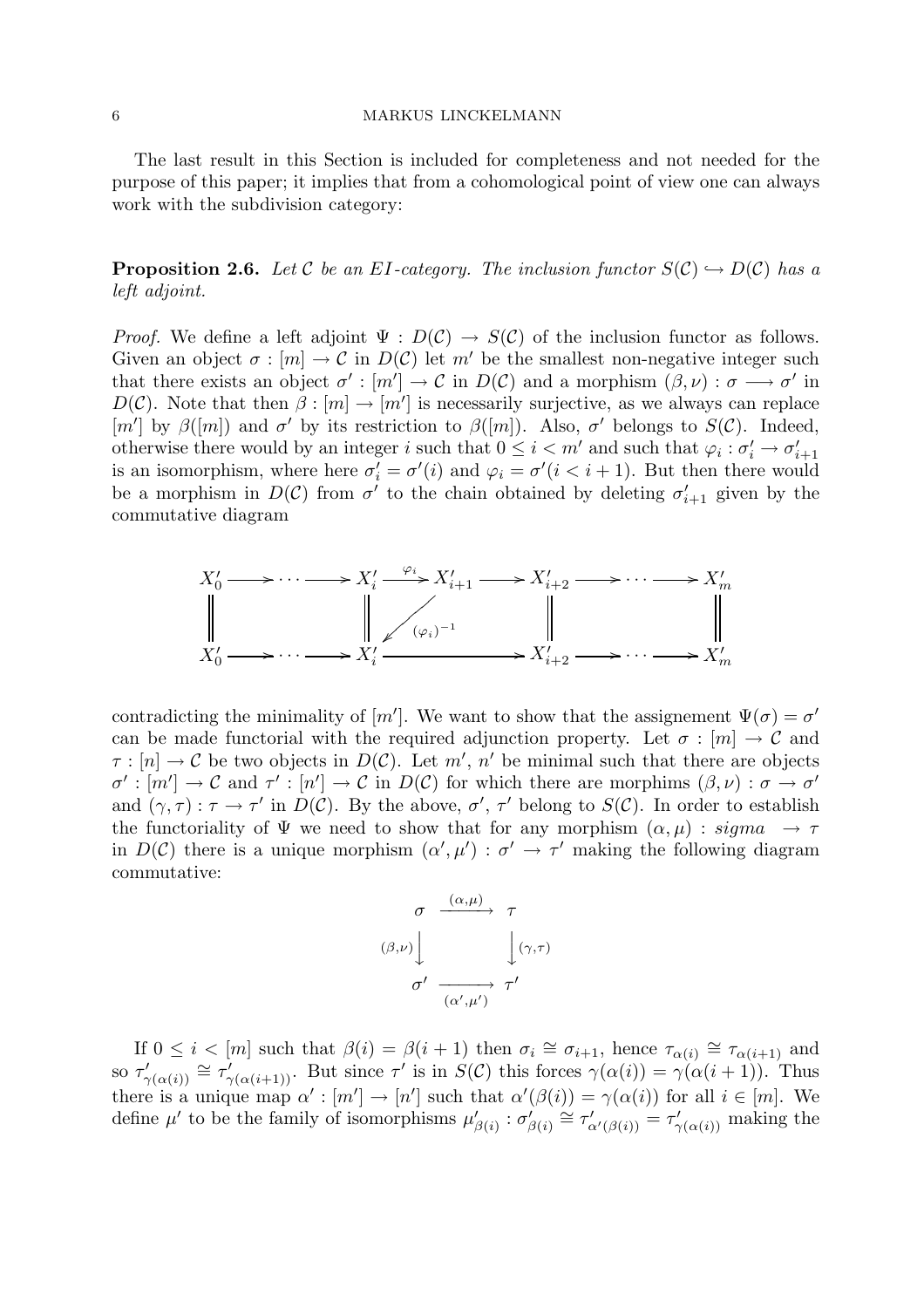square of isomorphisms



commutative. Clearly  $(\alpha', \mu') : \sigma' \to \tau'$  is the unique morphism in  $D(\mathcal{C})$  making the first diagram above commutative. Thus  $\Psi$  is a functor from  $D(\mathcal{C})$  to  $S(\mathcal{C})$ . If  $\tau$  is in  $S(\mathcal{C})$ , then in the above diagram, the morphism  $(\gamma, \tau) : \tau \to \tau'$  is an isomorphism, and induces hence a bijection  $\text{Hom}_{D(\mathcal{C})}(\sigma,\tau) \cong \text{Hom}_{S(\mathcal{C})}(\Psi(\sigma),\tau)$ . It follows that  $\Psi$  is a left adjoint of the inclusion  $S(\mathcal{C}) \hookrightarrow D(\mathcal{C})$  as claimed.  $\square$ 

It is well-known (see e.g. [9, 5.1(ii)]) that whenever an inclusion functor has a left adjoint, then the restriction along this inclusion functor induces an isomorphism on cohomology of contravariant functors into  $Mod(k)$  for some commutative ring k. Thus 2.6 implies that  $H^*(D(\mathcal{C});\mathcal{F}) \cong H^*(S(\mathcal{C});\mathcal{F}|_{S(\mathcal{C})})$  for any contravariant functor  $\mathcal F$ :  $D(\mathcal{C}) \to \text{Mod}(k)$ . See the next Section for more details on functor cohomology.

# 3 Cohomology of subdivisions

Let k be a commutative ring. For a small category C denote by  $\hat{C}$  the k-linear abelian category of covariant functors from  $\mathcal C$  to  $\text{Mod}(k)$ , with natural transformations as morphisms. Given two covariant functors  $\mathcal{F}, \mathcal{G} : \mathcal{C} \to \text{Mod}(k)$  we denote by  $\text{Hom}_{\hat{\mathcal{C}}}(\mathcal{F}, \mathcal{G})$  the k-module of natural transformations from  $\mathcal F$  to  $\mathcal G$ . Given any object X in C we denote by kHom<sub>C</sub>(X, –) the obvious functor in  $\hat{\mathcal{C}}$  sending an object Y in C to the free k-module  $k\text{Hom}_{\mathcal{C}}(X, Y)$  having the morphism set  $\text{Hom}_{\mathcal{C}}(X, Y)$  as k-basis. By Yoneda's lemma we have a canonical isomorphism  $\text{Hom}_{\hat{\mathcal{C}}}(k\text{Hom}_{\mathcal{C}}(X,-),\mathcal{F})\cong \mathcal{F}(X)$  for any object X in C and any functor  $\mathcal F$  in  $\hat{\mathcal C}$ , which implies in particular that  $k\text{Hom}_{\mathcal C}(X, -)$  is a projective object in the category  $\hat{\mathcal{C}}$  and hence that  $\hat{\mathcal{C}}$  has enough projective objects. Given any k-module A there is a unique constant functor, abusively again denoted by A, in  $\hat{\mathcal{C}}$  which maps every object in C to A and every morphism in C to  $\mathrm{Id}_A$ . The map sending A to this constant functor defines a functor  $\Gamma : Mod(k) \to \hat{\mathcal{C}}$ . The functor  $\Gamma$  is obviously exact and, less obviously, has a right and left adjoint, namely the limit functor  $\lim_{\longleftarrow} : \hat{\mathcal{C}} \longrightarrow \text{Mod}(k)$  $\mathcal{C}_{0}^{0}$ and the colimit functor  $\lim_{n \to \infty}$  $\mathcal{C}_{0}^{0}$ :  $\hat{\mathcal{C}} \longrightarrow \text{Mod}(k)$ , respectively. In particular, lim  $\mathcal{C}_{0}^{0}$ preserves injectives and  $\lim_{n \to \infty}$  preserves projectives. By [6, 3.1] we have an isomorphism of functors  $\mathcal{C}_{0}^{0}$ lim  $\cong$  Hom<sub> $\hat{c}(k, -)$ </sub>, where here k is understood as constant covariant functor on C. Thus  $\mathcal{C}_{0}^{0}$ higher limits are right derived functors of  $Hom_{\hat{\mathcal{C}}}(k, -)$ , which motivates the notation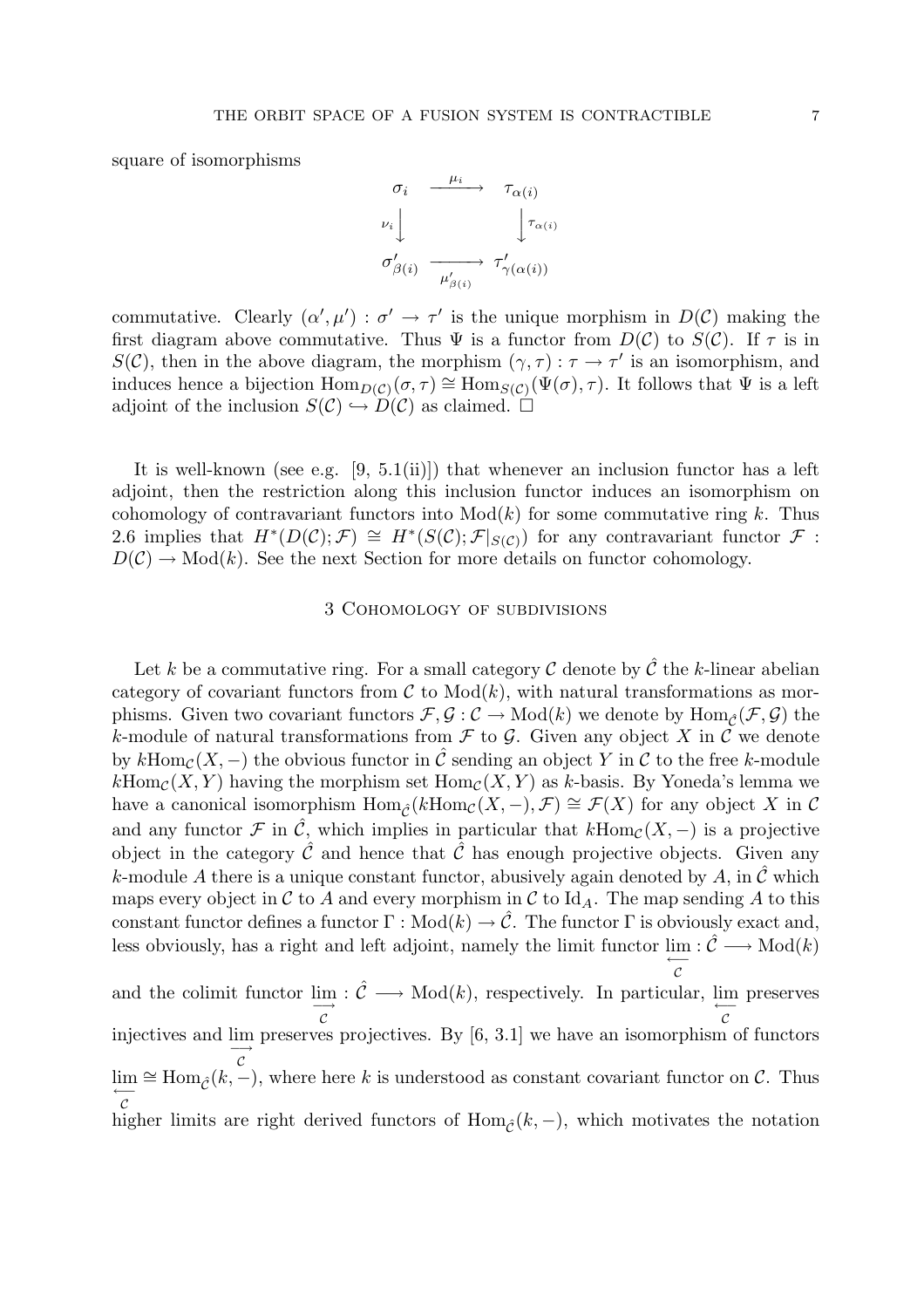$H^n(\mathcal{C};\mathcal{F}) = \lim_{\longleftarrow}^n(\mathcal{F})$  for any functor  $\mathcal{F}$  in  $\hat{\mathcal{C}}$  and any integer  $n \geq 0$ . More explicitly,  $H^n(\mathcal{C};\mathcal{F})$  is the cohomology in degree *n* of the cochain complex Hom<sub> $\hat{\mathcal{C}}$ </sub> $(k,\mathcal{I})$ , where  $\mathcal{I}$ is an injective resolution of  $\mathcal F$  in  $\mathcal C$ . By general abstract nonsense, this is isomorphic to the cohomology in degree n of the cochain complex  $\text{Hom}_{\hat{C}}(\mathcal{P}, \mathcal{F})$ , where now  $\mathcal P$  is a projective resolution of the constant functor k in  $\hat{\mathcal{C}}$ . If  $\mathcal{C}, \mathcal{D}$  are two small categories and if  $\Phi: \mathcal{D} \to \mathcal{C}$  is a covariant functor, then restriction along  $\Phi$  induces a functor  $\Phi^*: \hat{\mathcal{C}} \to \hat{\mathcal{D}}$ sending a functor  $\mathcal F$  in  $\hat{\mathcal{C}}$  to the functor  $\mathcal F \circ \Phi$  in  $\hat{\mathcal{D}}$ . The functor  $\Phi^*$  is obviously exact, and moreover,  $\Phi^*$  has a left adjoint  $\Phi_*$  and a right adjoint  $\Phi_!$ , also called the left and right Kan extension of  $\Phi^*$ . It is possible to describe  $\Phi_*, \Phi_!$  explicitly in general (see e.g. [6, Appendix]), but we will need an explicit description only in some very particular cases of inclusions of certain subcategories. If D is a subcategory of C and  $\Phi : \mathcal{D} \to \mathcal{C}$ the inclusion functor, we will write sometimes  $\mathcal{F}|_{\mathcal{D}}$  instead of  $\Phi^*(\mathcal{F})$ .

By [13, 3.2], the cohomology of covariant functors on  $[S(\mathcal{C})]$  can be computed in the same way as the Bredon cohomology of subgroup complexes (as is done in work of Grodal [8] and Symonds [19], for instance):

**Proposition 3.1.** (cf. [13, 3.2]) Let C be an EI-category, let k be a commutative ring and let  $A : [S(\mathcal{C})] \to Mod(k)$  be a covariant functor. There is a cochain complex of k-modules  $(C(A), \delta)$  with the following properties:

(i) For any integer  $n \geq 0$  component of  $C(\mathcal{A})$  in degree n is equal to

$$
C(\mathcal{A})^n = \underset{[\sigma]}{\oplus} \mathcal{A}([\sigma]) ,
$$

where the direct sum is taken over the set of isomorphism classes  $[\sigma]$  of chains  $\sigma$  of length n in  $S(\mathcal{C})$ .

(ii) The differential  $\delta^{n-1}$  in degree  $n-1$  of  $C(\mathcal{A})$  is given by the k-linear map

$$
\delta^{n-1}: C(\mathcal{A})^{n-1} \longrightarrow C(\mathcal{A})^n
$$

obtained by taking the alternating sum  $\delta^{n-1} = \sum$  $([\sigma], i)$  $(-1)^i \rho_{[\sigma],i}$  over all pairs  $([\sigma],i)$ 

consisting of an isomorphism class  $[\sigma]$  of a chain  $\sigma$  of length n and an integer i such that  $0 \leq i \leq n$ , of the maps  $\rho_{[\sigma],i} : \mathcal{A}([\sigma \setminus i]) \to \mathcal{A}([\sigma])$  obtained from applying the covariant functor A to the canonical morphism  $[\sigma \backslash i] \rightarrow [\sigma]$  in  $[S(\mathcal{C})]$ .

(iii) We have  $H^*([S(\mathcal{C})]; \mathcal{A}) \cong H^*(C(\mathcal{A}))$ ; in other words, the complex  $C(\mathcal{A})$  computes the higher limits of the functor A.

Note that the assignment  $A \mapsto C(A)$  is exact functorial. We will need a refinement of 3.1 which computes the cohomology of covariant functors on certain types of subcategories of  $[S(\mathcal{C})]$ .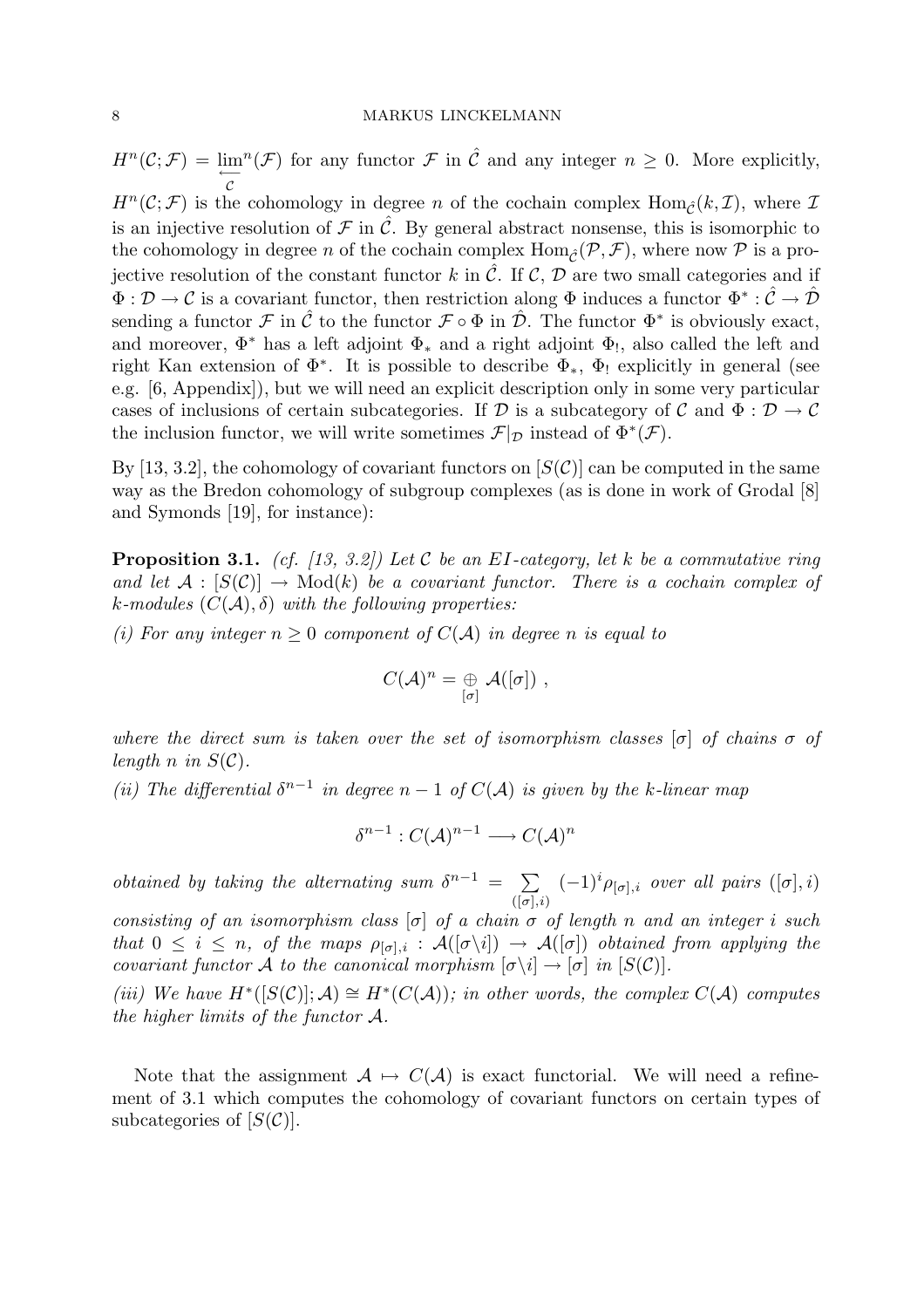**Definition 3.2.** Let C be a category. A *left ideal in* C is a full subcategory D of C with the property that if X is an object in  $\mathcal C$  and Y an object in  $\mathcal D$  such that the morphism set  $\text{Hom}_{\mathcal{C}}(X, Y)$  is non-empty, then X belongs to the subcategory  $\mathcal{D}$  as well. Dually, a right ideal in C is a full subcategory  $D$  of C with the property that if X is an object in D and Y an object in C such that the morphism set  $\text{Hom}_{\mathcal{C}}(X, Y)$  is non-empty, then Y belongs to the subcategory  $\mathcal D$  as well.

If F is a fusion system on a finite p-group P, where p is a prime, then the full subcategory  $\mathcal{F}^c$  of  $\mathcal{F}$ -centric subgroups of P is a right ideal in  $\mathcal{F}$ . If D is a full subcategory of an EI-category C then  $S(\mathcal{D})$  is a left ideal in  $S(\mathcal{C})$ . See 4.3 for more examples of left ideals. The following collection of more or less trivial statements is essentially a pretext to introduce some notation.

**Proposition 3.3.** Let C be a small category and let D be a left ideal in C. Denote by  $\Phi : \mathcal{D} \to \mathcal{C}$  the inclusion functor. Let k be a commutative ring and denote by  $\hat{C}$ and  $\hat{D}$  the k-linear abelian categories of covariant functors from C and D to  $Mod(k)$ , respectively.

(i) For any covariant functor  $\mathcal{G}: \mathcal{D} \to \text{Mod}(k)$  there is a unique covariant functor  $\mathcal{G}^{\mathcal{C}}: \mathcal{C} \to \text{Mod}(k)$  such that  $\mathcal{G}^{\mathcal{C}}$  vanishes on all objects outside  $\mathcal{D}$  and coincides with  $\mathcal{G}$ upon restriction to D.

(ii) For any covariant functor  $\mathcal{F}: \mathcal{C} \to \text{Mod}(k)$  there is a unique covariant functor  $\mathcal{F}_{\mathcal{D}}:\mathcal{C}\to \text{Mod}(k)$  such that the restrictions to D of the functors  $\mathcal{F},\mathcal{F}_{\mathcal{D}}$  are equal and such that  $\mathcal{F}_{\mathcal{D}}$  vanishes outside  $\mathcal{D}$ .

(iii) For any covariant functor  $\mathcal{F} : \mathcal{C} \to \text{Mod}(k)$  there is a unique natural transformation  $\mathcal{F} \to \mathcal{F}_{\mathcal{D}}$  given by the identity maps  $\mathcal{F}(X) = \mathcal{F}_{\mathcal{D}}(X)$  for all objects X in D and by the zero maps  $\mathcal{F}(X) \to \mathcal{F}_{\mathcal{D}}(X) = 0$  for all objects X in C outside  $\mathcal{D}$ .

(iv) The restriction functor  $\Phi^*: \hat{\mathcal{C}} \to \hat{\mathcal{D}}$  has an exact right adjoint  $\Phi_!: \hat{\mathcal{D}} \to \hat{\mathcal{C}}$  mapping a functor  $\mathcal G$  in  $\hat{\mathcal D}$  to the functor  $\mathcal G^{\mathcal C}$  in  $\hat{\mathcal C}$ ; in particular, the restriction functor  $\Phi^*$  preserves projectives.

(v) We have  $\Phi^* \circ \Phi_1 = \text{Id}_{\hat{\mathcal{D}}}$  and for any covariant functor  $\mathcal{F} : \mathcal{C} \to \text{Mod}(k)$  we have  $\mathcal{F}_{\mathcal{D}} = \Phi_!(\Phi^*(\mathcal{F}))$ . The identity  $\Phi^* \circ \Phi_! = \text{Id}_{\hat{\mathcal{D}}}$  is the unit and the family of canonical natural transformations  $\mathcal{F}\to\mathcal{F}_{\mathcal{D}}$  is the counit  ${\rm Id}_{\hat{\mathcal{C}}}\to\Phi_!\circ\Phi^*$  of a right adjunction of  $\Phi_!$  $to \Phi^*$ 

*Proof.* The uniqueness of  $\mathcal{G}^{\mathcal{C}}$  in (i) is trivial. The fact that  $\mathcal{G}^{\mathcal{C}}$  is actually well-defined is an immediate consequence of D being a left ideal. Setting  $\mathcal{F}_{\mathcal{D}} = (\mathcal{F}|_{\mathcal{D}})^{\mathcal{C}}$  shows (ii). Statement (iii) is yet another trivial verification, using that  $D$  is a left ideal. The assignment  $\mathcal{G} \mapsto \mathcal{G}^c$  defines an exact functor  $\Psi : \hat{\mathcal{D}} \to \hat{\mathcal{C}}$ , and one verifies that  $\Psi$  is right adjoint to Φ<sup>∗</sup> . It is a general fact that left adjoints of an exact functor preserve projectives. This proves (iv). Statement  $(v)$  is just a structural interpretation of the previous statements.  $\square$ 

If  $\Phi : \mathcal{D} \to \mathcal{C}$  is a covariant functor between small categories, then the cohomology of functors on C an D is related via a Grothendieck spectral sequence (see e.g. [6,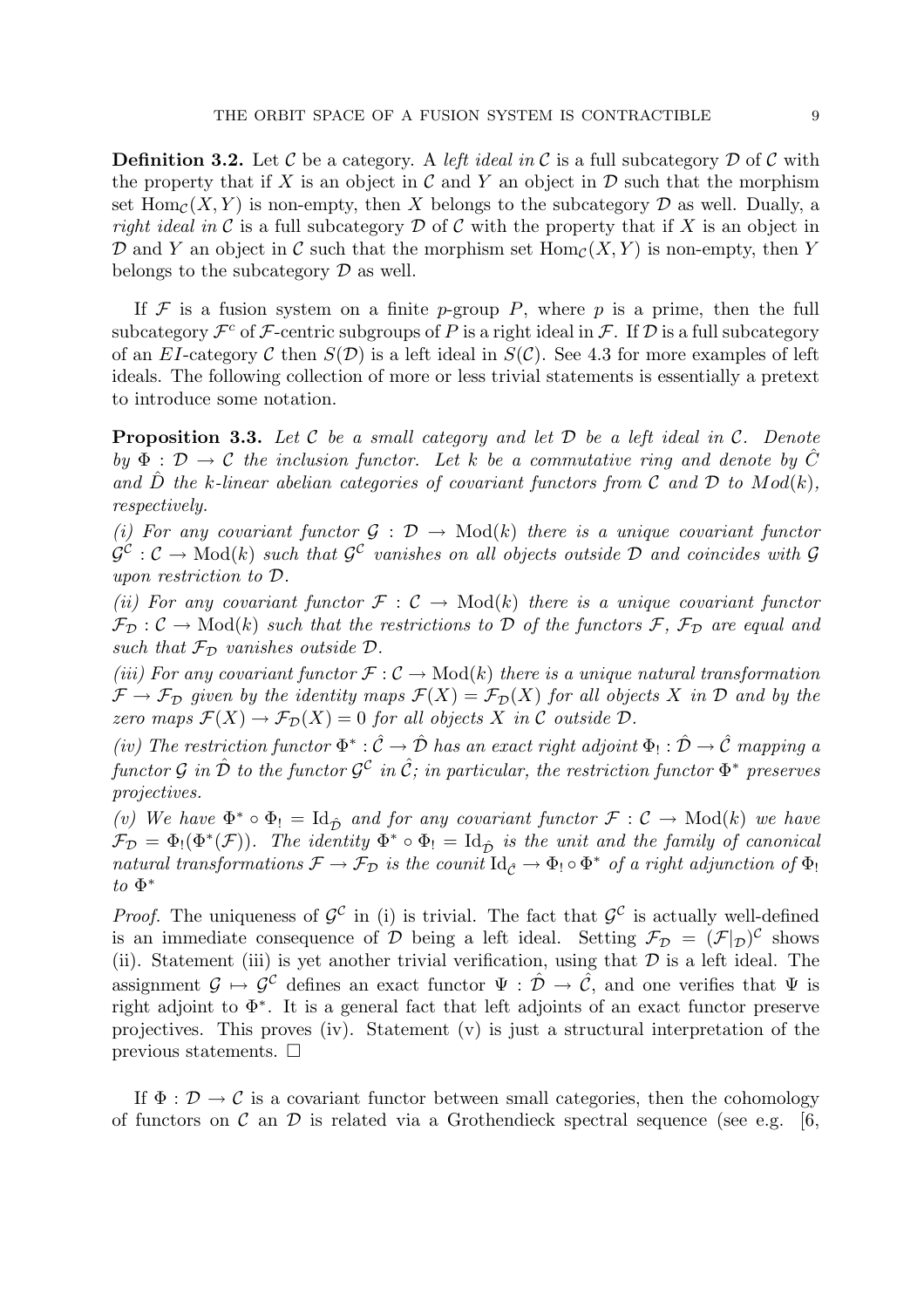Appendix] for a homological version). The following well-known result is a very special case in which this spectral sequence collapses (and this is all we need for the purpose of this paper).

**Proposition 3.4.** Let C be a small category and let D be a left ideal in C. Let k be a commutative ring. Let k be a commutative ring and denote by  $\hat{C}$  and  $\hat{D}$  the k-linear abelian categories of covariant functors from  $\mathcal C$  and  $\mathcal D$  to  $Mod(k)$ , respectively.

For any covariant functor  $\mathcal{F}: \mathcal{C} \to \text{Mod}(k)$  which vanishes on all objects outside  $\mathcal{D}$  the restriction to D induces an isomorphism on cohomology  $H^*(C; \mathcal{F}) \cong H^*(\mathcal{D}; \mathcal{F}|_{\mathcal{D}})$ .

*Proof.* Denote by  $\Phi : \mathcal{D} \to \mathcal{C}$  the inclusion functor. Since  $\Phi^*$  is exact and, by 3.3.(iv), preserves projectives, if  $P$  is a projective resolution of the constant functor k in  $\hat{\mathcal{C}}$  then its restriction  $\Phi^*(\mathcal{P})$  is a projective resolution of the constant functor k in  $\hat{\mathcal{D}}$ . Thus the adjunction implies an isomorphism of cochain complexes  $\text{Hom}_{\hat{\mathcal{C}}}(\mathcal{P}; \Psi(\Phi^*(\mathcal{F}))) \cong \text{Hom}_{\hat{\mathcal{D}}}(\Phi^*(\mathcal{P}); \Phi^*(\mathcal{F}))$ . Now if  $\mathcal F$  vanishes outside  $\mathcal D$  then in fact  $\Psi(\Phi^*(\mathcal{F})) = \mathcal{F}$ . Thus we get actually an isomorphism of cochain complexes  $\text{Hom}_{\hat{\mathcal{C}}}(\mathcal{P}; \mathcal{F}) \cong \text{Hom}_{\hat{\mathcal{D}}}(\Phi^*(\mathcal{P}); \Phi^*(\mathcal{F}))$ . Taking cohomology on both sides yields the result.  $\square$ 

**Definition 3.5.** Let C be an EI-category, let k be a commutative ring and let  $\Sigma$  be a left ideal in  $[S(\mathcal{C})]$ . For any covariant functor  $\mathcal{A} : \Sigma \to \text{Mod}(k)$  we define a cochain complex of k-modules  $C_{\Sigma}(\mathcal{A})$  by setting

$$
C_{\Sigma}(\mathcal{A})=C(\mathcal{A}'),
$$

where  $\mathcal{A}' = \mathcal{A}^{[S(\mathcal{C})]} : [S(\mathcal{C})] \to \text{Mod}(k)$  is the unique covariant functor whose restriction to  $\Sigma$  is equal to A and which vanishes outside  $\Sigma$ . More explicitly,

$$
C_{\Sigma}(\mathcal{A})^n = \bigoplus_{\substack{[\sigma] \in \Sigma \\ |\sigma| = n}} \mathcal{A}([\sigma])
$$

for any integer  $n \geq 0$ .

Note that if D is a left ideal in  $S(\mathcal{C})$  then  $\Sigma = [\mathcal{D}]$  is a left ideal in  $[S(\mathcal{C})]$ , and hence 3.3 applies. In order to simplify notation, if  $A : [S(\mathcal{C})] \to Mod(k)$  is a covariant functor, we write  $C_{\Sigma}(\mathcal{A})$  instead of  $C_{\Sigma}(\mathcal{A}|_{\Sigma})$ . Equivalently,  $C_{\Sigma}(\mathcal{A}) = C(\mathcal{A}_{\Sigma})$ , where  $\mathcal{A}_{\Sigma}$  is, as in 3.4, the unique covariant functor which coincides with A on  $\Sigma$  and vanishes outside  $\Sigma$ . The cochain complex  $C_{\Sigma}(\mathcal{A})$  is obviously a direct summand of  $C(\mathcal{A})$  as graded k-module, but not as complex, in general. It is though a quotient complex: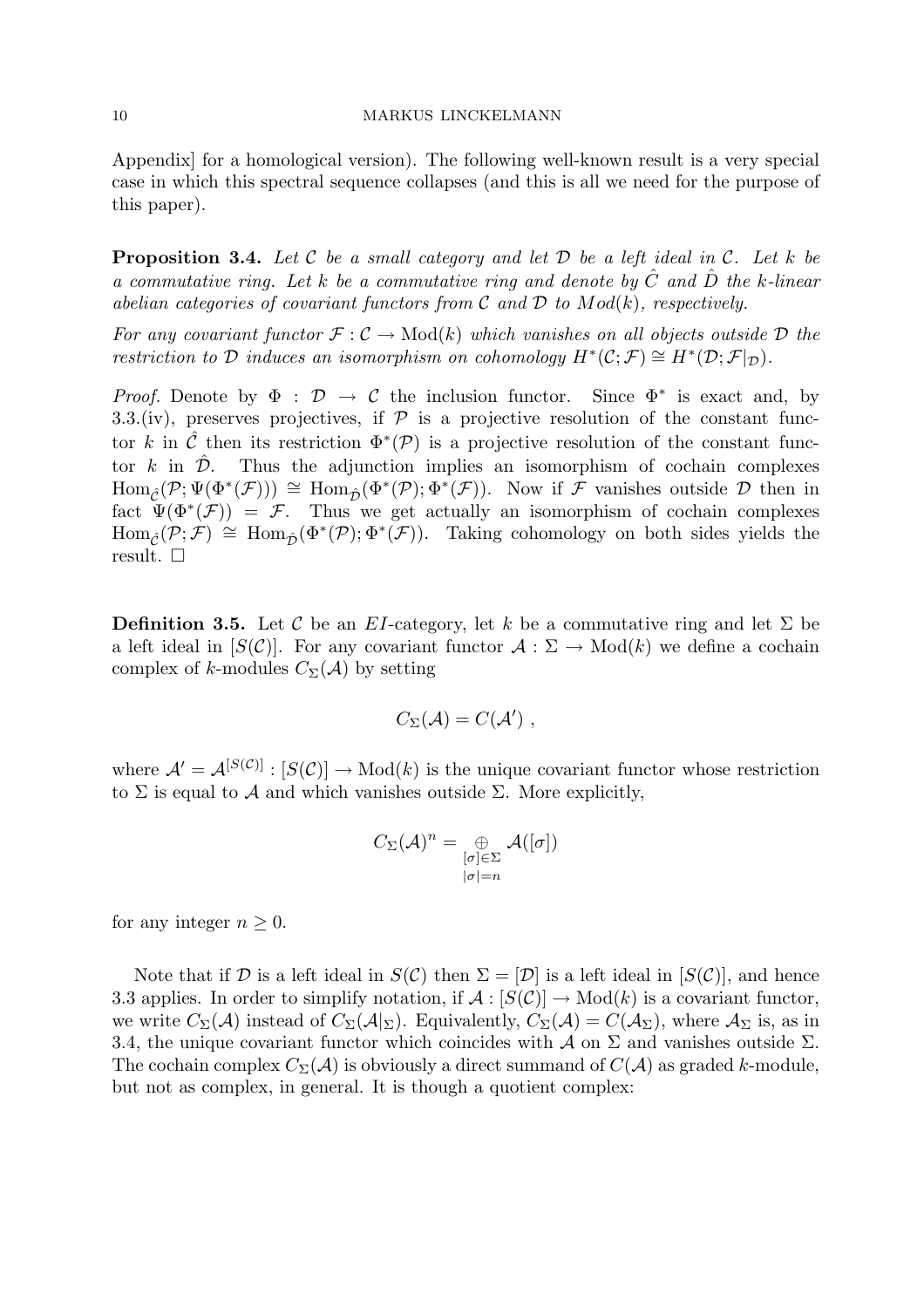**Proposition 3.6.** Let C be an EI-category, let k be a commutative ring and let  $\Sigma$  be a left ideal in  $[S(\mathcal{C})]$ . Let  $\mathcal{A}: [S(\mathcal{C})] \to \text{Mod}(k)$  be a covariant functor. The canonical projections  $C(\mathcal{A})^n \to C_\Sigma(\mathcal{A})^n$ , where  $n \geq 0$ , define an epimorphism of cochain complexes of k-modules

$$
C(\mathcal{A}) \longrightarrow C_{\Sigma}(\mathcal{A}) .
$$

*Proof.* The complex  $C(\mathcal{A})$  is functorial in  $\mathcal{A}$ . The canonical natural transformation  $\mathcal{A} \to \mathcal{A}_{\Sigma}$  from 3.3.(iii) induces the required epimorphism of complexes  $C(\mathcal{A}) \to C(\mathcal{A}_{\Sigma})$  $C_{\Sigma}(\mathcal{A}).\ \Box$ 

The point of all this is that the complex  $C_{\Sigma}(\mathcal{A})$  computes the cohomology of A for any covariant functor  $\mathcal{A} : \Sigma \to \text{Mod}(k)$ , generalising 3.1 to left ideals in  $[S(\mathcal{C})]$ .

**Proposition 3.7.** Let C be an EI-category, let k be a commutative ring and let  $\Sigma$  be a left ideal in  $[S(\mathcal{C})]$ . Let  $\mathcal{A} : \Sigma \to \text{Mod}(k)$  be a covariant functor. We have

$$
H^*(\Sigma; \mathcal{A}) \cong H^*(C_{\Sigma}(\mathcal{A})) \ .
$$

*Proof.* Let  $\mathcal{A}' : [S(\mathcal{C})] \to Mod(k)$  be the unique covariant functor which coincides with A on  $\Sigma$  and which vanishes outside  $\Sigma$ . Then, by 3.4 and 3.1, we have  $H^*(\Sigma;\mathcal{A})\cong$  $H^*([S(\mathcal{C})];\mathcal{A}') \cong H^*(C(\mathcal{A}')) = H^*(C_{\Sigma}(\mathcal{A}))$ .

#### 4 Reduction to normal chains

Throughout this Section we fix a prime  $p$ , a finite  $p$ -group  $P$  and a fusion system  $\mathcal F$  on P. The purpose of this Section is to develop some techniques which reduce the computation of suitable covariant functors defined on  $S(\mathcal{F})$  to certain subcategories.

**Definition 4.1.** Let C be a full subcategory of the fusion system  $\mathcal F$  on P. We denote by  $S<sub>0</sub>(\mathcal{C})$  the full subcategory of  $S(\mathcal{C})$  consisting of all chains of the form  $\sigma = (Q_0 <$  $Q_1 < \cdots < Q_m$ , where m is a non-negative integer and  $Q_i$  a subgroup of P belonging to C, for  $0 \leq i \leq m$ .

We denote by  $S_{\leq}(\mathcal{C})$  the full subcategory of  $S_{\leq}(\mathcal{C})$  consisting of all chains  $\sigma = (Q_0 \leq$  $Q_1 < \cdots < Q_m$  in  $S<sub>lt</sub>(\mathcal{C})$  with the property that  $Q_i$  is normal in  $Q_m$  for  $0 \leq i \leq m$ . We denote by  $S_{\Phi}(\mathcal{C})$  the full subcategory of  $S_{\leq}(\mathcal{C})$  consisting of all chains  $\sigma = (Q_0 \leq$  $Q_1 < \cdots < Q_m$  in  $S<sub>lt</sub>(\mathcal{C})$  with the property that the Frattini subgroup  $\Phi(Q_m)$  of  $Q_m$ is contained in  $Q_0$ .

As before, if  $\sigma = (Q_0 < Q_1 < \cdots < Q_m)$  is a chain of subgroups of P the integer  $|\sigma| = m$  is called the *length of*  $\sigma$ ; if in addition m is positive, we write  $\sigma \backslash i = (Q_0 <$  $\cdots < Q_{i-1} < Q_{i+1} < \cdots < Q_m$ , for any integer i such that  $0 \le i \le m$ . Note that since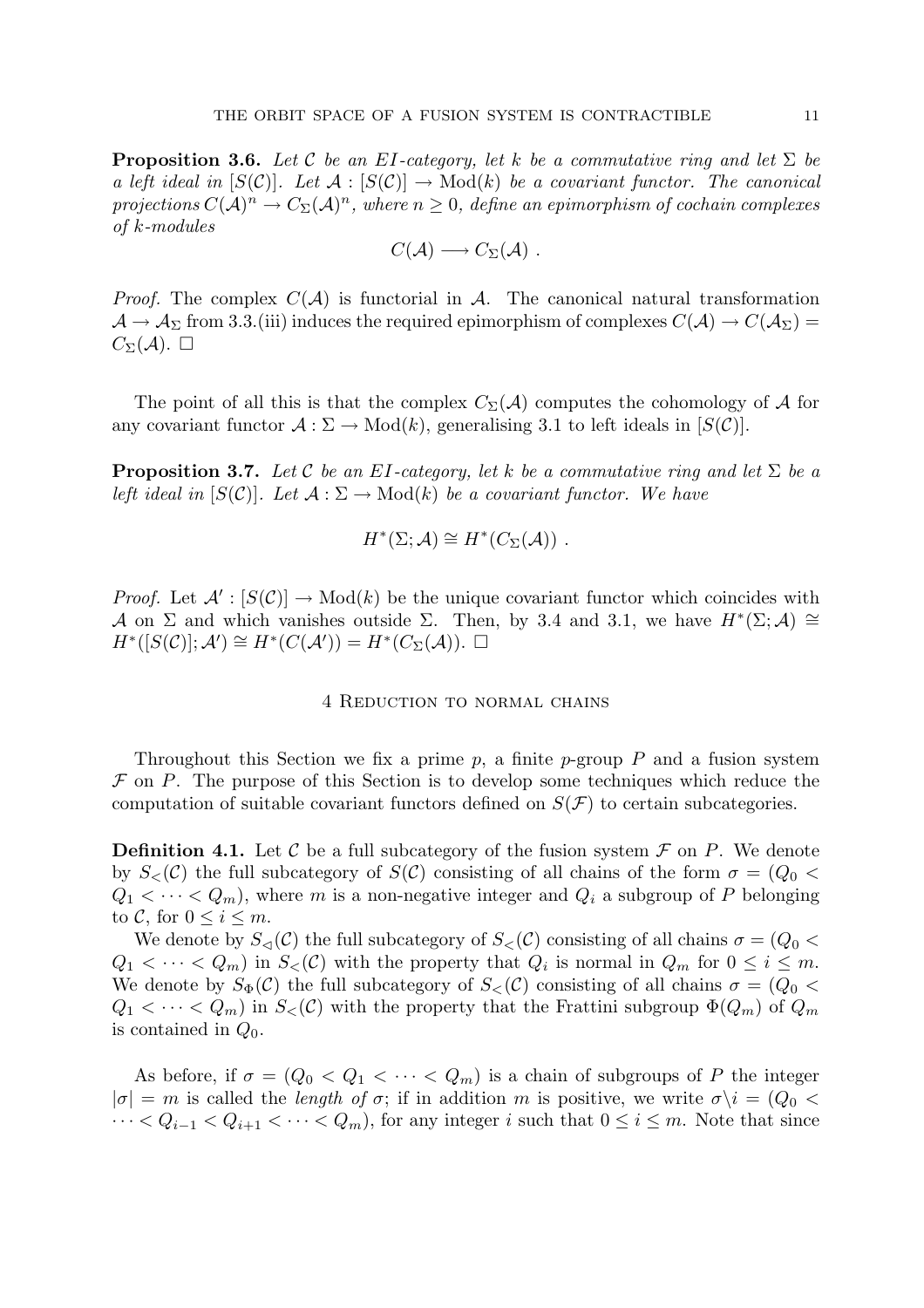$Q_m/\Phi(Q_m)$  is abelian, every chain in  $S_{\Phi}(\mathcal{C})$  belongs in fact to  $S_{\Phi}(\mathcal{C})$ . Thus we have inclusions of full subcategories

$$
S_{\Phi}(\mathcal{C}) \subseteq S_{\lhd}(\mathcal{C}) \subseteq S_{\leq}(\mathcal{C}) \subseteq S(\mathcal{C}) \ .
$$

All four of the above categories are again  $EI$ -categories. We state two obvious results for future reference:

**Proposition 4.2.** Let C be a full subcategory of the fusion system  $\mathcal F$  on P. Suppose that C is closed under isomorphisms in F. Then the inclusion  $S_{\leq}(\mathcal{C}) \subseteq S(\mathcal{C})$  is an equivalence of categories. In particular,  $[S_{\leq}(\mathcal{C})] \cong [S(\mathcal{C})]$  as posets.

*Proof.* A chain of non-isomorphisms  $Q_0 \stackrel{\varphi_0}{\longrightarrow} Q_1 \stackrel{\varphi_1}{\longrightarrow} \cdots \stackrel{\varphi_{m-1}}{\longrightarrow} Q_m$  belonging to the category  $S(\mathcal{C})$  is isomorphic to the chain  $R_0 < R_1 < \cdots < R_m$  in  $S_{\leq}(\mathcal{C})$  defined by  $R_m = Q_m$  and  $R_i = \varphi_{m-1} \circ \cdots \circ \varphi_{i+1} \circ \varphi_i(Q_i)$  for  $0 \leq i < m$ . The result follows.  $\Box$ 

**Proposition 4.3.** Let C be a full subcategory of the fusion system  $\mathcal F$  on  $P$ . Suppose that C is closed under isomorphisms in F. Then the categories  $S_{\Phi}(\mathcal{C})$  and  $S_{\leq}(\mathcal{C})$  are left ideals in  $S_{\leq}(\mathcal{C})$ .

*Proof.* Every subchain of a chain in  $S_{\lhd}(\mathcal{C})$  belongs to  $S_{\lhd}(\mathcal{C})$ , and similarly, every subchain of a chain in  $S_{\Phi}(\mathcal{C})$  belongs to  $S_{\Phi}(\mathcal{C})$ . The result follows.  $\square$ 

The following definition is essentially the pairing considered by Knörr and Robinson in the first part of the proof of [11, 3.3]:

**Definition 4.4.** Let  $\mathcal C$  be a right ideal in the fusion system  $\mathcal F$  on  $P$ . For any chain  $\sigma = (Q_0 < Q_1 < \cdots < Q_m)$  in  $S<sub>lt</sub>(\mathcal{C})$  we define a chain  $z(\sigma)$  in  $S<sub>lt</sub>(\mathcal{C})$  as follows: (i) if  $\Phi(Q_m) \subseteq Q_0$  we set  $z(\sigma) = \sigma$ ; (ii) if  $\Phi(Q_m) \subseteq Q_i$  but  $\Phi(Q_m) \nsubseteq Q_{i-1}$  for some positive integer i and if  $\Phi(Q_m)Q_{i-1} = Q_i$ 

we set  $z(\sigma) = \sigma \backslash i = Q_0 < \cdots < Q_{i-1} < Q_{i+1} < \cdots < Q_m;$ (iii) if  $\Phi(Q_m) \subseteq Q_i$  but  $\Phi(Q_m) \nsubseteq Q_{i-1}$  for some positive integer i and if  $\Phi(Q_m)Q_{i-1}$  $Q_i$  we set  $z(\sigma) = Q_0 < \cdots < Q_{i-1} < \Phi(Q_m)Q_{i-1} < Q_i < \cdots < Q_m$ .

Note that in the alternative 4.4(ii) we necessarily have that  $i < m$ , because the equality  $\Phi(Q_m)Q_{m-1} = Q_m$  is impossible by standard properties of Frattini subgroups. Thus z leaves the maximal subgroup occurring in  $\sigma$  unchanged. The only difference between 4.4 and the pairing defined in [11] is the requirement  $4.4(i)$  which garantees that z leaves also the minimal subgroup occurring in  $\sigma$  unchanged; in particular,  $z(\sigma)$ is again a chain belonging to  $S<sub>lt</sub>(\mathcal{C})$ . Clearly either  $z(\sigma) = \sigma$  or  $|z(\sigma)| = |\sigma| + 1$  or  $|z(\sigma)| = |\sigma| - 1$ . If  $|z(\sigma)| = |\sigma| + 1$  then  $z(\sigma)$  is obtained from inserting a subgroup into σ, and hence [σ] < [z(σ)]. Similarly, if |z(σ)| = |σ| − 1 then [z(σ)] < [σ]. The following Proposition (whose easy proof is left to the reader) collects some obvious properties of the map  $z$ , essentially stating that  $z$  defines a pairing on isomorphism classes of chains fixing those belonging to  $S_{\Phi}(\mathcal{C})$ .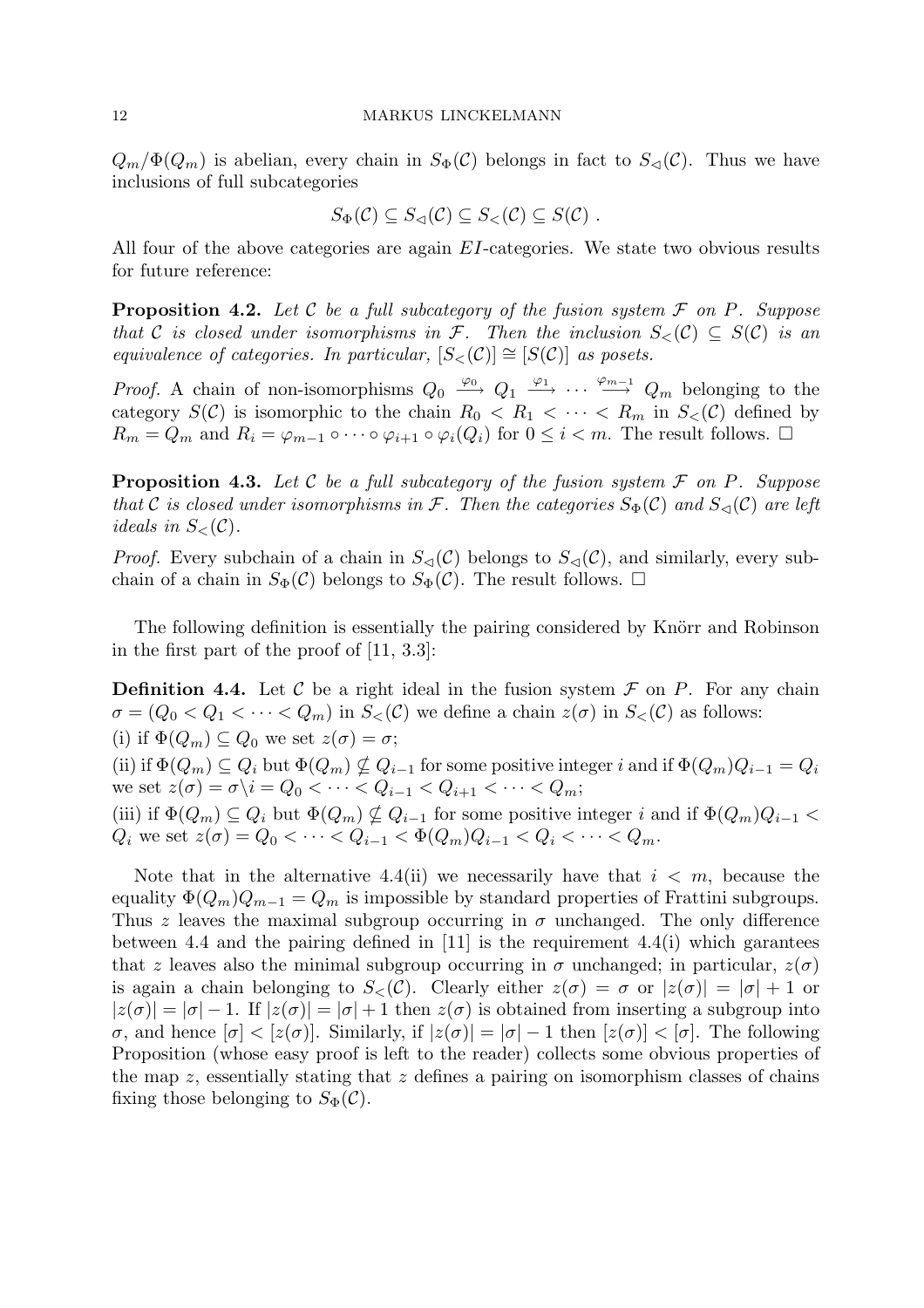**Proposition 4.5.** Let C be a right ideal in the fusion system F on P. Let  $\sigma$ ,  $\tau$  be chains in  $S_{\leq}(\mathcal{C})$ .

(i) We have  $z(z(\sigma)) = \sigma$ . (ii) We have  $z(\sigma) = \sigma$  if and only if  $\sigma$  belongs to  $S_{\Phi}(\mathcal{C})$ . (iii) We have  $\sigma \cong \tau$  if and only if  $z(\sigma) \cong z(\tau)$ . (iv) If  $[\sigma] < [z(\sigma)]$ , any morphism  $\sigma \to z(\sigma)$  in  $S(\mathcal{C})$  induces a group isomorphism  $\mathrm{Aut}_{S(\mathcal{C})}(\sigma) \cong \mathrm{Aut}_{S(\mathcal{C})}(z(\sigma)).$ (v) We have  $\sigma \in S_{\leq 1}(\mathcal{C})$  if and only if  $z(\sigma) \in S_{\leq 1}(\mathcal{C})$ .

As in the previous Section, we denote by  $C(\mathcal{A})$  the cochain complex of k-modules which in degree  $n \geq 0$  is equal to

$$
C(\mathcal{A})^n = \bigoplus_{\substack{[\sigma] \in [S(\mathcal{C})] \\ |\sigma| = n}} \mathcal{A}([\sigma])
$$

with differential given by the maps  $(-1)^i \mathcal{A}([\sigma] < [\tau]) : \mathcal{A}([\sigma]) \to \mathcal{A}([\tau])$  for any two chains  $\sigma$ ,  $\tau$  in  $S(\mathcal{C})$  of length n,  $n + 1$ , respectively, for which there is an integer i such that  $\sigma \cong \tau \backslash i$ . By 3.7 the cohomology of  $C(\mathcal{A})$  is the cohomology of the functor  $\mathcal{A}$ . Note that in this context the complex  $C(\mathcal{A})$  is bounded with non-zero components at most in the degrees  $0, 1, \dots, a$ , where a is the unique integer such that  $p^a = |P|$ .

**Proposition 4.6.** Let C be a right ideal in the fusion system  $\mathcal F$  on P. Let k be a commutative ring and let  $\mathcal{A}: [S(\mathcal{C})] \longrightarrow \text{Mod}(k)$  be a covariant functor. There are unique cochain complexes of k-modules  $C_{\leq}(\mathcal{A})$  and  $C_{\Phi}(\mathcal{A})$  such that

$$
C_{\lhd}(\mathcal{A})^n = \bigoplus_{\substack{[\sigma] \in [S_{\lhd}(\mathcal{C})] \\ |\sigma| = n}} \mathcal{A}([\sigma]) ,
$$

$$
C_{\Phi}(\mathcal{A})^n = \bigoplus_{\substack{[\sigma] \in [S_{\Phi}(\mathcal{C})] \\ |\sigma| = n}} \mathcal{A}([\sigma]) ,
$$

for any integer  $n \geq 0$ , and such that the canonical projections  $C(A) \to C_{\mathcal{A}}(A) \to C_{\Phi}(A)$ define epimorphisms of cochain complexes

$$
C(\mathcal{A}) \longrightarrow C_{\mathcal{A}}(\mathcal{A}) \longrightarrow C_{\Phi}(\mathcal{A}) .
$$

*Proof.* This is Proposition 3.6 applied to the left ideals  $[S_{\leq}(\mathcal{C})]$  and  $[S_{\Phi}(\mathcal{C})]$  in  $[S_{\leq}(\mathcal{C})]$ , combined with the isomorphism of posets  $[S<sub>lt</sub>(\mathcal{C})] \cong [S(\mathcal{C})]$  from 4.2. □

The main result of this Section is the following Theorem which reduces the computation of the cohomology of certain covariant functors  $\mathcal{A}: [S(\mathcal{C})] \longrightarrow \text{Mod}(k)$  to the posets  $[S_{\leq}(\mathcal{C})]$  and  $[S_{\Phi}(\mathcal{C})]$ .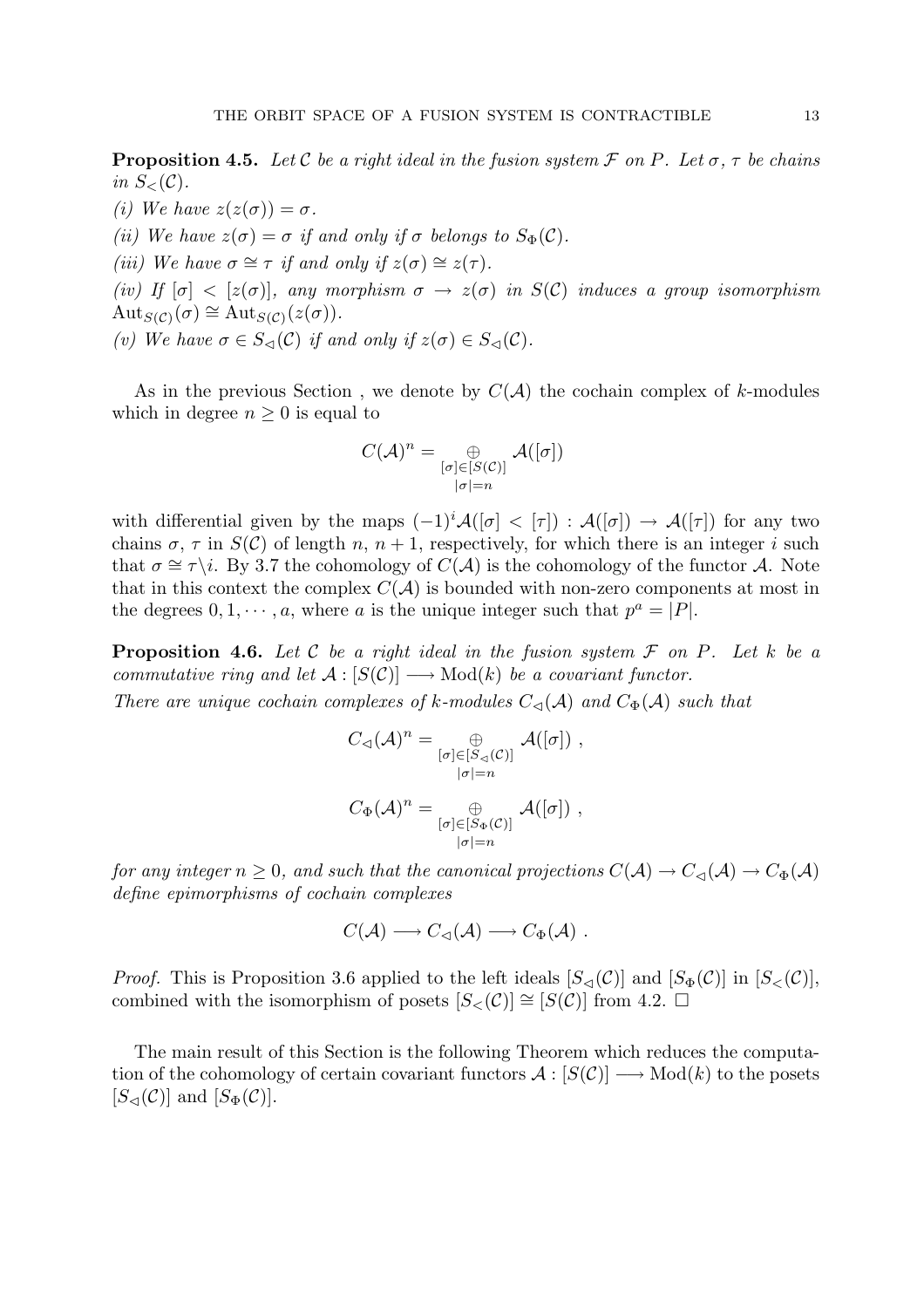**Theorem 4.7.** Let C be a right ideal in the fusion system  $\mathcal F$  on P. Let k be a commutative ring and let  $\mathcal{A}: [S(\mathcal{C})] \longrightarrow \text{Mod}(k)$  be a covariant functor. If A has the property that for any  $\sigma$  in  $S(\mathcal{C})$  such that  $|\sigma| < |z(\sigma)|$  the unique morphism  $|\sigma| < |z(\sigma)|$  in  $[S(\mathcal{C})]$  induces an isomorphism  $\mathcal{A}([\sigma]) \cong \mathcal{A}([z(\sigma)])$ , then the canonical epimorphisms of cochain complexes of k-modules  $C(\mathcal{A}) \to C_{\mathcal{A}}(\mathcal{A}) \to C_{\Phi}(\mathcal{A})$  are homotopy equivalences. In particular, we have isomorphisms on cohomology

$$
H^*([S(\mathcal{C})];\mathcal{A}) \cong H^*([S_{\lhd}(\mathcal{C})];\mathcal{A}) \cong H^*([S_{\Phi}(\mathcal{C})];\mathcal{A}) .
$$

The hypothesis in 4.7 on the functor  $A$  holds obviously whenever  $A$  is a constant functor. But there are other functors fulfilling this hypothesis: by 4.5.(iv) we have  $\text{Aut}_{S(\mathcal{C})}(\sigma) \cong \text{Aut}_{S(\mathcal{C})}(z(\sigma))$ , and hence any functor A whose value at  $[\sigma]$  depends only on Aut<sub>S(C)</sub>( $\sigma$ ) will fulfill this hypothesis. We will describe some functors with this property at the end of this Section. In order to prove 4.7 we filter the kernel of the canonical epimorphism  $C(\mathcal{A}) \to C_{\Phi}(\mathcal{A})$  by subcomplexes  $C_{(q)}(\mathcal{A})$  and show then that subsequent quotients of this filtration are contractible; see Appendix B, Corollary B.2. It is in this latter part that we will need the following combinatorial statement:

**Lemma 4.8.** Let  $\sigma = (Q_0 < Q_1 < \cdots < Q_m)$  and  $\tau = (R_0 < R_1 < \cdots < R_m)$  be chains in  $S_{\leq}(\mathcal{F})$  such that  $|z(\sigma)| < |\sigma|$  and  $|z(\tau)| < |\tau|$ . Let i, j be the unique positive integers such that  $z(\sigma) = \sigma \backslash i$  and  $z(\tau) = \tau \backslash i$ . Suppose there is a non-negative integer k such that  $z(\sigma) \cong \tau \backslash k$ . Then exactly one of the following statements holds:  $(i)$   $k = m$ ; (ii)  $k < i < j$ ;

(iii)  $\sigma \cong \tau$ .

*Proof.* Suppose that  $k < m$ . By the assumptions, we have an isomorphism of chains

$$
Q_0 < \cdots < Q_{i-1} < Q_{i+1} < \cdots < Q_m \cong R_0 < \cdots < R_{k-1} < R_{k+1} < \cdots < R_m.
$$

Since  $k < m$  we have in particular  $Q_m \cong R_m$ . Assume first that  $k > i$ . Then the above isomorphism of chains implies isomorphisms  $Q_{i-1} \cong R_{i-1}$  and  $Q_{i+1} \cong R_i$ . Since  $\Phi(Q_m) \nsubseteq Q_{i-1}$  we also get  $\Phi(R_m) \nsubseteq R_{i-1}$ , and since  $\Phi(Q_m)Q_{i-1} = Q_i < Q_{i+1}$  we get  $\Phi(R_m)R_{i-1} < R_i$ . This, however, would imply that  $|z(\tau)| > |\tau|$ , contradicting the assumptions. Thus the case  $k > i$  cannot occur. Assume next that  $k < i$ . Then  $Q_{i-1} \cong R_i$ . Again, since  $\Phi(Q_m) \nsubseteq Q_{i-1}$  we get  $\Phi(R_m) \nsubseteq R_i$ , hence  $i < j$ , which is alternative (ii). Assume finally that  $k = i$ . Then  $\Phi(R_m) \nsubseteq R_{i-1}$  but  $\Phi(R_m) \subseteq R_{i+1}$ and  $\Phi(R_m)R_{i-1} < R_{i+1}$ . Thus  $k = j$ , hence  $\tau \backslash k = z(\tau)$ . But  $z(\tau) \cong z(\sigma)$  implies  $\tau \cong \sigma$ by 4.5 (iii), hence alternative (iii) holds.  $\Box$ 

*Proof of Theorem 4.7.* Let q be a non-negative integer. We define a subcomplex  $C_{(q)}(\mathcal{A})$ of  $C(\mathcal{A})$  as follows. For  $n < q$  we set  $C_{(q)}(\mathcal{A})^n = \{0\}$ . For  $n > q$  we set  $C_{(q)}(\widetilde{\mathcal{A}})^n =$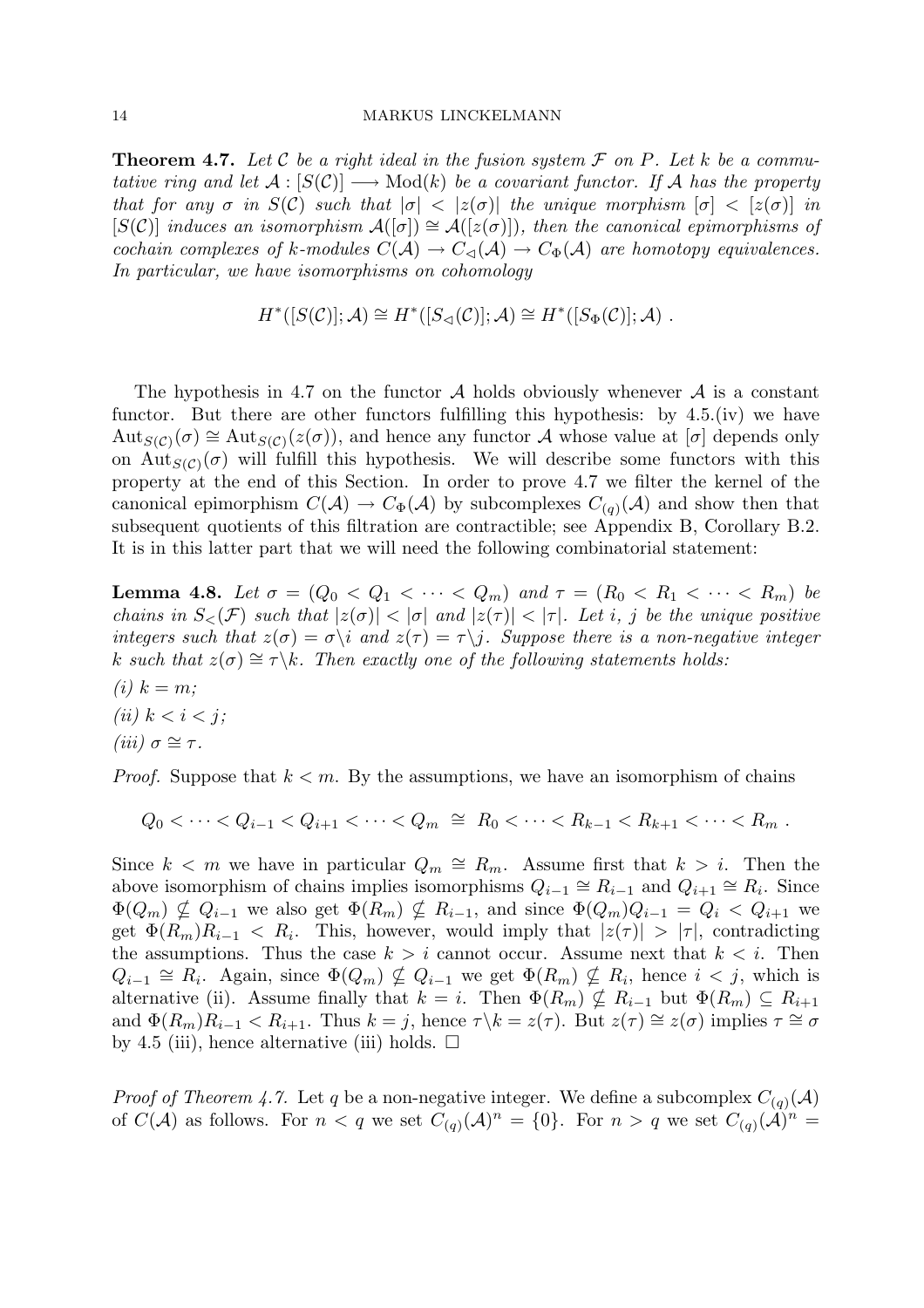$\oplus$   $\mathcal{A}([\sigma])$  with  $[\sigma]$  running over the set of isomorphism classes of chains  $\sigma$  in  $S(\mathcal{C})$  $\lceil \sigma \rceil$ satisfying  $|\sigma| = n$  and  $z(\sigma) \neq \sigma$ . In other words,  $C_{(q)}(\mathcal{A})^n$  is the canonical complement of  $C_{\Phi}(\mathcal{A})^n$  in  $C(\mathcal{A})^n$ . In degree q we set  $C_{(q)}(\mathcal{A})^q = \bigoplus_{\alpha=1}^{\infty}$  $[\sigma]$  $\mathcal{A}([\sigma])$  with  $[\sigma]$  running over the set of isomorphism classes of chains  $\sigma$  in  $S(\mathcal{C})$  satisfying  $|\sigma| = q$  and  $|z(\sigma)| = q + 1$ . One easily checks that the differential of  $C(\mathcal{A})$  restricts to a differential on  $C_{(q)}(\mathcal{A})$ . Using 4.5.(ii), we have an obvious isomorphism of complexes

$$
C(\mathcal{A})/C_{(0)}(\mathcal{A}) \cong C_{\Phi}(\mathcal{A})
$$

and, for any positive integer  $q$ , we have inlusions of subcomplexes

$$
C_{(q)}(\mathcal{A}) \subseteq C_{(q-1)}(\mathcal{A}) ;
$$

by construction, all these inclusions are degreewise split. Thus, in order to show that the canonical epimorphism  $C(\mathcal{A}) \to C_{\Phi}(\mathcal{A})$  is a homotopy equivalence, it suffices by Corollary B.2, to show that for any positive integer q the quotient complex  $C_{(q-1)}(\mathcal{A})/C_{(q)}(\mathcal{A})$ is contractible. The complex  $C_{(q-1)}(\mathcal{A})/C_{(q)}(\mathcal{A})$  has at most two non zero components, namely those in the degrees  $q-1$  and q. More precisely, the complex  $C_{(q-1)}(\mathcal{A})/C_{(q)}(\mathcal{A})$ is of the form

$$
\cdots \longrightarrow 0 \longrightarrow \underset{[\rho]\in \mathcal{M}}{\oplus} \mathcal{A}([\tau]) \stackrel{\epsilon}{\longrightarrow} \underset{[\sigma]\in \mathcal{N}}{\oplus} \mathcal{A}([\sigma]) \longrightarrow 0 \longrightarrow \cdots,
$$

where M is the set of isomorphism classes  $[\rho]$  of chains  $\rho$  in  $S(\mathcal{C})$  satisfying  $|\rho| = q - 1$ and  $|z(\rho)| = q$ , and where N is the set of isomorphism classes  $|\sigma|$  of chains  $\sigma$  in  $S(\mathcal{C})$ satisfying  $|\sigma| = q$  and  $|z(\sigma)| = q - 1$ . It follows immediately from 4.5 that the map z induces in fact bijections between the indexing sets  $\mathcal M$  and  $\mathcal N$ . In other words, the complex  $C_{(q-1)}(\mathcal{A})/C_{(q)}(\mathcal{A})$  is of the form

$$
\cdots \longrightarrow 0 \longrightarrow \underset{[\sigma]\in\mathcal{N}}{\oplus} \mathcal{A}([z(\sigma)]) \stackrel{\epsilon}{\longrightarrow} \underset{[\sigma]\in\mathcal{N}}{\oplus} \mathcal{A}([\sigma]) \longrightarrow 0 \longrightarrow \cdots.
$$

This complex is contractible if and only if its differential  $\epsilon$  is an isomorphism. We can view  $\epsilon$  as a square matrix of its components  $\epsilon_{[z(\sigma)],[\tau]} : \mathcal{A}([z(\sigma)]) \to \mathcal{A}([\tau]),$  where  $[\sigma], [\tau] \in \mathcal{N}$ . The diagonal entries  $\epsilon_{[z(\sigma)], [\sigma]} : \mathcal{A}([z(\sigma)] \to \mathcal{A}([\sigma])$  of this matrix are isomorphisms, by the assumptions on the functor A. In order to show that  $\epsilon$  is an isomorphism all we have to observe is that we can order the set  $\mathcal N$  in such a way that the matrix representing  $\epsilon$  is an upper triangular matrix. This is where the combinatorial Lemma 4.8 will be used. We associate with every chain  $\sigma$  such that  $[\sigma] \in \mathcal{N}$  a pair of positive integers  $(m_{\sigma}, i_{\sigma})$  defined as follows: if  $\sigma = (Q_0 \langle Q_1 \langle \cdots \langle Q_m \rangle)$  we set  $m_{\sigma} = |Q_m|$ , and we denote by  $i_{\sigma}$  the unique positive integer satisfying  $z(\sigma) = \sigma \backslash i_{\sigma}$ . This makes sense as  $|z(\sigma)| < |\sigma|$  for  $[\sigma] \in \mathcal{N}$ . Of course, the pair  $(m_{\sigma}, i_{\sigma})$  depends only on the isomorphism class  $[\sigma]$ . We consider now the set of pairs of positive integers as totally ordered set with the lexicographic order; that is, for any two pairs  $(m, i)$ ,  $(n, j)$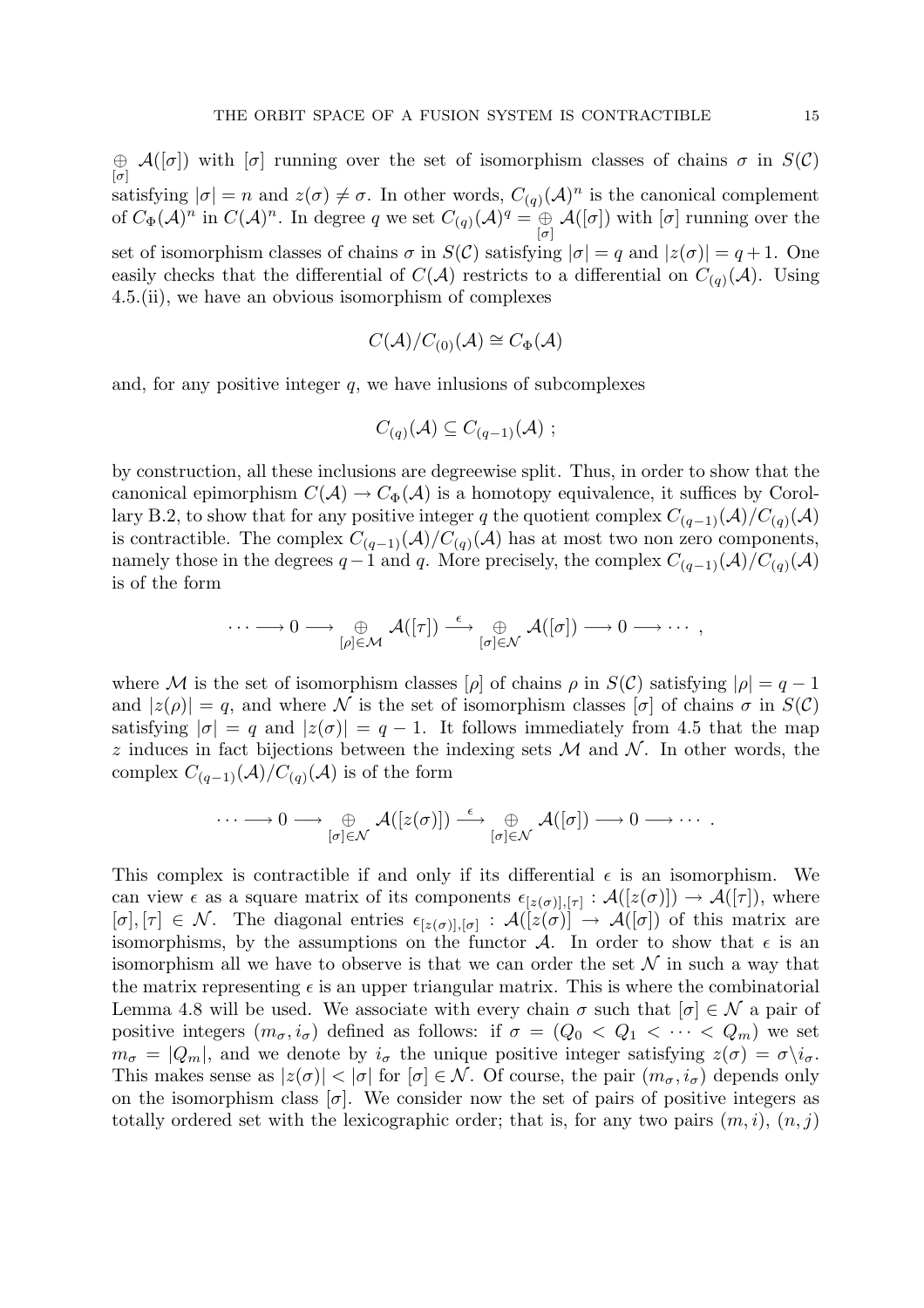of positive integers m, n, i, j, we have  $(m, i) < (n, j)$  if  $m < n$  or if  $m = n$  and  $i < j$ . In this way the assignment  $[\sigma] \mapsto (m_{\sigma}, i_{\sigma})$  is a map from N to the totally ordered set of pairs of positive integers. It is well-known (and easy to see) that there is a total order  $\preccurlyeq$  on the set N such that the map  $[\sigma] \mapsto (m_{\sigma}, i_{\sigma})$  is monotone; that is such that in particular  $[\sigma'] \prec [\sigma]$  if  $m_{\sigma'} < m_{\sigma}$  or if  $m_{\sigma'} = m_{\sigma}$  and  $i_{\sigma'} < i_{\sigma}$ . We will show that the total order  $\preccurlyeq$  on N has the property that  $\epsilon$  becomes an upper triangular matrix. Indeed, let  $[\sigma]$ ,  $[\tau]$  be different elements in N. As pointed out before, the diagonal entry  $\epsilon_{[z(\sigma)],[\sigma]}$  is an isomorphism. Suppose that the entry  $\epsilon_{[z(\sigma)],[\tau]}$  is non zero. Then necessarily  $z(\sigma) \cong \tau \setminus j$  for some integer  $j \geq 0$ . If  $j = q$  then  $m_{\sigma} < m_{\tau}$ , hence  $[\sigma] \prec [\tau]$ . If  $j < q$  then  $j < i_{\sigma} < i_{\tau}$  by 4.8, hence again  $[\sigma] \prec [\tau]$ . This proves that the entry  $\epsilon_{[z(\sigma)],[\tau]}$ lies above the diagonal of the matrix representing  $\epsilon$ . Thus  $\epsilon$  is an isomorphism, and by the above observations, this implies that the canonical epimorphism  $C(\mathcal{A}) \to C_{\Phi}(\mathcal{A})$  is a homotopy equivalence. Since z preserves  $S_{\leq}(\mathcal{C})$  by 4.5.(v), the same arguments show that the canonical epimorphism  $C_{\mathcal{A}}(\mathcal{A}) \to C_{\Phi}(\mathcal{A})$  is a homotopy equivalence. But then the canonical epimorphism  $C(\mathcal{A}) \to C_{\mathcal{A}}(\mathcal{A})$  must be a homotopy equivalence as well.  $\square$ 

We conclude this Section by describing a certain class of functors fulfilling the hypotheses of 4.7. The following observation is from [13, 1.2, 1.3, 2.3] and combines 2.2 and 2.3 above:

**Proposition 4.9.** Let C be an EI-category. There is a canonical contravariant functor from  $S(\mathcal{C})$  to the category of groups sending a chain  $\sigma \in S(\mathcal{C})$  to its automorphism group Aut<sub>S(C)</sub>( $\sigma$ ).

*Proof.* This follows from 2.2 and 2.3.  $\Box$ 

**Proposition 4.10.** Let C be an EI-category, let k be a commutative ring and let A be a k-module. Then, for any integer  $q \geq 0$  there is a canonical covariant functor

$$
A_q: [S(\mathcal{C})] \longrightarrow \text{Mod}(k)
$$

such that  $A_q([\sigma]) = H^q(\text{Aut}_{S(\mathcal{C})}(\sigma); A)$  and such that  $A_q$  maps a morphism  $[\sigma] < [\tau]$ in  $[S(\mathcal{C})]$  to the map  $H^q(\text{Aut}_{S(\mathcal{C})}(\sigma); A) \to H^q(\text{Aut}_{S(\mathcal{C})}(\tau); A)$  obtained from restriction along any group homomorphism  ${\rm Aut}_{S(\mathcal{C})}(\tau) \to {\rm Aut}_{S(\mathcal{C})}(\sigma)$  given by a morphism  $\sigma \to \tau$ in  $S(\mathcal{C})$ , for any two chains  $\sigma$ ,  $\tau$  in  $S(\mathcal{C})$ .

*Proof.* All we have to check is that the morphism  $A_q([\sigma] < [\tau])$  does not depend on the choice of the morphism  $\sigma \to \tau$  in  $S(\mathcal{C})$ . If  $(\alpha, \mu), (\alpha', \mu') : \sigma \to \tau$  are two morphisms in  $S(\mathcal{C})$  then, by 2.3, we have  $\alpha = \alpha'$ , and there is an automorphism  $(\mathrm{Id}, \rho)$  of  $\sigma$  such that  $(\alpha', \mu') = (\alpha, \mu) \circ (Id, \rho)$ . Since inner automorphisms of  $Aut_{S(\mathcal{C})}(\sigma)$  act trivially on  $H^q(\text{Aut}_{S(\mathcal{C})}(\sigma); A)$ , the result follows.  $\square$ 

Note that with the notation of 4.10, the functor  $A_0$  is the constant covariant functor on  $[S(\mathcal{C})]$  taking the value A. By combining our previous results, we can reduce the calculation of the cohomology of functors of the form  $A<sub>q</sub>$  to normal chains.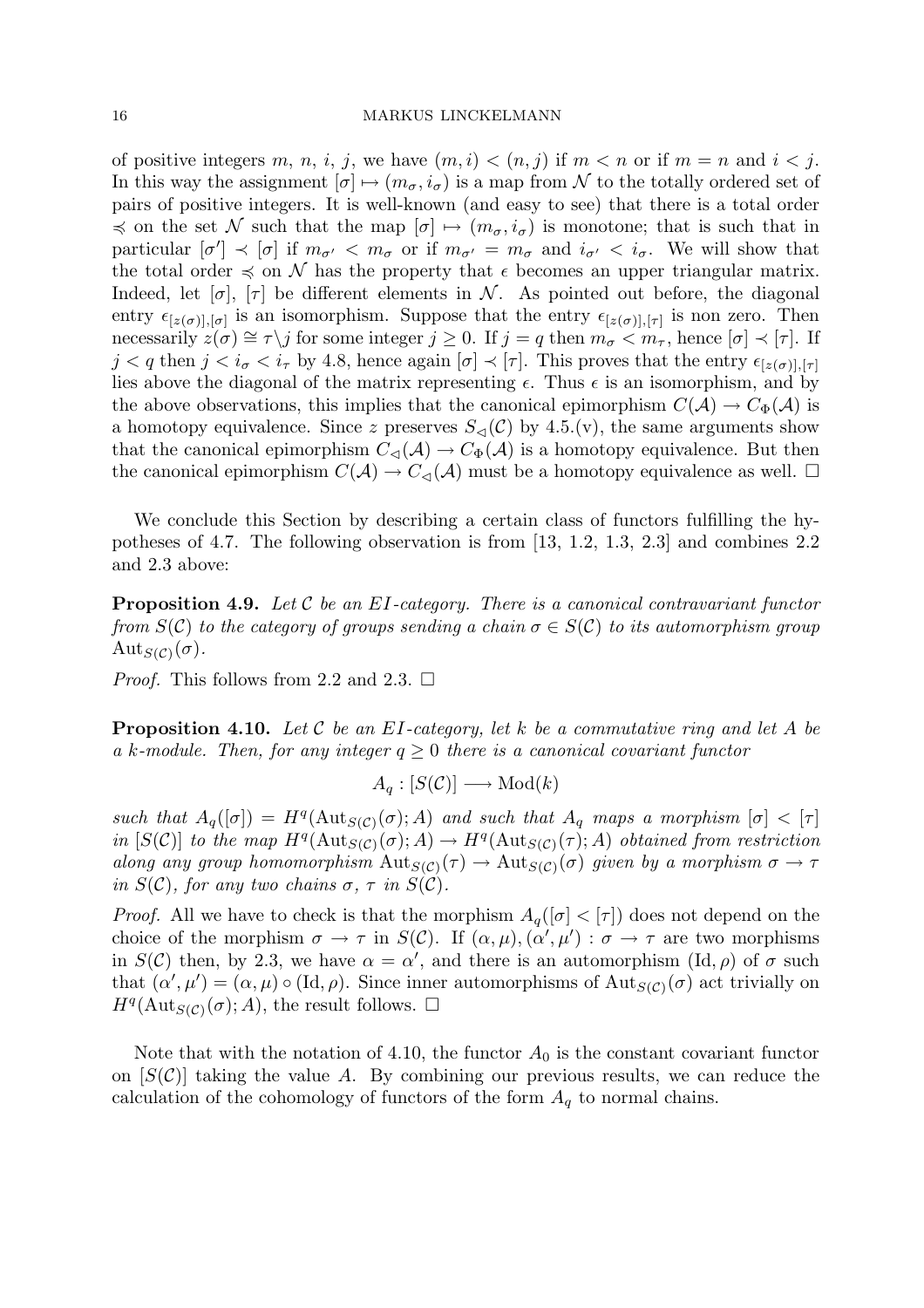**Theorem 4.11.** Let C be a right ideal in the fusion system  $F$ . Let k be a commutative ring and let A be a k-module. For any integer  $q > 0$  the covariant functor  $A_q : [S(\mathcal{C})] \to \text{Mod}(k)$  has the property that for any chain  $\sigma$  in  $S(\mathcal{C})$  satisfying  $[\sigma] < [z(\sigma)]$ , the induced k-linear map  $A_q([\sigma]) \to A_q([z(\sigma)])$  is an isomorphism. In particular, we have isomorphisms

$$
H^n([S(\mathcal{C})]; A_q) \cong H^n(C_\lhd(A_q))
$$

for any integer  $n > 0$ .

Proof. If  $[\sigma] < [z(\sigma)]$ , any morphism  $\sigma \to z(\sigma)$  in  $S(\mathcal{C})$  induces an automorphism  $\text{Aut}_{S(\mathcal{C})}(z(\sigma)) \cong \text{Aut}_{S(\mathcal{C})}(\sigma)$  by 4.5.(iv) and hence an isomorphism  $A_q([\sigma]) \cong A_q([z(\sigma])$ . The last statement follows from 4.7.  $\Box$ 

# 5 Normal chains in fusion systems

Throughout this section we fix a prime p, a finite p-group P and a fusion system  $\mathcal F$ on P. Given a chain  $\sigma = (Q_0 < Q_1 < \cdots < Q_m)$  of subgroups  $Q_i$  of P, we denote as before by  $\sigma\backslash i = (Q_0 < \cdots < Q_{i-1} < Q_{i+1} < \cdots < Q_m)$  the subchain of  $\sigma$  obtained from deleting  $Q_i$  in  $\sigma$ , and we denote in addition by  $\sigma_{\leq i} = (Q_0 \lt \cdots \lt Q_i)$  the subchain of σ obtained from truncating σ at  $Q_i$ , where i is any integer such that  $0 \le i \le m$ . Note that if a chain  $\sigma = (Q_0 < \cdots < Q_m)$  of subgroups  $Q_i$  of P belongs to  $S_{\lhd}(\mathcal{F})$ , so do the chains  $\sigma \backslash i$  and  $\sigma_{\leq i}$  for all i such that  $0 \leq i \leq m$ ; this is just a way to rephrase 4.3.

A subgroup Q of P is fully F-normalised if  $|N_P(Q)| \geq |N_P(Q')|$  for any subgroup  $Q'$  of P which is isomorphic, in the category  $\mathcal F$ , to  $Q$ . By [13, 1.6] this is equivalent to requiring that  $\text{Aut}_P(Q)$  is a Sylow-p-subgroup of  $\text{Aut}_{\mathcal{F}}(Q)$  and that Q is fully Fcentralised (that is,  $|C_P(Q)| \geq |C_P(Q')|$  for any subgroup  $Q'$  of P isomorphic to Q in  $\mathcal F$ ). Moreover, if Q is fully  $\mathcal F$ -normalised then by a result of Puig we have a fusion system  $N_{\mathcal{F}}(Q)$  on  $N_{P}(Q)$  (see the appendix A below, or [3, Appendix] for more details and proofs). We use this to define inductively for normal chains of subgroups of  $P$  the notion of fully  $F$ -normalised chains.

**Definition 5.1.** A chain  $\sigma = (Q_0 < Q_1 < \cdots < Q_m)$  in  $S_{\lhd}(\mathcal{F})$  is called fully  $\mathcal{F}$ normalised if  $Q_0$  is fully F-normalised and if either  $m = 0$  or the chain  $\sigma \backslash 0 = (Q_1 <$  $\cdots < Q_m$ ) is fully  $N_{\mathcal{F}}(Q_0)$ -normalised.

This makes sense as  $Q_0$  is normal in all  $Q_i$ ,  $0 \le i \le m$ .

**Definition 5.2** Let  $\sigma = (Q_0 < Q_1 < \cdots < Q_m)$  be a normal chain in  $S_{\lhd}(\mathcal{F})$ . We set  $N_P(\sigma) = \bigcap_{0 \le i \le m} N_P(Q_i)$  and  $C_P(\sigma) = C_P(Q_m)$ . We denote by  $\text{Aut}_P(\sigma)$  the canonical image of  $N_P(\sigma)$  in  ${\rm Aut}_{S_{\lhd}(\mathcal{F})}(\sigma)$ ; that is,  ${\rm Aut}_{S_{\lhd}(\mathcal{F})}(\sigma) \cong N_P(\sigma)/C_P(\sigma)$ . We denote by  $N_{\mathcal{F}}(\sigma)$  the category on  $N_P(\sigma)$  whose morphism sets consist, for any two subgroups R, S of  $N_P(\sigma)$  of all morphisms  $\varphi: R \to S$  in F for which there exists a morphism  $\psi: Q_m R \to Q_m S$  in F such that  $\psi(Q_i) = Q_i$  for  $0 \leq i \leq m$  and  $\psi|_R = \varphi$ .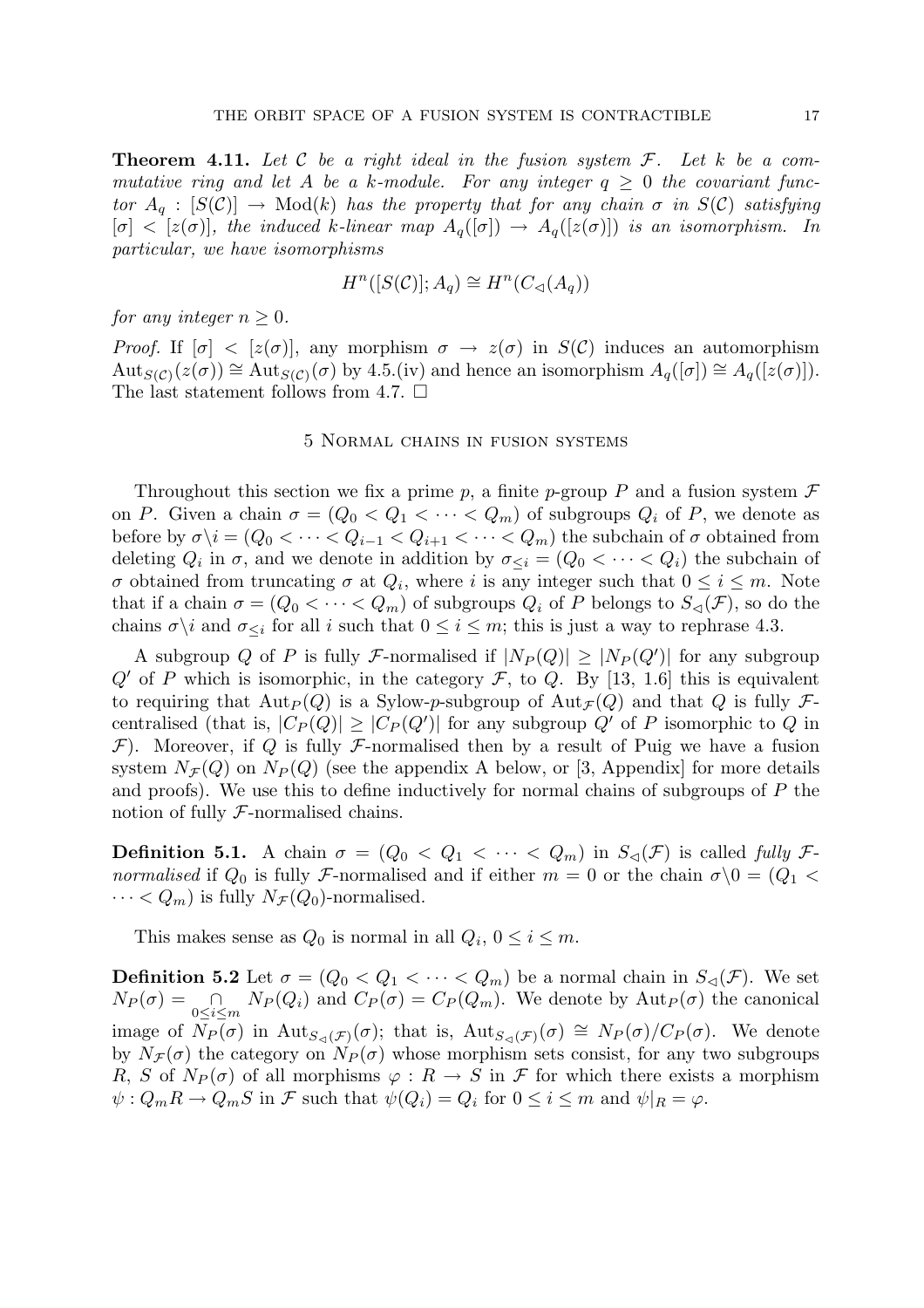**Proposition 5.3.** Let  $\sigma = (Q_0 < Q_1 < \cdots < Q_m)$  be a chain in  $S_{\lhd}(\mathcal{F})$ . If  $\sigma$  is fully  $\mathcal{F}$ normalised then  $N_{\mathcal{F}}(\sigma)$  is a fusion system on  $N_P(\sigma)$  and  $\text{Aut}_P(\sigma)$  is a Sylow-p-subgroup of Aut<sub>S<sub>≤(F)</sub>( $\sigma$ ).</sub>

*Proof.* We show first that  $N_{\mathcal{F}}(\sigma)$  is a fusion system on  $N_{P}(\sigma)$ . If  $m = 0$  this is a result of Puig (mentioned in the appendix A, or, with proofs, in [3, A.6]). If  $m > 0$  then  $N_{\mathcal{F}}(\sigma) =$  $N_{N_{\mathcal{F}}(Q_0)}(\sigma\backslash 0)$  is a fusion system by induction. We show in a similar way that  $\text{Aut}_P(\sigma)$ is a Sylow-p-subgroup of  ${\rm Aut}_{S_{\leq J}(\mathcal{F})}(\sigma)$ . For  $m = 0$  this is clear either by the Sylow axiom (I-BLO) as formulated in [3, 1.2] (see also the appendix A below), or by the consequence [13, 1.6] of Stancu's version in [18]. For m positive, we observe first that the inclusion of the chain  $\sigma\setminus 0$  into  $\sigma$  induces a group isomorphism  $\text{Aut}_{S_{\lhd}(\mathcal{F})}(\sigma) \cong \text{Aut}_{S_{\lhd}(N_{\mathcal{F}}(Q_0))}(\sigma\setminus 0).$ This group isomorphism restricts to an isomorphism  $\text{Aut}_P(\sigma) \cong \text{Aut}_{N_P(Q_0)}(\sigma \setminus 0)$ . By induction,  $\text{Aut}_{N_P(Q_0)}(\sigma\backslash 0)$  is a Sylow-p-subgroup of  $\text{Aut}_{S_{\lhd}(N_F(Q_0))}(\sigma\backslash 0)$ . The previous isomorphisms imply the result.  $\square$ 

**Proposition 5.4.** Let  $\sigma = (Q_0 < Q_1 < \cdots < Q_m)$  be a chain in  $S_{\lhd}(\mathcal{F})$ . Let i be an integer such that  $0 \leq i < m$ . The following are equivalent:

(i) The chain  $\sigma$  is fully *F*-normalised.

(ii) The chain  $\sigma_{\leq i} = (Q_0 \leq \cdots \leq Q_i)$  is fully *F*-normalised and the chain  $(Q_{i+1} \leq \cdots \leq Q_i)$  $Q_m$ ) is fully  $N_{\mathcal{F}}(\sigma_{\leq i})$ -normalised.

*Proof.* We proceed by induction over i. For  $i = 0$  this is part of the definition. Suppose  $i > 0$ . Assume first that (i) holds. Then the chain  $\sigma \setminus 0 = (Q_1 < \cdots Q_m)$  is fully  $N_{\mathcal{F}}(Q_0)$ -normalised, and hence, by induction, the chain  $(\sigma \backslash 0)_{\leq i-1} = (Q_1 \leq \cdots \leq Q_i)$  is fully  $N_{\mathcal{F}}(Q_0)$ -normalised and the chain  $(Q_{i+1} < \cdots < Q_m)$  is fully  $N_{N_{\mathcal{F}}(Q_0)}((\sigma \backslash 0)_{\leq i-1})$ -normalised. Since  $Q_0$  is fully F-normalised, it follows that  $\sigma_{\leq i}$  is fully F-normalised. Since  $N_{N_{\mathcal{F}}(Q_0)}((\sigma\backslash 0)_{\leq i-1}) = N_{\mathcal{F}}(\sigma_{\leq i})$  we also get that  $(Q_{i+1} \leq \cdots \leq Q_m)$  is fully  $N_{\mathcal{F}}(\sigma_{\leq i})$ -normalised. Thus (i) implies (ii). Assume now that (ii) holds. Then in particular  $Q_0$  is fully F-normalised and  $(\sigma_{\leq i})\backslash 0 = (\sigma\backslash 0)_{\leq i-1} = (Q_1 \leq \cdots \leq Q_i)$  is fully  $N_{\mathcal{F}}(Q_0)$ -normalised. Since also  $(Q_{i+1} < \cdots < Q_m)$  is fully  $N_{\mathcal{F}}(\sigma_{\leq i})$ -normalised and  $N_{\mathcal{F}}(\sigma_{\leq i}) = N_{N_{\mathcal{F}}(Q_0)}(Q_1 \leq \cdots \leq Q_i)$  it follows by induction that  $\sigma \setminus 0$  is fully  $N_{\mathcal{F}}(Q_0)$ normalised. Thus  $\sigma$  is fully *F*-normalised.  $\square$ 

We define now a pairing on fully normalised normal chains:

**Definition 5.5.** Let  $\sigma = (Q_0 < Q_1 < \cdots < Q_m)$  be a fully *F*-normalised chain in  $S_{\leq}(\mathcal{F})$ . We define a chain  $n(\sigma)$  in  $S_{\leq}(\mathcal{F})$  as follows:

(a) if  $\sigma = Q_0 = P$  we set  $n(\sigma) = \sigma$ ;

(b) if  $Q_0 < P$  and  $Q_m = N_P(\sigma)$  we set  $n(\sigma) = \sigma \backslash m = \sigma \langle m-1 \rangle = (Q_0 < \cdots < Q_{m-1});$ 

(c) if  $Q_0 < P$  and  $Q_m < N_P(\sigma)$  we set  $n(\sigma) = (Q_0 < \cdots < Q_m < N_P(\sigma))$ .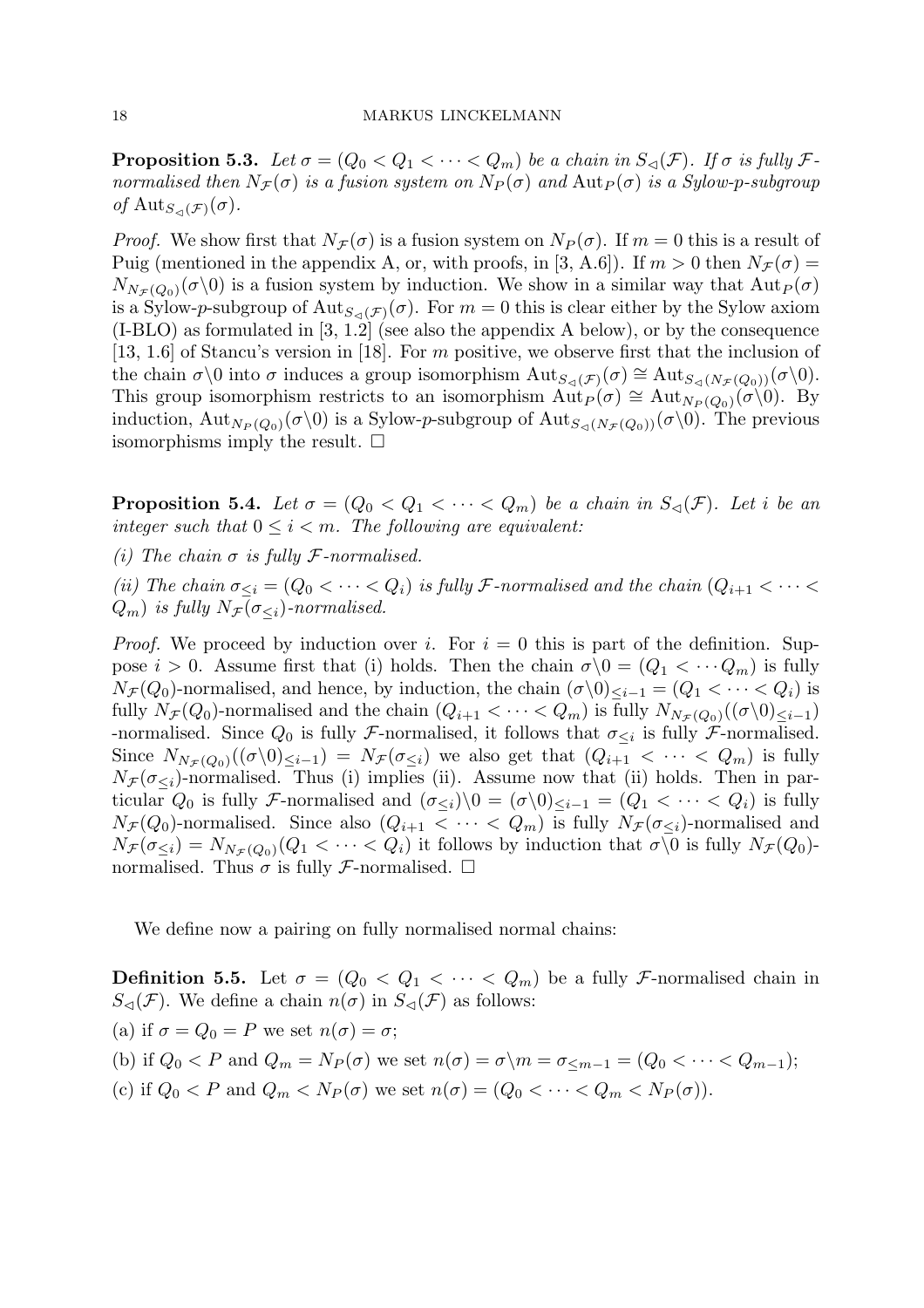**Proposition 5.6.** For any fully F-normalised chain  $\sigma$  in  $S_{\leq}(\mathcal{F})$  the chain  $n(\sigma)$  is again fully F-normalised.

*Proof.* We proceed by induction over the length of  $\sigma$ . If  $\sigma = Q_0 = P$  then  $n(\sigma) = \sigma$ , so there is nothing to prove. If  $\sigma = Q_0$  and  $Q_0 < P$  then  $n(\sigma) = Q_0 < N_P(Q_0)$ , and since  $Q_0$  is fully F-normalised,  $N_P(Q_0)$  is fully  $N_{\mathcal{F}}(Q_0)$ -normalised as it is the unique maximal subgroup on which  $N_{\mathcal{F}}(Q_0)$  is defined. Suppose that  $|\sigma| \geq 1$ . If  $Q_0 < P$  and  $Q_m = N_P(\sigma)$  then  $n(\sigma) = (Q_0 < \cdots < Q_{m-1})$  is fully *F*-normalised by 5.4. Assume that  $Q_0 < P$  and  $Q_m < N_P(\sigma)$ . We have  $N_P(\sigma) = N_{N_P(Q_0)}(\sigma \setminus 0) > Q_m$ , hence, by induction, the chain  $n(\sigma)\setminus 0 = (Q_1 < \cdots < Q_m < N_P(\sigma))$  is fully  $N_{\mathcal{F}}(Q_0)$ -normalised. Since  $\sigma$  is fully F-normalised, in particular  $Q_0$  is fully F-normalised, and hence  $n(\sigma)$  is fully  $\mathcal{F}\text{-normalised.}$ 

**Proposition 5.7.** For any fully F-normalised chain  $\sigma$  in  $S_{\leq}(\mathcal{F})$  we have  $n(n(\sigma)) = \sigma$ .

*Proof.* If  $\sigma = Q_0 = P$  there is nothing to prove. Assume that  $Q_0 < P$ . If  $Q_m = N_P(\sigma)$ then  $n(\sigma) = (Q_0 < \cdots < Q_{m-1})$  and  $Q_{m-1} < Q_m \leq N_P(n(\sigma))$ , and hence  $n(n(\sigma)) =$  $(Q_0 < \cdots < Q_{m-1} < N_P(n(\sigma)))$ . In order to show that this is  $\sigma$ , we need to show that  $Q_m = N_P(n(\sigma))$ . Now if  $Q_m < N_P(n(\sigma))$  then  $Q_m < N_{N_P(n(\sigma))}(Q_m) = N_P(\sigma)$ , contradicting the equality  $Q_m = N_P(\sigma)$ , so this is not possible. Finally, if  $Q_m < N_P(\sigma)$ then  $n(\sigma) = (Q_0 < \cdots < Q_m < N_P(\sigma))$ , and then  $N_P(n(\sigma)) = N_P(\sigma)$ , so  $n(n(\sigma)) = \sigma$ .  $\Box$ 

The next results are dedicated to showing that the above pairing on fully normalised chains passes down to isomorphism classes of chains.

**Proposition 5.8.** Let  $\sigma = (Q_0 < \cdots < Q_m)$  and  $\tau = (R_0 < \cdots < R_m)$  be two chains in  $S_{\leq}(\mathcal{F})$  which are isomorphic in  $S_{\leq}(\mathcal{F})$ . Assume that  $\tau$  is fully  $\mathcal{F}$ -normalised. Then there is an isomorphism  $\varphi : \sigma \cong \tau$  in  $S_{\preceq}(\mathcal{F})$  which can be extended to  $N_P(\sigma)$ .

*Proof.* Let  $\psi : \sigma \cong \tau$  be an isomorphism in  $S_{\leq}(\mathcal{F})$ ; that is,  $\psi$  is a family of isomorphisms  $\psi_i: Q_i \cong R_i$  such that  $\psi_i = \psi_m|_{Q_i}$ , where  $0 \leq i \leq m$ . Since  $R_0$  is fully *F*-normalised, there is an automorphism  $\alpha$  of  $R_0$  in  $\mathcal F$  such that  $\alpha \circ \psi_0 : Q_0 \cong R_0$  can be extended to a morphism  $\gamma : N_P(\sigma) \to P$ . Thus, up to replacing  $\sigma$  by  $\gamma(\sigma)$ , we may assume that  $Q_0 = R_0$ . Then  $\sigma$  and  $\tau$  are in fact isomorphic in  $N_{\mathcal{F}}(Q_0)$ , hence so are  $\sigma \setminus 0$  and  $\tau\setminus 0$ . By induction, there is an isomorphism  $\pi : \sigma\setminus 0 \cong \tau\setminus 0$  in  $N(N_{\mathcal{F}}(Q_0))$  which can be extended to  $N_{N_P(Q_0)}(\sigma \backslash 0) = N_P(\sigma)$ . Since  $\pi(Q_0) = Q_0$ , clearly  $\pi$  induces the required isomorphism  $\sigma \cong \tau$ .  $\Box$ 

**Proposition 5.9.** Let  $\sigma = (Q_0 < Q_1 < \cdots < Q_m)$  be a chain in  $S_{\lhd}(\mathcal{F})$  and let i be an integer such that  $0 \leq i \leq m$ . Let  $\varphi : Q_i \to P$  be a morphism in F such that  $\varphi(\sigma_{\leq i})$  is fully F-normalised. Then there is a morphism  $\psi: Q_m \to P$  such that  $\psi(\sigma_{\leq i}) = \varphi(\sigma_{\leq i})$ and such that  $\psi(\sigma)$  is fully *F*-normalised.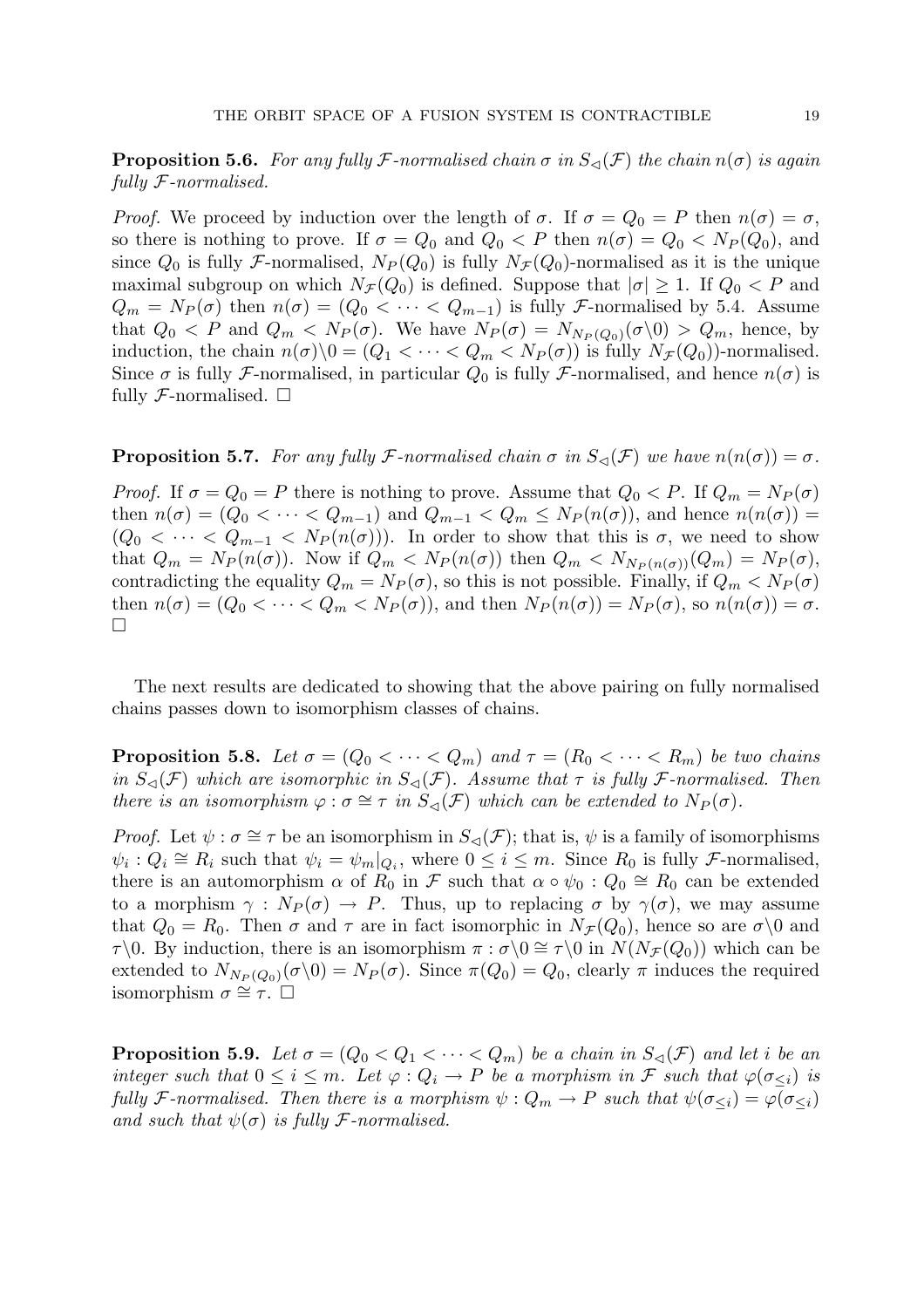*Proof.* Induction over  $m - i$ . For  $m - i = 0$  take  $\psi = \varphi$ . Suppose that  $m > i$ . By 5.8 we may assume that  $\varphi$  extends to a morphism  $\tau : N_P(\sigma_{\leq i}) \to P$ . Clearly  $Q_m \subseteq N_P(\sigma_{\leq i})$ . Set  $\sigma' = \tau(\sigma)$ . Then  $\sigma'_{\leq i} = \varphi(\sigma_{\leq i})$  is fully *F*-normalised, and by induction,  $\tau(Q_{i+1}) < \cdots < \tau(Q_m)$  is isomorphic, in  $N_{\mathcal{F}}(\sigma'_{\leq i})$ , to a fully  $N_{\mathcal{F}}(\sigma'_{\leq i})$ normalised chain. The result follows from 5.4.  $\Box$ 

**Proposition 5.10.** Let  $\sigma = (Q_0 < \cdots < Q_m)$  and  $\tau = (R_0 < \cdots < R_n)$  be two fully F-normalised chains in  $S_{\lhd}(\mathcal{F})$ . We have  $\sigma \cong \tau$  if and only if  $n(\sigma) \cong n(\tau)$ .

*Proof.* Suppose there is an isomorphism  $\psi : \sigma \cong \tau$ . If  $\sigma = Q_0 = P$  then  $\sigma = \tau$  and there is nothing to prove. Assume that  $N_P(\sigma) = Q_m$ . Then  $n(\sigma) = \sigma \backslash m = (Q_0 <$  $\cdots < Q_{m-1}$ ). Clearly  $\psi$  induces an isomorphism  $\sigma \backslash m \cong \tau \backslash m$ , so all we have to show in this case is that  $n(\tau) = \tau \backslash m$ , or equivalently,  $R_m = N_P(\tau)$ . If  $R_m < N_P(\tau)$ , there is, by 5.8, an isomorphism  $\tau \cong \sigma$  which can be extended to a morphism  $\pi : N_P(\tau) \to P$ . However, this would imply that  $N_P(\sigma)$  contains  $\pi(N_P(\tau))$ , which is strictly bigger than  $R_m$ , contradicting the equality  $Q_m = N_P(\sigma)$ . This shows that  $n(\tau) = \tau(m)$  and hence  $n(\sigma) \cong n(\tau)$  in this case. Assume now that  $Q_m < N_P(\sigma)$ . Again by 5.8 the isomorphism  $\psi : \sigma \cong \tau$  can be chosen in such a way that it extends to a morphism  $\pi : N_P(\sigma) \to P$ , and then, as before, we have  $\pi(N_P(\sigma)) \subseteq N_P(\tau)$ . Exchanging the roles of  $\tau$  and  $\sigma$  yields  $\pi(N_P(\sigma)) = N_P(\tau)$ , and hence again,  $n(\sigma) \cong n(\tau)$ . Conversely, if  $n(\sigma) \cong n(\tau)$  then  $\sigma \cong \tau$  by the previous argument combined with 5.7.  $\Box$ 

The following result shows that covariant functors on  $[S_{\leq}(\mathcal{C})]$  which are invariant under the pairing induced by n are acyclic. Clearly constant functors have that property.

**Theorem 5.11.** Let  $C$  be a right ideal in the fusion system  $F$  on  $P$  and let  $k$  be a commutative ring. Let  $\mathcal{A}: [S_{\lhd}(\mathcal{C})] \to \text{Mod}(k)$  be a covariant functor. Suppose that for any fully F-normalised chain  $\sigma$  in  $S_{\leq}(\mathcal{C})$  such that  $|\sigma| < |n(\sigma)|$  the unique morphism  $[\sigma] < [n(\sigma)]$  in  $[S_{\leq}(\mathcal{C})]$  induces an isomorphism  $\mathcal{A}([\sigma]) \cong \mathcal{A}([n(\sigma)])$ . Then the canonical epimorphism  $C_{\lhd}(\mathcal{A}) \to \mathcal{A}([P])$  is a homotopy equivalence, where  $\mathcal{A}([P])$  is considered as complex in degree zero. In particular, the functor A is acyclic.

*Proof.* The pattern of the proof follows closely that of 4.7. We have  $H^*([S_{\lhd}(\mathcal{C})];\mathcal{A})=$  $H^*(C_{\lhd}(\mathcal{A}))$  by 3.7. For any integer  $q \geq 0$  we define a subcomplex  $C_{\lhd}^{(q)}(\mathcal{A})$  of  $C_{\lhd}(\mathcal{A})$  as follows: for  $n < q$  we set

$$
C^{(q)}_{\triangleleft}(\mathcal{A})^n=0\;;
$$

for  $n > q$  we set

$$
C^{(q)}_{\lhd}(\mathcal{A})^n = C_{\lhd}(\mathcal{A})^n = \bigoplus_{[\sigma]} \mathcal{A}([\sigma])
$$

with  $\sigma$  running over the set of isomorphism classes of chains  $\sigma$  in  $S_{\leq}(\mathcal{C})$  such that  $|\sigma| = n$ ; for  $n = q$  we set

$$
C^{(q)}_{\lhd}({\cal A})^q=\mathop\oplus\limits_{[\sigma]}{\cal A}([\sigma])
$$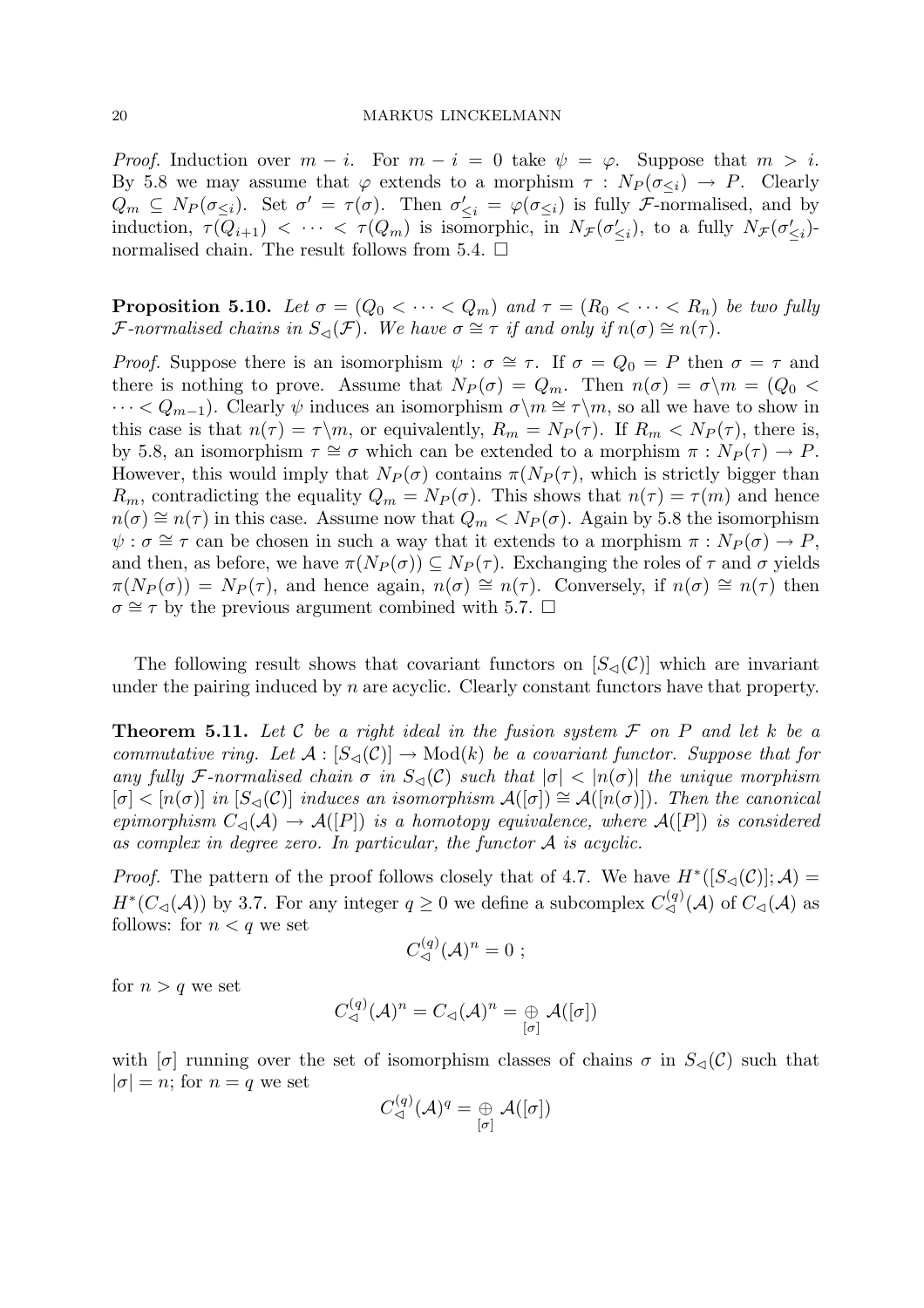with  $\sigma$  running over the set of isomorphism classes of chains  $\sigma$  in  $S_{\leq}(\mathcal{C})$  such that  $|\sigma| = q$  and such that  $|n(\sigma)| = q + 1$ . It is easy to see that the differential on  $C_{\leq}(\mathcal{A})$ restricts to a differential on  $C^{(q)}_{\triangleleft}(\mathcal{A})$ . We clearly have

$$
C_{\lhd}(\mathcal{A})/C_{\lhd}^{(0)}(\mathcal{A})\cong \mathcal{A}([P]),
$$

viewed as complex concentrated in degree zero, and

$$
C^{(q-1)}_{\triangleleft}(\mathcal{A}) \subseteq C^{(q)}_{\triangleleft}(\mathcal{A})
$$

for any positive integer q. By construction, the inclusions  $C^{(0)}_{\leq}(\mathcal{A}) \subseteq C_{\leq}(\mathcal{A})$  and  $C^{(q-1)}_{\triangleleft}(\mathcal{A}) \subseteq C^{(q)}_{\triangleleft}(\mathcal{A})$  are degreewise split. Thus, by Corollary B.2, it suffices to show that the quotient complex  $C^{(q-1)}_{\leq}(\mathcal{A})/C^{(q)}_{\leq}(\mathcal{A})$  is contractible, for q a positive integer. This quotient complex is of the form

$$
\cdots \longrightarrow 0 \longrightarrow \underset{[\rho]\in \mathcal{M}}{\oplus} \mathcal{A}([\rho]) \stackrel{\epsilon}{\longrightarrow} \underset{[\sigma]\in \mathcal{N}}{\oplus} \mathcal{A}([\sigma]) \longrightarrow 0 \longrightarrow \cdots
$$

where M is the set of isomorphism classes of fully F-normalised chains  $\rho$  in  $S_{\leq}(\mathcal{C})$  such that  $|\rho| = q - 1$ ,  $|n(\rho)| = q$ , and where N is the set of isomorphism classes of fully F-normalised chains  $\sigma$  in  $S_{\leq}(\mathcal{C})$  such that  $|\sigma|=q$ ,  $|n(\sigma)|=q-1$ . The map n induces a bijection between the sets  $\mathcal{M}, \mathcal{N}$ , and hence, the quotient complex  $C^{(q-1)}_{\leq}(\mathcal{A})/C^{(q)}_{\leq}(\mathcal{A})$ is of the form

$$
\cdots \longrightarrow 0 \longrightarrow \bigoplus_{[\sigma]\in\mathcal{N}} \mathcal{A}([n(\sigma)]) \stackrel{\epsilon}{\longrightarrow} \bigoplus_{[\sigma]\in\mathcal{N}} \mathcal{A}([\sigma]) \longrightarrow 0 \longrightarrow \cdots
$$

In order to see that this is contractible we only have to observe that the differential  $\epsilon$  in degree  $q-1$  is an isomorphism. We consider  $\epsilon$  as a matrix of its components  $\epsilon_{[n(\sigma)],[\tau]}$ :  $\mathcal{A}([n(\sigma)]) \to \mathcal{A}([\tau])$ , where  $[\sigma]$ ,  $[\tau]$  are elements in N. The diagonal entries  $\epsilon_{[n(\sigma)],[\sigma]}$  of this matrix are isomorphisms, by the assumptions on  $A$ . In order to show that  $\epsilon$  is an isomorphism it suffices to show that  $N$  can be ordered in such a way that this matrix is a lower triangular matrix. Choose any total order  $\preccurlyeq$  on N with the property that  $[\tau] \preccurlyeq [\sigma]$ if  $m_{\tau} < m_{\sigma}$ , where as before  $m_{\tau}$ ,  $m_{\sigma}$  are the orders of the maximal terms occurring in the chains  $\tau$ ,  $\sigma$ , respectively. For the component  $\epsilon_{[n(\sigma)],[\tau]} : \mathcal{A}([n(\sigma)]) \to \mathcal{A}([\tau])$ , to be non zero we must have  $\tau \backslash j \cong n(\sigma)$  for some j. If  $j = q$  then  $\tau \backslash j = n(\tau)$ , hence  $\sigma \cong \tau$ . If  $j < q$  then  $m_{\tau} = m_{n(\sigma)} < m_{\sigma}$ . Thus this entry is below the diagonal. Consequently,  $\epsilon$  is an isomorphism, which concludes the proof.  $\Box$ 

As a direct consequence of 4.7 and 5.11 we get the acyclicity result needed for the proof of Theorem 1.1.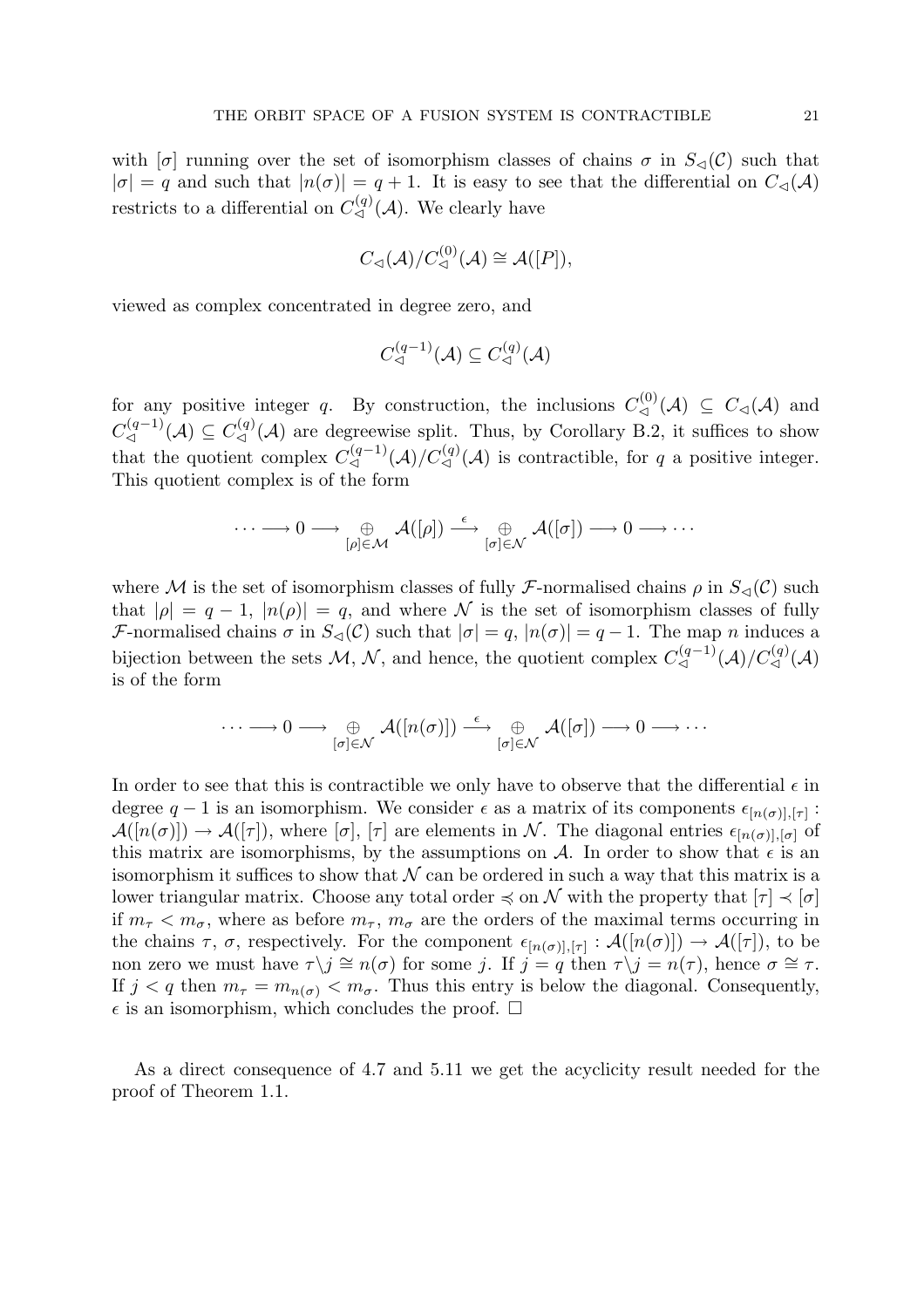**Theorem 5.12.** Let C be a right ideal in the fusion system  $\mathcal F$  on P. Then  $H^n([S(\mathcal{C})];\mathbb{Z}) = H^n([S_{\leq 0}(\mathcal{C})];\mathbb{Z}) = H^n([S_{\Phi}(\mathcal{C})];\mathbb{Z}) = \{0\}$  for any positive integer n, where  $\mathbb Z$  is considered as constant covariant functor.

*Proof.* The first two equalities follow from 4.7 and the rest follows from 5.11.  $\Box$ 

We conclude this section with a characterisation of fully normalised chains in the cases where the underlying fusion system is that of a finite group or that of a block. The notation for fusion systems of finite groups and blocks is as in [14,  $\S$ 2]. Proposition 5.13 is the particular case of Proposition 5.14 applied to the principal block, but the proof of 5.14 in general relies on a non trivial block theoretic fact, [11, 3.1], which is not needed in 5.13, and which is why we choose to state both cases separately.

**Proposition 5.13.** Let G be a finite group, let p be a prime divisor of the order of G and let P be a Sylow-p-subgroup of G. Let  $\sigma = (Q_0 < Q_1 < \cdots < Q_m)$  be a chain of subgroups of P such that  $Q_i \leq Q_m$  for  $0 \leq i \leq m$ . Then  $\sigma$  is fully  $\mathcal{F}_P(G)$ -normalised if and only if  $N_P(\sigma_{\leq i})$  is a Sylow-p-subgroup of  $N_G(\sigma_{\leq i})$  for  $0 \leq i \leq m$ .

*Proof.* Set  $\mathcal{F} = \mathcal{F}_P(G)$ . For  $m = 0$  this is well-known; see e.g. [14, 2.2.(iii)]. For  $1 \leq i \leq m$  we observe that  $N_P(\sigma_{\leq i}) = N_{N_P(Q_0)}((\sigma \setminus 0)_{\leq i-1})$  and  $N_G(\sigma_{\leq i}) =$  $N_{N_G(Q_0)}((\sigma\backslash 0)_{\leq i-1})$ . Thus, by induction,  $\sigma\backslash 0$  is fully  $N_{\mathcal{F}}(Q_0)$ -normalised if and only if  $N_P(\sigma_{\leq i})$  is a Sylow-p-subgroup of  $N_G(\sigma_{\leq i})$  for  $1 \leq i \leq m$ . The result follows.  $\Box$ 

**Proposition 5.14.** Let G be a finite group, let p be a prime divisor of the order of  $G$ , let k be a field of characteristic p, let b be a block of kG and let  $(P, e_P)$  be a maximal b-Brauer pair. For any subgroup Q of P denote by  $e_Q$  the unique block of  $kC_G(Q)$ satisfying  $(Q, e_Q) \subseteq (P, e_P)$ . Let  $\sigma = (Q_0 < Q_1 < \cdots < Q_m)$  be a chain of subgroups of P such that  $Q_i \trianglelefteq Q_m$  for  $0 \leq i \leq m$ . Then  $\sigma$  is fully  $\mathcal{F}_{(P,e_P)}(G,b)$ -normalised if and only if  $N_P(\sigma_{\leq i})$  is a defect group of the block algebra  $kN_G(\sigma_{\leq i}, e_{Q_i})e_{Q_i}$  for  $0 \leq i \leq m$ .

*Proof.* Set  $\mathcal{F} = \mathcal{F}_{(P,e_P)}(G, b)$ . For this statement to make sense we need to invoke [11, 3.1] which implies that  $e_{Q_i}$  remains indeed a block of  $kN_G(\sigma_{\leq i}, e_{Q_i})$  for  $0 \leq i \leq m$ . If  $m = 0$  the result is again well-known; see e.g. [14, 2.4.(iii)]. For  $1 \leq i \leq m$  we observe that  $N_P(\sigma_{\leq i}, e_{Q_i}) = N_{N_P(Q_0)}((\sigma \setminus 0)_{\leq i-1}, e_{Q_i})$  and  $N_G(\sigma_{\leq i}, e_{Q_i}) =$  $N_{N_G(Q_0)}((\sigma\backslash 0)_{\leq i-1}, e_{Q_i})$ . Thus, by induction,  $\sigma\backslash 0$  is fully  $N_{\mathcal{F}}(Q_0)$ -normalised if and only if  $N_P(\sigma_{\leq i})$  is a defect group of  $kN_G(\sigma_{\leq i}, e_{Q_i})e_{Q_i}$  for  $1 \leq i \leq m$ . The result follows.  $\Box$ 

#### 6 Simple connectedness

**Theorem 6.1.** Let F be a fusion system on a finite p-group P, where p is a prime. Let C be a right ideal in F. Then the partially ordered sets  $[S(\mathcal{C})]$  and  $[S_{\leq}(\mathcal{C})]$ , viewed as topological spaces, are simply connected.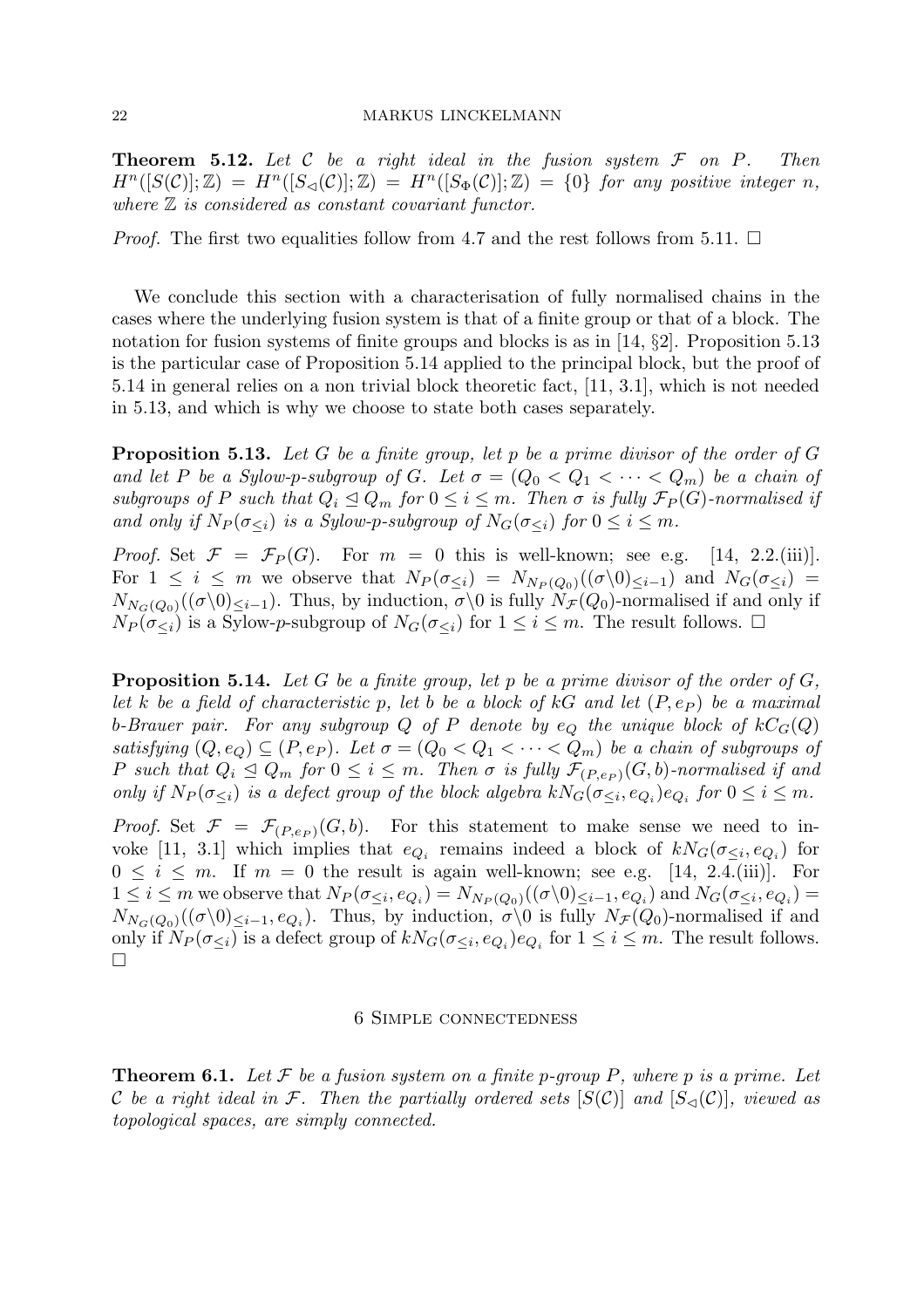*Proof.* We first observe that  $[S(\mathcal{C})] = [S_{\leq}(\mathcal{C})]$  is path connected. Let  $\sigma = (Q_0 \leq Q_1 \leq$  $\cdots < Q_m$ ) be a chain of subgroups of P belonging to C. Set  $\tau = (Q_0 < Q_1 < \cdots <$  $Q_m < P$ ) if  $Q_m < P$  and  $\tau = \sigma$  if  $Q_m = P$ . Consider P as chain of length zero in  $S(\mathcal{C})$ . We have morphisms in  $S(\mathcal{C})$ 

$$
\sigma \longrightarrow \tau \longleftarrow P ,
$$

which implies that in  $[S(\mathcal{C})]$  there is a path from  $[\sigma]$  to  $[P]$ . Thus  $[S(\mathcal{C})]$  is path connected. If  $\sigma$  is in  $S_{\leq}(\mathcal{C})$  we show by induction over  $[P:Q_m]$  that there is a path from  $[P]$  to  $[\sigma]$ . If  $Q_m = P$  there is a morphism  $P \to \sigma$  given by Id<sub>P</sub>, and hence a path from [P] to [ $\sigma$ ]. If  $Q_m < P$  then  $Q_m < N_P(Q_m)$ , and the diagram

$$
\sigma = (Q_0 < \cdots < Q_m) \leftarrow Q_m \rightarrow (Q_m \lhd N_P(Q_m)) \leftarrow N_P(Q_m)
$$

defines a path in  $[S_{\leq}(\mathcal{C})]$  from  $[\sigma]$  to  $[N_P(Q_m)]$ . By induction, there is also a path from  $[N_P(Q_m)]$  to  $[P]$ . Thus  $S_{\lhd}(\mathcal{C})$  is path connected as well.

It remains to show that the fundamental groups of  $[S(\mathcal{C})]$  and of  $[S_{\leq}(\mathcal{C})]$  are trivial. We choose  $[P]$  as basepoint in  $[S(\mathcal{C})]$ . Let T be a loop in  $[S(\mathcal{C})]$  starting and ending at  $[P]$ . It is well-known (and easy to see) that up to replacing T by a homotopic path, we may assume that T is contained in the 1-skeleton of  $[S(\mathcal{C})]$ . Then T is homotopic to the image of a path in  $S<sub>5</sub>(\mathcal{C})$  from P to P given by a diagram of morphisms in  $S<sub>5</sub>(\mathcal{C})$  of the form

$$
P = \sigma_0 \to \sigma_1 \leftarrow \sigma_2 \to \cdots \leftarrow \sigma_{2n} = P
$$

for some integer  $n \geq 0$ , where the  $\sigma_i$  are chains in  $S<sub>lt</sub>(\mathcal{C})$  for  $0 \leq i \leq 2n$ . We observe first that we may always assume that the chains  $\sigma_{2k}$  have length zero, where  $0 \leq k \leq n$ , without changing the homotopy class of the path T. For  $k = 0$  or  $k = n$  this holds trivially. Let k be an integer such that  $1 \leq k \leq n-1$ . If

$$
\sigma_{2k-1} = (Q_0 < \cdots < Q_m) \;,
$$
\n
$$
\sigma_{2k} = (R_0 < \cdots < R_n) \;,
$$
\n
$$
\sigma_{2k+1} = (S_0 < \cdots < S_l) \;,
$$

there is an obvious commutative diagram in  $S<sub>lt</sub>(\mathcal{C})$  of the form

$$
\begin{array}{cccc}\n\sigma_{2k-1} & \xleftarrow{\qquad} & \sigma_{2k} & \xrightarrow{\qquad} & \sigma_{2k+1} \\
\parallel & & \uparrow & & \parallel \\
\sigma_{2k-1} & \xleftarrow{\qquad} & R_n & \xrightarrow{\qquad} & \sigma_{2k+1}\n\end{array}
$$

which shows that we may replace  $\sigma_{2k}$  by the chain  $R_n$  of length zero without affecting the homotopy class of the path T. Next we note that we may assume that the  $\sigma_{2k+1}$ have length 1, for  $0 \le k \le n-1$ , without changing the homotopy class of T. The chains  $\sigma_{2k}$ ,  $\sigma_{2k+2}$  have length zero, so choose notation such that  $\sigma_{2k} = Q$  and  $\sigma_{2k+2} = S$  for some subgroups Q, S of P. Let  $\sigma_{2k+1} = (R_0 < \cdots < R_n)$ . The morphism  $\sigma_{2k} \to \sigma_{2k+1}$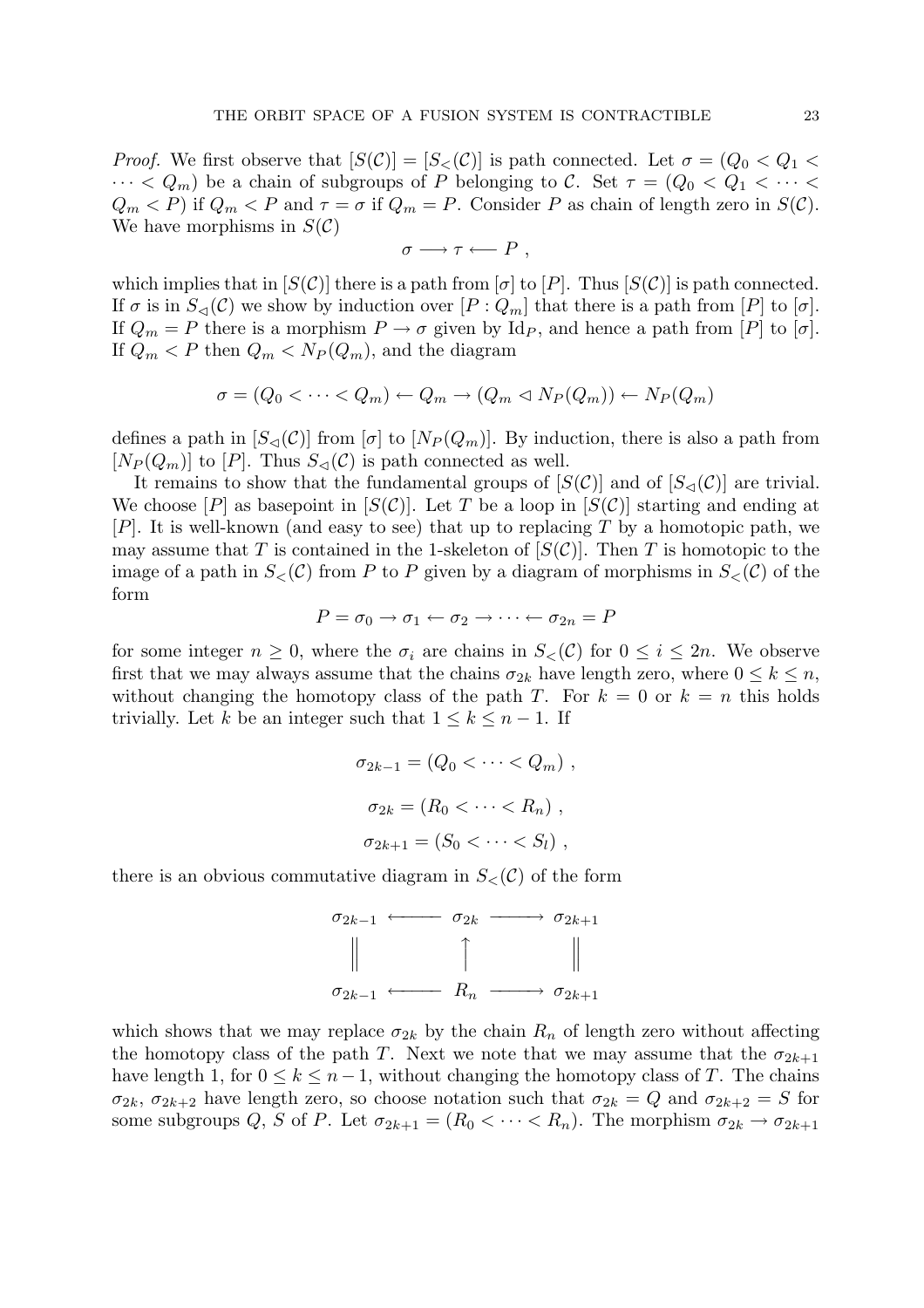is given by an isomorphism  $Q \cong R_i$  for a unique integer i between 0 and n. Similarly, the morphism  $\sigma_{2k+1} \leftarrow \sigma_{2k+2}$  is given by an isomorphism  $R_j \cong S$  for some unique integer j. If  $i = j$  then  $Q \cong S$  and the portion of the path of T given by  $Q = \sigma_{2k} \rightarrow \sigma_{2k+1} \leftarrow$  $\sigma_{2k+2} = S$  is homotopic to the constant path at  $[Q] = [S]$ , so we may eliminate this portion from the path. If  $i < j$  we get an obvious commutative diagram in  $S(\mathcal{C})$  of the form

$$
\begin{array}{ccc}\n\sigma_{2k} & \longrightarrow & \sigma_{2k+1} & \longleftarrow & \sigma_{2k+2} \\
\parallel & \qquad \qquad \uparrow & \qquad \qquad \parallel \\
Q & \longrightarrow (R_i < R_j) & \longleftarrow & S\n\end{array}
$$

which shows that we may replace  $\sigma_{2k+1}$  by the chain of length 1 of the form  $(R_i < R_j)$ without changing the homotopy class of T. A similar argument works if  $i > j$ . The next step is to show that we may in fact assume that the  $\sigma_{2k+1}$  are of the form  $\sigma_{2k+1} = (Q \triangleleft$ S); that is, with Q normal in S. If Q is not normal in S then there is a subgroup R of S such that  $Q < R < S$ . By the previous arguments, we may assume that  $\sigma_{2k} = Q$  and  $\sigma_{2k+2} = S$ , and that the morphisms  $\sigma_{2k} \to \sigma_{2k+1}$  and  $\sigma_{2k+1} \leftarrow \sigma_{2k+2}$  are given by the identity maps on Q and S, repsectively. Thus, we get a commutative diagram in  $S<sub>lt</sub>(\mathcal{C})$ of the form



which shows that the part of the path T from  $[Q]$  to  $[S]$  is homotopic to the path represented by the bottom line of the above diagram. Since the indices  $[R: Q]$  and  $[S: R]$  are both smaller than  $[S: Q]$ , we can assume that after applying the above argument a finite number of times, that the chains  $\sigma_{2k+1}$  are in  $S_{\lhd}(\mathcal{C})$ . This shows in particular that the path T is homotopic to a path in  $[S_{\lhd}(\mathcal{C})]$ . We keep the assumption that all  $\sigma_{2k}$  have length zero,  $0 \leq k \leq n$ , and that all  $\sigma_{2k+1}$  have length one and are in  $S_{\leq}(\mathcal{C})$ . If n is 0 or 1, then clearly the path T is homotopic to the constant path at [P]. We assume therefore that  $n \geq 2$ . We choose now k such that  $\sigma_{2k} = Q$  with Q having smallest possible order. If  $Q = P$  we are done, so we may assume  $Q < P$ . Then necessarily  $1 \leq k \leq n-1$ , and, up to isomorphism, the part of the chain

$$
\sigma_{2k-2}\to\sigma_{2k-1}\leftarrow\sigma_{2k}\to\sigma_{2k+1}\leftarrow\sigma_{2k+2}
$$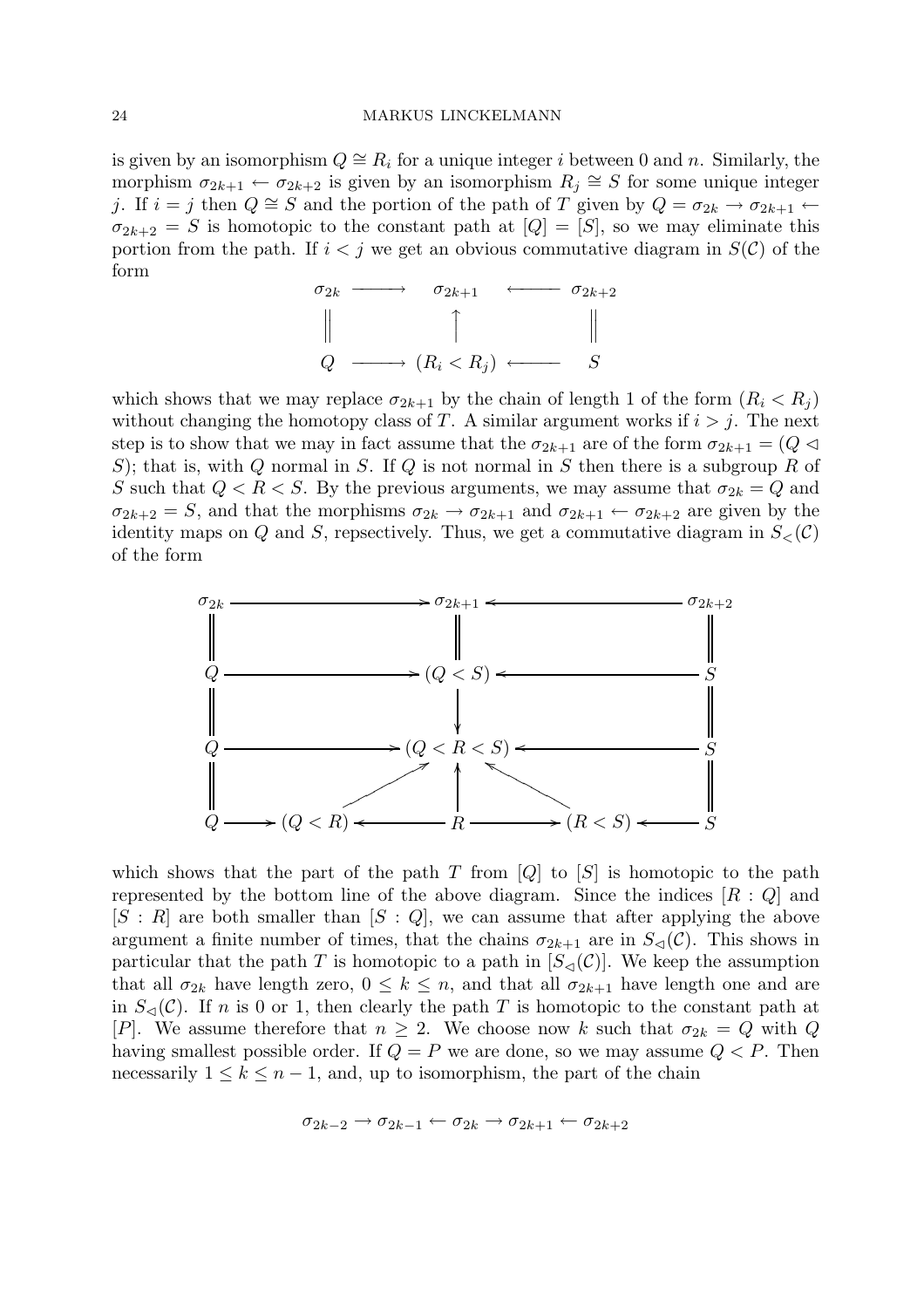is of the form

$$
R \to (Q \vartriangleleft R) \leftarrow Q \to (Q \vartriangleleft S) \leftarrow S
$$

for some subgroups Q, R, S of P. What we will show is that the path from  $[R]$  to  $[S]$ represented by this diagram is homotopic to a path represented by a diagram involving only subgroups of  $P$  which are strictly bigger than  $Q$ . If we can do this, we are done, because then after a finite number of steps we are down to a path represented by a diagram involving only P, and that yields the homotopy class of the constant path at [P]. First, we may assume that R and S are different. Indeed, if  $R = S$  then the path represented by  $(Q \triangleleft R) \leftarrow Q \rightarrow (Q \triangleleft S)$  is homotopic to the constant path at  $[Q \triangleleft R] = [Q \triangleleft S]$ , and so the path represented by the above sequence is homotopic to the constant path at  $[R] = [S]$ . If R, S are different, then at least one of them is smaller than  $N_P(Q)$ . Suppose that  $R < N_P(Q)$ . Then  $R < N_{N_P(Q)}(R) = N_P(Q \triangleleft R)$ . Set  $R_1 = N_P(Q \triangleleft R)$ . Then the chain  $Q \triangleleft R \triangleleft R_1$  belongs to  $S_{\triangleleft}(\mathcal{C})$ . Consider the commutative diagram



This shows that we may replace R by  $R_1$ . But then, after a finite number of steps, we actually may assume that  $R = N_P(Q)$ . The same argument shows that we also may assume that  $S = N_P(Q)$ . Then in particular  $R = S$ , and by the previous argument, this concludes the proof.  $\square$ 

**Remark 6.2.** Even though  $[S_{\Phi}(\mathcal{C})]$  is acyclic, the above proof does not show that  $[S_{\Phi}(\mathcal{C})]$  is contractible, because the homotopy in the last diagram above goes via the chain  $Q \triangleleft R \triangleleft R_1$  which need not be in  $S_{\Phi}(\mathcal{C})$ .

## 7 Split exact sequences

Webb's split exact sequences [24] and their generalisations and variations in work of Bouc [2], Grodal [8], Symonds [20], Villaroel-Flores and Webb [22] can be obtained in some special cases for arbitrary fusion systems by combining 4.7 and 5.11 as follows:

**Theorem 7.1.** Let p be a prime, let F be a fusion system on a finite p-group P and let C be a right ideal in F. Let k be a commutative ring and let  $\mathcal{A}: [S(\mathcal{C})] \to \text{Mod}(k)$ be a covariant functor. Suppose that for any chain  $\sigma$  in  $S_{\leq}(\mathcal{C})$  the canonical morphism between  $[\sigma]$  and  $[z(\sigma)]$  induces an isomorphism  $\mathcal{A}([\sigma]) \cong \mathcal{A}([z(\sigma)])$ , and suppose that for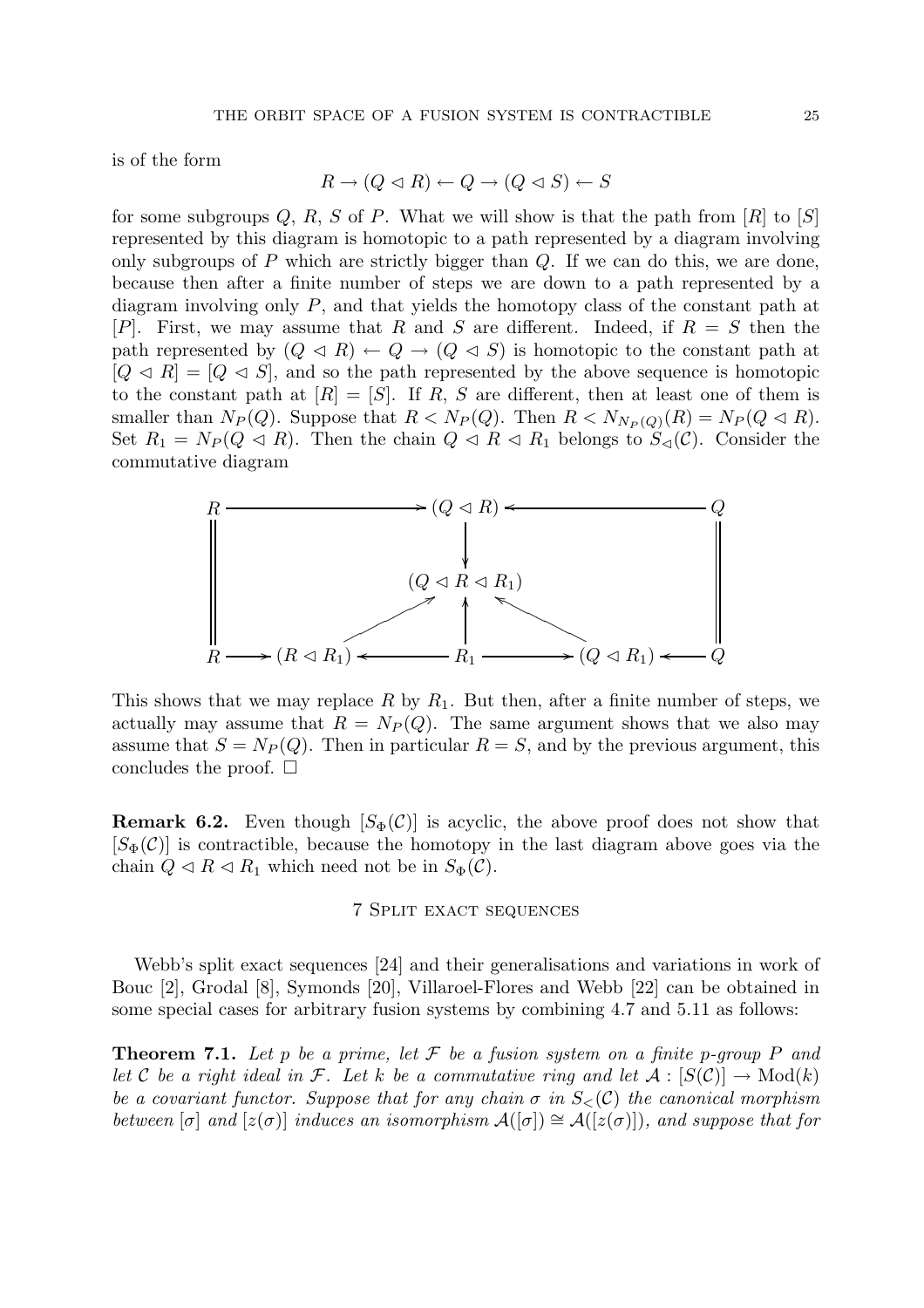any fully F-normalised chain  $\tau$  in  $S_{\leq}(\mathcal{C})$  the canonical morphism between  $[\sigma]$  and  $[n(\sigma)]$ induces an isomorphism  $\mathcal{A}([\sigma]) \cong \mathcal{A}([n(\sigma)])$ . There is a split exact sequence

$$
0 \longrightarrow \mathcal{A}([P]) \longrightarrow \bigoplus_{[\sigma] \in [S(\mathcal{C})]} \mathcal{A}([\sigma]) \longrightarrow \bigoplus_{[\sigma] \in [S(\mathcal{C})]} \mathcal{A}([\sigma]) \longrightarrow \bigoplus_{[\sigma] \in [S(\mathcal{C})]} \mathcal{A}([\sigma]) \longrightarrow \cdots
$$
  
 $|\sigma| = 0$ 

*Proof.* The hypotheses on  $\mathcal A$  imply that, by 4.7 and 5.11, the canonical epimorphism  $C(\mathcal{A}) \to \mathcal{A}([P])$  is a homotopy equivalence. The mapping cone of this morphism is therefore contractible - and this is precisely a sequence of the form as described in the statement.  $\square$ 

## Appendix A: fusion systems

Let  $p$  be a prime.

**Definition A.1.** Given a finite p-group P, a category on P is a category  $\mathcal F$  whose objects are the subgroups of P and whose morphism sets  $\text{Hom}_{\mathcal{F}}(Q, R)$  are sets of injective group homomorphisms from  $Q$  to  $R$ , where  $Q$ ,  $R$  are subgroups of  $P$ , with the following properties:

(i) the composition of morphisms in  $\mathcal F$  is given by the usual composition of group homomorphisms;

(ii) if  $Q \subseteq R$  then the inclusion map from Q to R is a morphism in  $\mathcal{F}$ ;

(iii) if  $\varphi : Q \to R$  is a morphism in F then so is the induced isomorphism  $Q \cong \varphi(Q)$  and its inverse.

If Q, R are subgroups of P we denote by  $\text{Hom}_P(Q, R)$  the set of group homomorphisms from Q to R induced by conjugation with elements in P, and we write  ${\rm Aut}_P(Q) =$  $\operatorname{Hom}_P(Q,Q)$ .

**Definition A.2.** Given a category  $\mathcal F$  on a finite p-group P and a subgroup Q of P we say that

- Q is fully F-normalised if  $|N_P(Q)| \geq |N_P(Q')|$  for any subgroup Q' of P such that there is an isomorphism  $Q' \cong Q$  in  $\mathcal{F}$ ;

- Q is fully F-centralised if  $|C_P(Q)| \geq |C_P(Q')|$  for any subgroup Q' of P such that there is an isomorphism  $Q' \cong Q$  in  $\mathcal{F}$ ;

- Q is F-centric if  $C_P(Q') = Z(Q')$  for any subgroup Q' of P such that there is an isomorphism  $Q' \cong Q$  in  $\mathcal{F}$ ;

- Q is F-radical if  $O_p(\text{Aut}_{\mathcal{F}}(Q)) \subseteq \text{Aut}_{Q}(Q);$ 

- Q is weakly F-closed if for every morphism  $\varphi : Q \to P$  we have  $\varphi(Q) = Q$ ;

- Q is strongly F-closed if for every morphism  $\varphi : R \to P$  we have  $\varphi(R \cap Q) = \varphi(R) \cap Q;$ 

Following the notation in [3], if  $\varphi: Q \to P$  is a morphism in  $\mathcal F$  we denote by  $N_{\varphi}$  the subgroup of all elements y in  $N_Q(P)$  for which there exists an element  $z \in N_P(\varphi(Q))$ such that  $\varphi(yuy^{-1}) = z\varphi(u)z^{-1}$  for all  $u \in Q$ . Note that  $QC_P(Q) \subseteq N_\varphi \subseteq N_P(Q)$ .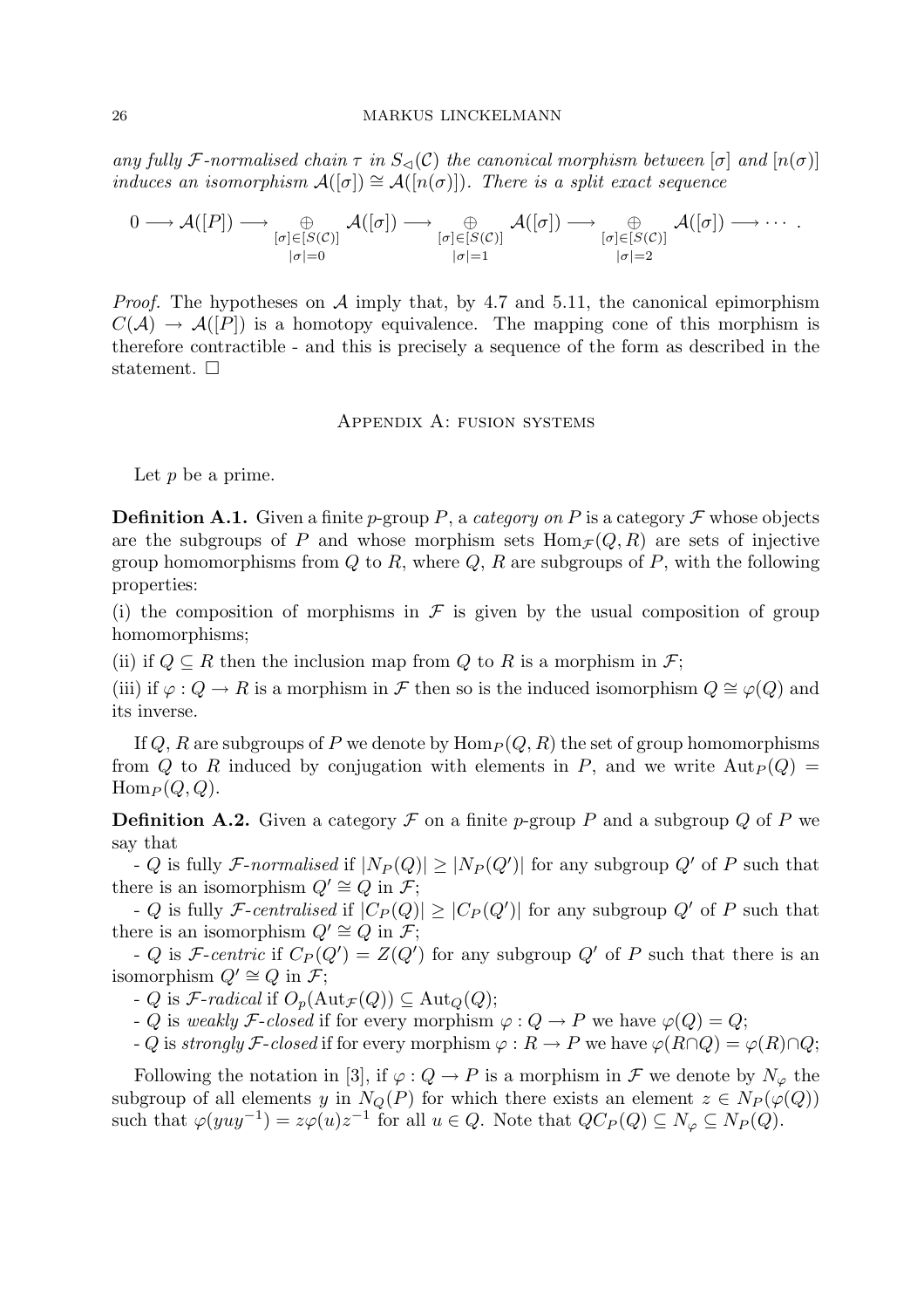**Definition A.3.** A category  $\mathcal F$  on a finite p-group P is called a *fusion system* if  $\text{Hom}_P(Q, R) \subseteq \text{Hom}_{\mathcal{F}}(Q, R)$  for all subgroups Q, R of P and if in addition the two following properties hold:

(I-S) Aut<sub>P</sub> $(P)$  is a Sylow-p-subgroup of Aut<sub>F</sub> $(P)$ ;

(II-S) every morphism  $\varphi: Q \to P$  such that  $\varphi(Q)$  is fully *F*-normalised extends to a morphism  $\psi : N_{\varphi} \to P$  in  $\mathcal F$  (that is,  $\psi|_{Q} = \varphi$ ).

The concept of a fusion system on a finite p-group is due to L. Puig; the above axioms (I-S) and (II-S) appear in Stancu [18]. As observed in [18] - see also [14, §1] for proofs - the axioms I-S and II-S are equivalent to the a priori stronger axioms used by Broto, Levi and Oliver in [3, 1.2]

(I-BLO) if Q is a fully F-normalised subgroup of P then Q is fully F-centralised and  $\mathrm{Aut}_P(Q)$  is a Sylow-p-subgroup of  $\mathrm{Aut}_\mathcal{F}(Q)$ ;

(II-BLO) given any subgroup Q of P, every morphism  $\varphi: Q \to P$  such that  $\varphi(Q)$  is fully F-centralised extends to a morphism  $\psi : N_{\varphi} \to P$  in F (that is,  $\psi|_Q = \varphi$ ).

If G is a finite group and P a Sylow-p-subgroup of G we denote by  $\mathcal{F}_P(G)$  the category on  $P$  whose morphism sets are the group homomorphisms induced by conjugation with elements in G; that is,  $\text{Hom}_{\mathcal{F}_P(G)}(Q, R) = \text{Hom}_G(Q, R)$  for any two subgroups Q, R of P. It is well-known and easy to verify that  $\mathcal{F}_P(G)$  is a fusion system on P. In particular,  $\mathcal{F}_P(P)$  is the fusion system on P consisting precisely of all morphisms given by conjugation with elements in P. For any fusion system F on P we have  $\mathcal{F}_P(P) \subseteq \mathcal{F}$ by the first part of A.3.

One of the most fundamental properties of fusion systems is Alperin's fusion theorem, which says that any isomorphism in a fusion system  $\mathcal F$  on a finite p-group P can be written as the composition of isomorphisms  $\varphi: Q \to R$  for which there is a radical F-centric subgroup S of P containing both Q, R and an automorphism  $\alpha$  of S in F such that  $\varphi$  is the restriction to Q of  $\alpha$ . See e.g. [3] or [21] for proofs and more precise statements.

**Definition A.4.** Given a category  $\mathcal F$  on a finite p-group P and a subgroup Q of P we define the category  $N_{\mathcal{F}}(Q)$  on  $N_P(Q)$  by  $\text{Hom}_{N_{\mathcal{F}}(Q)}(R, R') = \{ \varphi : R \to$  $R' | \varphi$  extends to a morphism  $\psi : QR \to QR'$  in F such that  $\psi(Q) = Q$ , for any two subgroups R, R' of  $N_P(Q)$ . Similarly, we define the category  $C_{\mathcal{F}}(Q)$  on  $C_P(Q)$  by  $\text{Hom}_{C_{\mathcal{F}}(Q)}(R, R') = \{ \varphi : R \to R' | \varphi \text{ extends to a morphism } \psi : QR \to$  $QR'$  in F such that  $\psi|_Q = \mathrm{Id}_Q$ .

We have clearly inclusions of categories  $C_{\mathcal{F}}(Q) \subseteq N_{\mathcal{F}}(Q) \subseteq \mathcal{F}$ . If  $\mathcal{F} = N_{\mathcal{F}}(Q)$ for some subgroup Q of P, then clearly Q is strongly  $\mathcal F$ -closed. The converse of this statement is not true, in general.

The following result is due to Puig; see [3, Appendix, Lemma A.6] for a proof.

**Proposition A.5.** Let  $\mathcal F$  be a fusion system on a finite p-group P and let  $Q$  be a subgroup of P. If Q is fully F-centralised, then  $C_{\mathcal{F}}(Q)$  is a fusion system on  $C_P(Q)$  and if Q is fully normalised, then  $N_{\mathcal{F}}(Q)$  is a fusion system on  $N_P(Q)$ .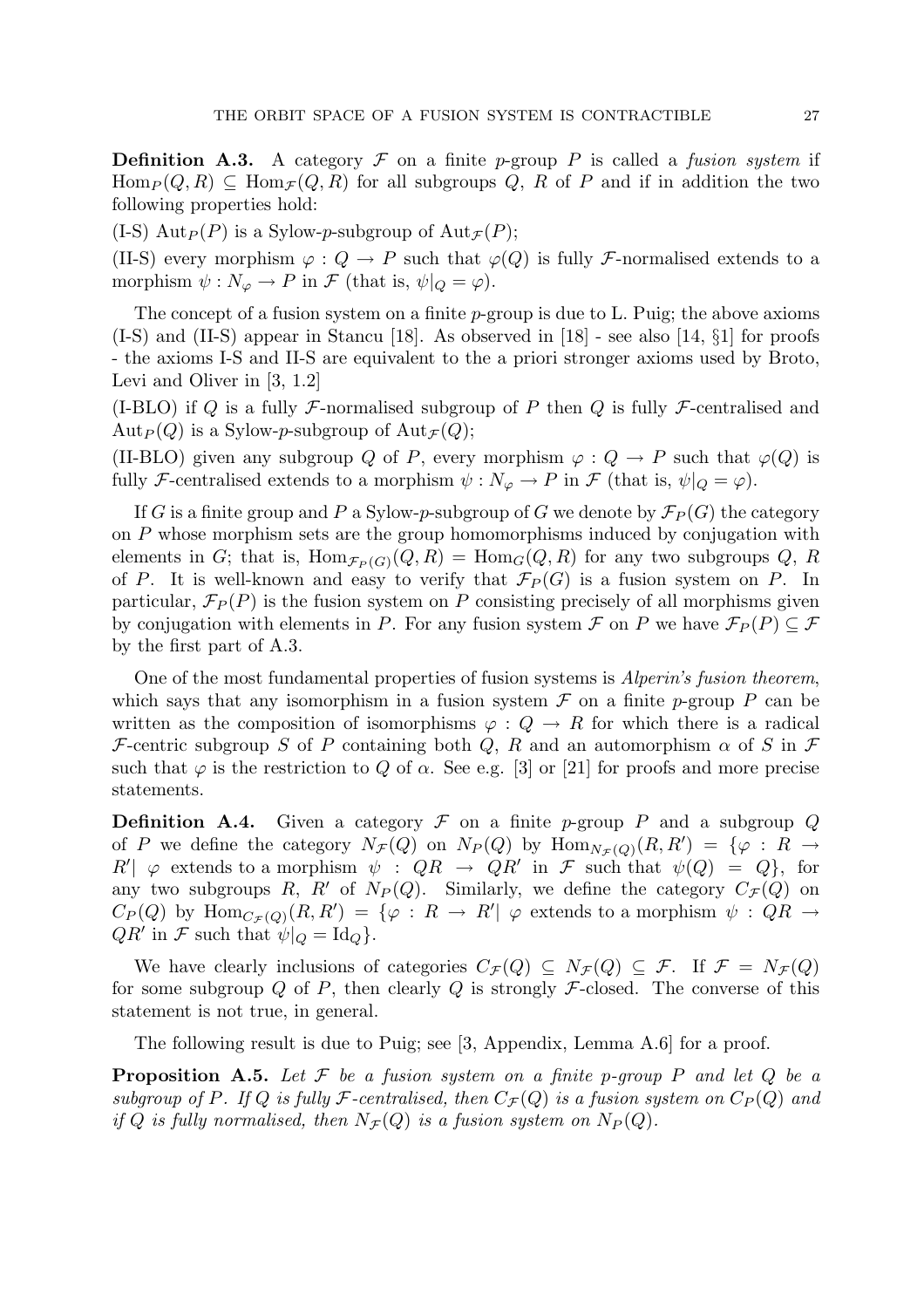# Appendix B: Some homological background

Let C be an abelian category and let  $0 \longrightarrow X \stackrel{f}{\longrightarrow} Y \stackrel{g}{\longrightarrow} Z \longrightarrow 0$  be a short exact sequence of chain complexes over  $\mathcal{C}$ . Then Z is quasi-isomorphic to the mapping cone  $C(f)$  of f; in particular, Z is acyclic if and only if f is a quasi-isomorphism. It is not true, in general, that  $C(f) \simeq Z$ . Thus, even if Z is contractible this does not necessarily imply that  $f$  is a homotopy equivalence. One can however show that if the above exact sequence is split in each degree then  $C(f) \simeq Z$ . For the purpose of this paper, we need only a particular case of this fact, of which we give a direct proof for the convenience of the reader:

**Theorem B.1.** Let C be an abelian category and let  $0 \longrightarrow X \stackrel{f}{\longrightarrow} Y \stackrel{g}{\longrightarrow} Z \longrightarrow 0$ be a degreewise split exact sequence of chain complexes over  $\mathcal{C}$ . Then f is a homotopy equivalence if and only if  $Z \simeq 0$ .

*Proof.* Let  $\delta, \epsilon, \zeta$  be the differentials of X, Y, Z, respectively. Since the exact sequence in the statement is degreewise split, there are graded morphisms  $u: Y \to X$  and  $v: Z \to Y$ of degree zero such that  $Id_Y = fu + v,$  but u, v need not commute with the differentials of the complexes. Composing this identity with f on the right yields  $f = fuf$ , hence  $uf = Id_X$  because f is a monomorphism. Similarly,  $gv = Id_Z$ .

Suppose first that f is a homotopy equivalence. Let  $f': Y \to X$  be a homotopy inverse of f. That is, Id<sub>X</sub>  $\sim f'f$  and Id<sub>Y</sub>  $\sim ff'$ , or more explicitly, there are graded morphisms  $a: X \to X$  and  $b: Y \to Y$  of degree 1 such that

$$
Id_X - f'f = a\delta + \delta a , \ \ Id_Y - ff' = b\epsilon + \epsilon b .
$$

We first show that we may assume  $a = 0$ , or equivalently, that  $f'f = \text{Id}_X$ . To see this, we replace f' by  $f' + au\epsilon + \delta au$ . Clearly  $f' \sim f' + au\epsilon + \delta au$ , and we have now  $(f' + a u \epsilon + \delta a u) f = f f' + a u f \delta + \delta a u f = f f' + a \delta + \delta a = \mathrm{Id}_X$ , where we used the equality  $uf = Id_X$ . Therefore we may indeed assume that  $f'f = Id_X$ . That is, f is a split monomorphism as chain map. Consequently  $q$  is a split epimorphism as chain map. Let  $g' : Z \to Y$  be a chain map satisfying  $gg' = Id_Z$ . Set  $c = gbg'$ . Clearly c is a graded morphism of degree 1 from Z to Z. Composing the identity  $\mathrm{Id}_Y - ff' = b\epsilon + \epsilon b$  on the left by g and on the right by g' yields  $\mathrm{Id}_Z = gg' = g b \epsilon g' + g \epsilon b g' = g b g' \zeta + \zeta g b g' = c \zeta + \zeta c \sim 0$ , hence  $Z \simeq 0$ .

Suppose conversely that  $Z \simeq 0$ . Then there is graded morphism  $c: Z \to Z$  of degree 1 such that  $\text{Id}_Z = c\zeta + \zeta c$ . Set now  $g' = \epsilon v c + v c \zeta$ . Since  $g v = \text{Id}_Z$  we get that  $gg' = gevc + gvc\zeta = \zeta gvc + c\zeta = \zeta c + c\zeta = \text{Id}_z$ . Thus g is a split epimorphism of chain complexes. Therefore there exists a chain map  $f': Y \to X$  satisfying  $\mathrm{Id}_Y = g'g + ff'$ . In particular, composing this identity by  $f$  on the right yields, as above, the equality  $f'f = \text{Id}_X$ . Moreover,  $ff' = \text{Id}_Y - g'g = \text{Id}_Y - (evc + vc\zeta)g = \text{Id}_Y - evcg - vcg\zeta \sim \text{Id}_Y$ . This shows that  $f'$  is a homotopy inverse of f which concludes the proof.  $\Box$ 

We reformulate this in the form as used in the proofs of 4.7 and 5.11: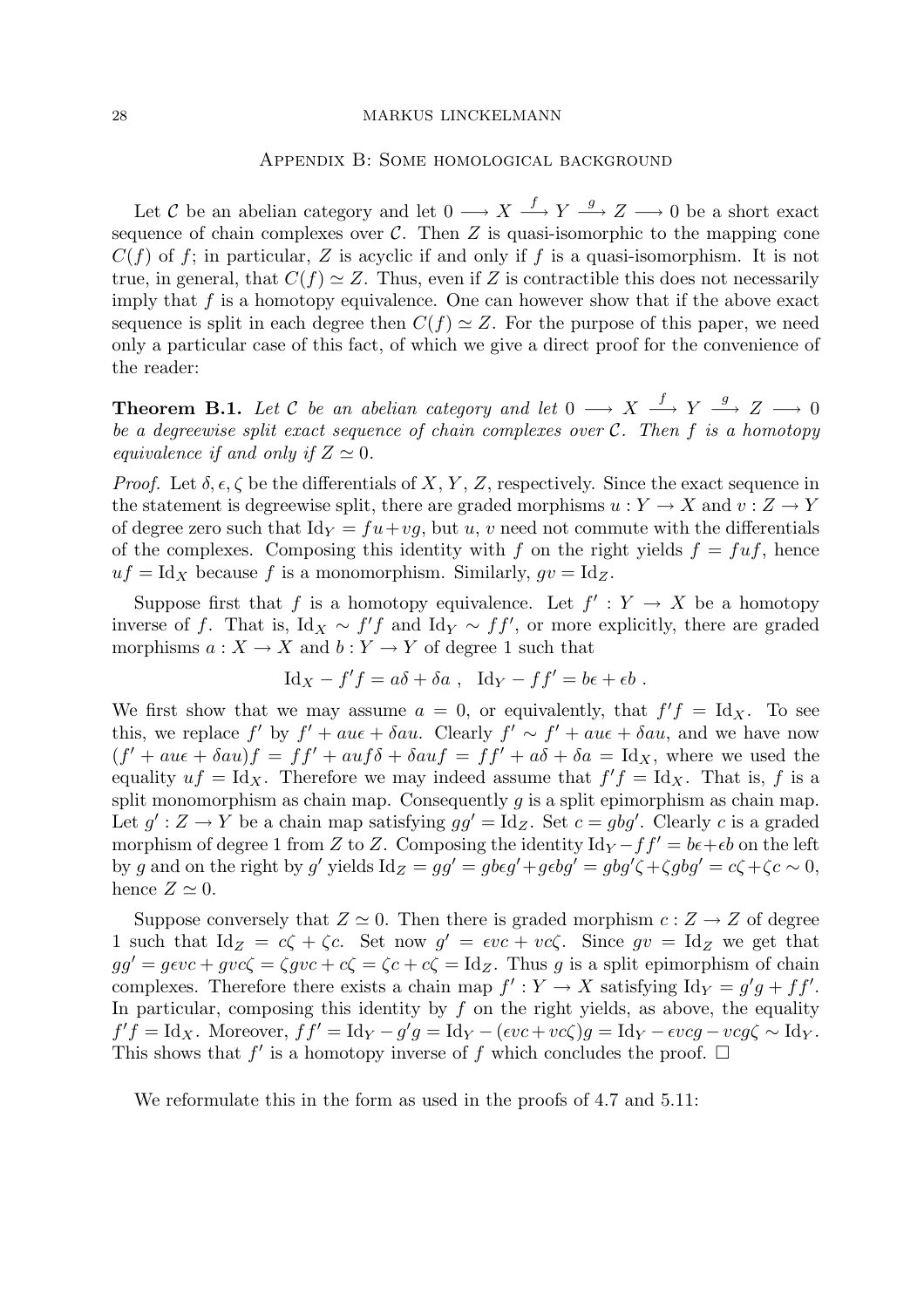**Corollary B.2.** Let C be an abelian category, let X be a chain complex over C and for any  $q \geq 0$  let  $X^{(q)}$  be a subcomplex of X such that  $X^{(q)} \subseteq X^{(q-1)}$  for  $q \geq 1$  and such that  $\overline{X}^{(q)} = 0$  for q large enough. Suppose that the inclusions  $\overline{X}^{(0)} \subseteq X$  and  $X^{(q)} \subseteq X^{(q-1)}$  are degreewise split and that the quotients  $X^{(q-1)}/X^{(q)}$  are contractible for  $q > 1$ . Then  $X^{(0)}$  is contractible and the canonical epimorphism  $X \to X/X^{(0)}$  is a homotopy equivalence.

# **REFERENCES**

- 1. L. Barker, On contractibility of the orbit space of a  $G$ -poset of Brauer pairs, J. Algebra 212 (1999), 460–465.
- 2. S. Bouc, Résolutions de foncteurs de Mackey, Proc. Symp. Pure Math. 63 (1998).
- 3. C. Broto, R. Levi, R. Oliver, The homotopy theory of fusion systems, J. Amer. Math. Soc. 16 (2003), 779–856.
- 4. K. S. Brown, Euler characteristic of groups: the p-fractional part, Invent. Math. 29 (1975), 1–5.
- 5. A. D´iaz, A. Ruiz, A. Viruel, All p-local groups of rank two for odd prime p, preprint (2004).
- 6. P. Gabriel, M. Zisman, Calculus of fractions and homotopy theory, Ergebnisse der Mathematik und ihrer Grenzgebiete, Springer Verlag, New York 35 (1967).
- 7. D. Gorenstein, Finite Groups, Chelsea Publishing Co., New York, 1980.
- 8. J. Grodal, Higher limits via subgroup complexes, Ann. Math. 155 (2000), 405–457.
- 9. S. Jackowski, J. McClure, B. Oliver, Homotopy classification of self-maps of BG via G-actions, Part II, Ann. Math. **135** (1992), 227-270.
- 10. R. Kessar, The Solomon system  $\mathcal{F}_{\text{Sol}}(3)$  does not occur as fusion system of a 2-block, J. Algebra 296 (2006), 409–425.
- 11. R. Knörr, G. R. Robinson, Some remarks on a conjecture of Alperin, J. London Math. Soc. 39 (1989), 48–60.
- 12. R. Levi, R. Oliver, Construction of 2-local finite groups of a type studied by Solomon and Benson, Geom. Topol. 6 (2002), 917–990.
- 13. M. Linckelmann, Alperin's weight conjecture in terms of equivariant Bredon cohomology, Math. Z. 250 (2005), 495–513.
- 14. M. Linckelmann, Simple fusion systems and the Solomon 2-local group, J. Algebra 296 (2006), 385–401.
- 15. W. Lück, Transformation Groups and Algebraic K-Theory, Springer Lecture Notes in Mathematics 1408 (1989).
- 16. A. Ruiz, A. Viruel, The classification of p-local finite groups over the extraspecial group of order  $p^3$  and exponent p, Math. Z. 248 (2004), 45–65.
- 17. R. Solomon, Finite groups with Sylow-2-subgroups of type .3, J. Algebra 28 (1974), 182–198.
- 18. R. Stancu, Equivalent definitions of fusion systems, preprint (2003).
- 19. P. A. Symonds, The orbit space of the p-subgroup complex is contractible, Comment. Math. Helvet. 73 (1998), 400–405.
- 20. P. A. Symonds, The Bredon cohomology of subgroup complexes, preprint (2002).
- 21. J. Thévenaz, G-Algebras and Modular Representation Theory, Oxford Science Publications, Clarendon, Oxford, 1995.
- 22. R. Villaroel-Flores, P. J. Webb, Some split exact sequences in the cohomology of groups, Topology 41 (2000), 483–494.
- 23. P. J. Webb, Subgroup complexes, in: Arcata Conference on Representations of Finite Groups, part I, Proc. Symp. Pure Math. 47, 349–365.
- 24. P. J. Webb, A split exact sequence of Mackey functors, Comment. Math. Helvet. 66 (1991), 34–69.